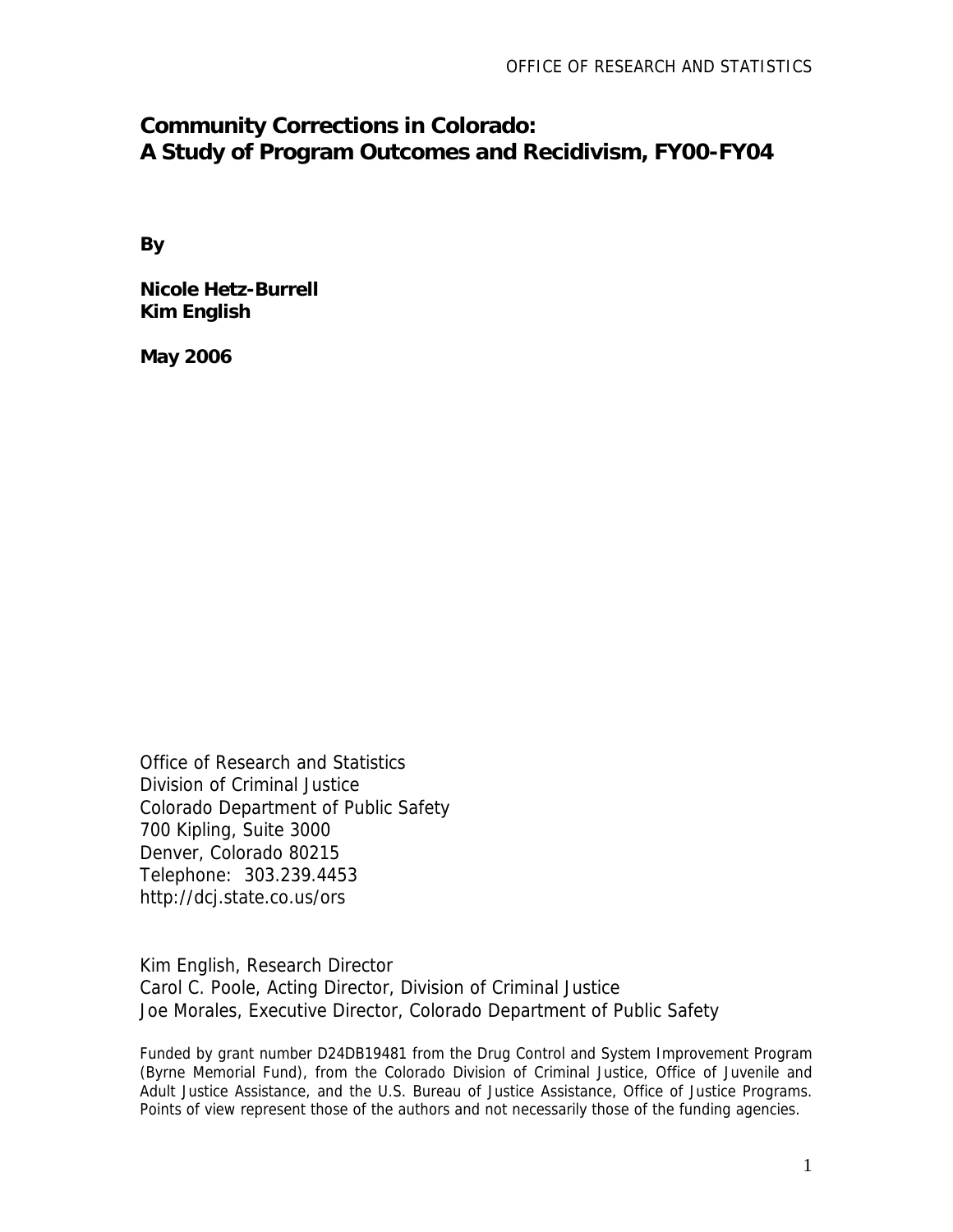## OFFICE OF RESEARCH AND STATISTICS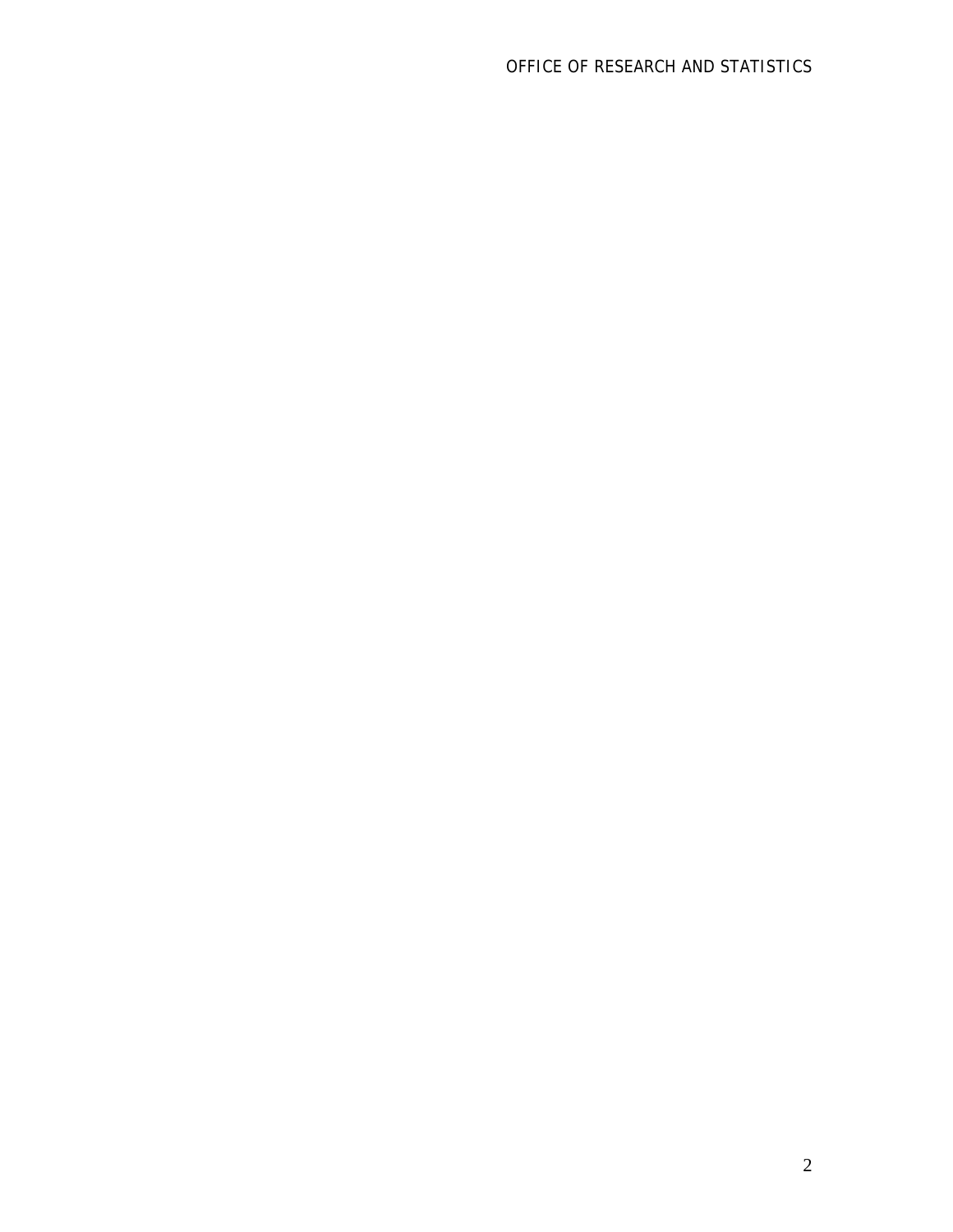## **Acknowledgements**

The Office of Research and Statistics would like to thank DCJ's Office of Community Corrections for providing us with the data necessary to undertake this study and for providing feedback on earlier drafts of this report. We would also like to thank Adele Platter who provided statistical guidance and feedback on the analysis. We are particularly grateful to Linda Harrison for matching the study cases with filing data.

Thanks also to Meg Williams and the Justice Assistance Grant board for providing the resources to conduct this study. And thanks to Carol C. Poole, Division Director, for her ongoing support of our work.

Despite this important assistance, the responsibility for any errors belongs to us alone.

Nicole Hetz Burrell Kim English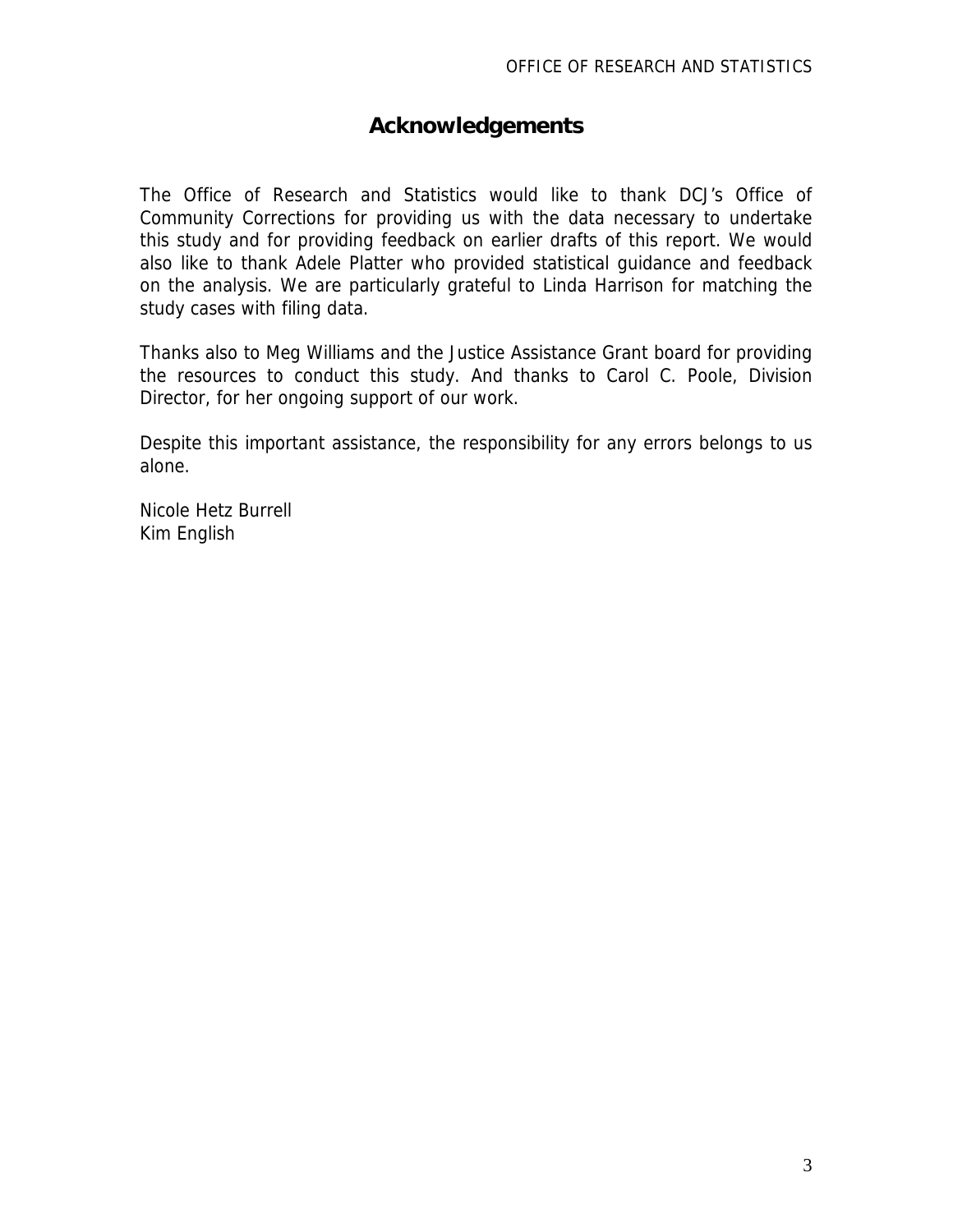# **Table of Contents**

| $\overline{7}$                         | <b>Executive Summary</b>                                                                                                                                                                                                                                                                                                                                                                                                                                                               |
|----------------------------------------|----------------------------------------------------------------------------------------------------------------------------------------------------------------------------------------------------------------------------------------------------------------------------------------------------------------------------------------------------------------------------------------------------------------------------------------------------------------------------------------|
| 15                                     | <b>Section One: Introduction</b>                                                                                                                                                                                                                                                                                                                                                                                                                                                       |
| 15<br>16<br>17                         | Background<br>The Purpose of Community Corrections<br><b>Prior Studies</b>                                                                                                                                                                                                                                                                                                                                                                                                             |
| 19                                     | <b>Section Two: Methodology</b>                                                                                                                                                                                                                                                                                                                                                                                                                                                        |
| 19<br>20                               | Data<br>Limitations of This Study                                                                                                                                                                                                                                                                                                                                                                                                                                                      |
| 22                                     | Section Three: Description of the Community Corrections Population                                                                                                                                                                                                                                                                                                                                                                                                                     |
| 24                                     | <b>Section Four: Program Outcome</b>                                                                                                                                                                                                                                                                                                                                                                                                                                                   |
| 24<br>24<br>27<br>28<br>31<br>33<br>34 | <b>Financial Outcomes</b><br><b>Successful Program Terminations</b><br>Technical Violations, Escapes and New Crimes<br>Who Succeeds in the Program?<br>Outcomes by Program<br>Program Variation<br>What's Linked to Program Success?                                                                                                                                                                                                                                                   |
| 38                                     | <b>Section Five: Recidivism</b>                                                                                                                                                                                                                                                                                                                                                                                                                                                        |
| 38<br>40<br>41<br>45<br>46             | New Court Filing Following Release from the Program<br>Who Recidivates?<br>Recidivism by Program and by Program Type<br><b>Summary</b><br><b>Recommendations</b>                                                                                                                                                                                                                                                                                                                       |
| 32<br>36<br>39<br>42<br>44             | Figures:<br>Figure 1: Program Outcomes by Mean Criminal History Score FY00-FY04<br>Figure 2: Services Received FY00-FY04<br>Figure 3: Total Community Corrections Offenders who were at Risk for 24<br>Months and Committed a Crime Within 24 Months of Completing the Program<br>Figure 4: 12 Month Recidivism: New Court Filing Rates for Offenders Released<br><b>FY00-FY04</b><br>Figure 5: 24 Month Recidivism: New Court Filing Rates for Offenders Released<br><b>FY00-FY04</b> |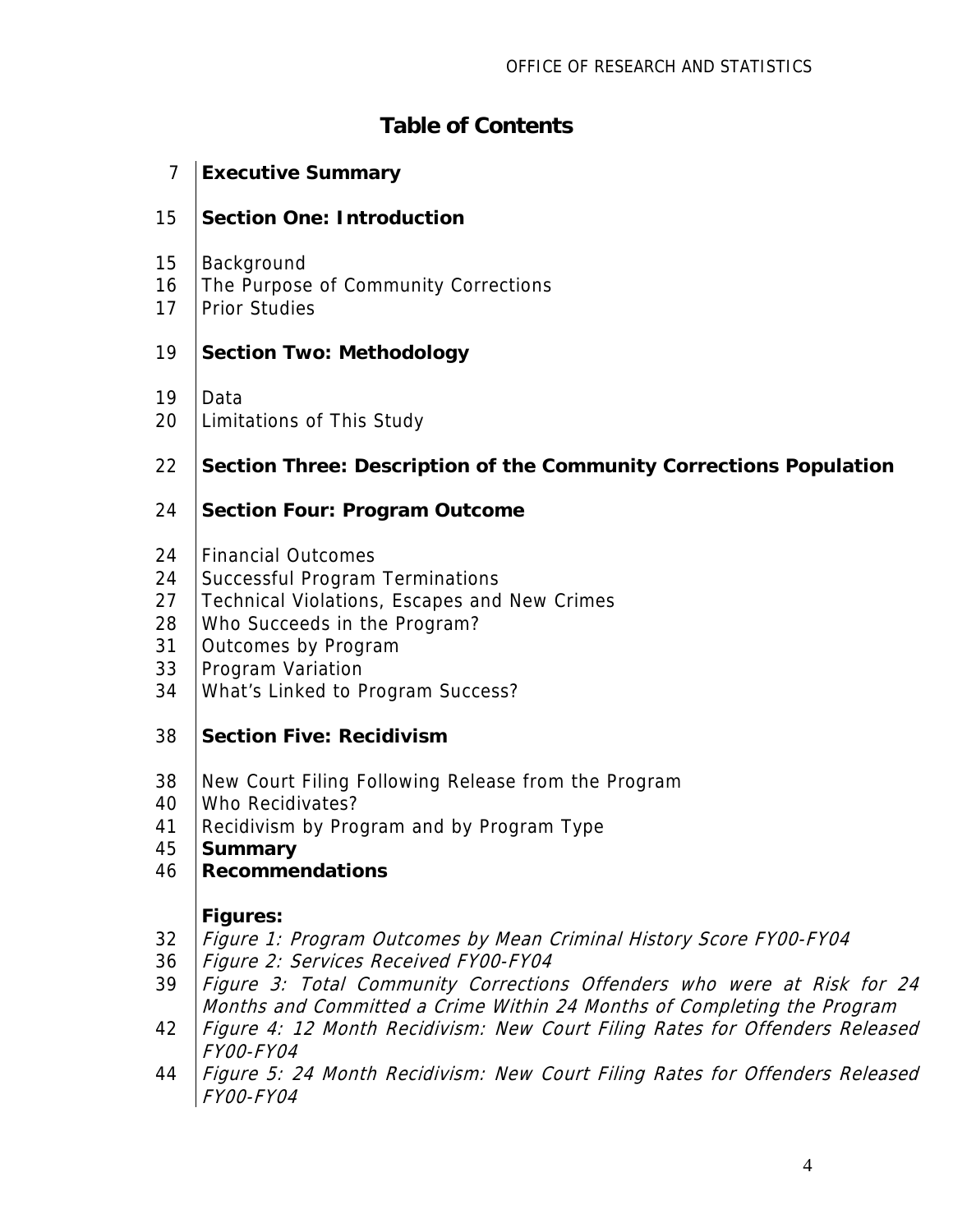#### **Tables:**

- 18 Table 1: Comparison of ORS Studies of Community Corrections
- 23 Table 2: Description of Clients Terminated from Community Corrections Programs FY00-FY04
- 24 Table 3: Financial Outcomes
- 25 Table 4: Program Outcomes, Prior Studies: 1989, 1993, 1998 and FY00-FY04
- 25 Table 5: Program Outcome by Population Type
- 28 | Table 6: Drug Termination Rates for FY00-FY04
- 29 | Table 7: Education at Termination by Program Outcome
- 30 Table 8: Employment at Termination by Program Outcome
- 30 | Table 9: Marital Status by Program Outcome
- 30 Table 10: Age Range by Program Outcome
- 31 Table 11: Mean Age, Criminal History Score and LSI by Program Outcome
- 34 | Table 12: Impact of Employment by Fiscal Year
- 38 Table 13: New Filing and Crime Types at 12 and 24 Months out by Fiscal Year
- 40 | Table 14: Recidivism Rates by Education Level
- 41 | Table 15: Recidivism Rates by Age Range
- 41 Table 16: Recidivism Rates by Release Type
- 45 Table 17: Recidivism Rates by Program Type

## **Appendices:**

- 50 | Appendix A: DCJ Termination Forms
- 53 | Appendix B: Level of Supervision Inventory (LSI) Form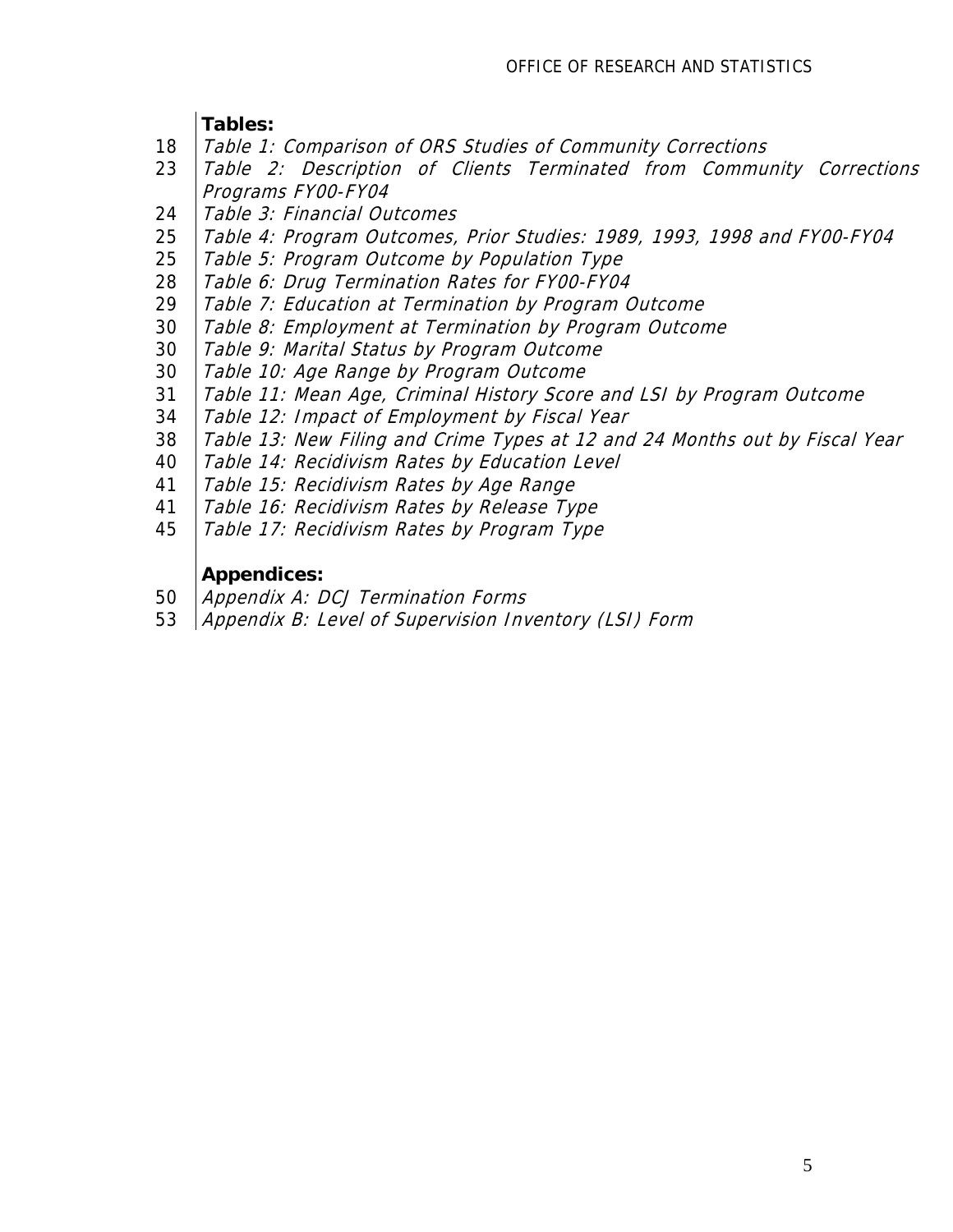## OFFICE OF RESEARCH AND STATISTICS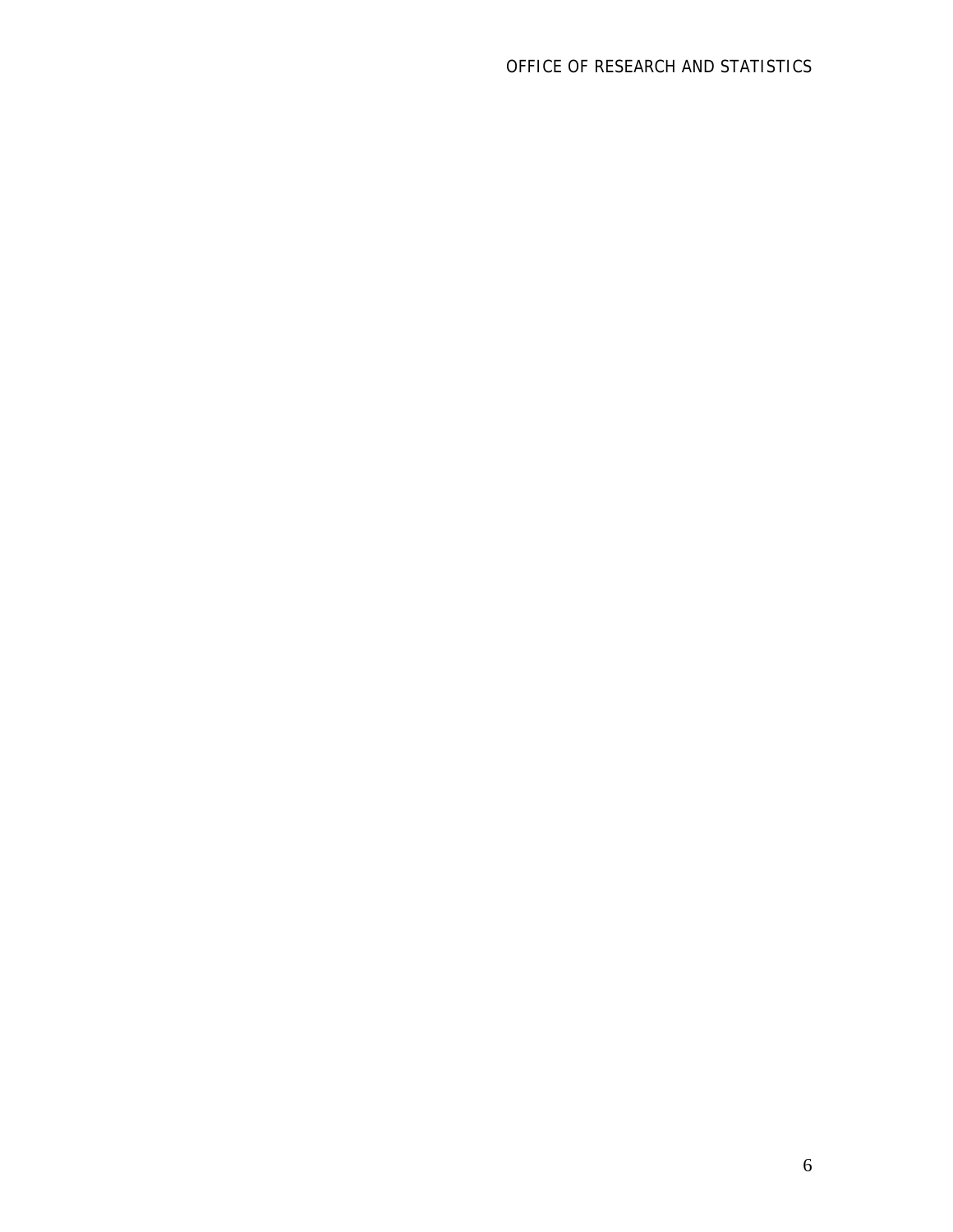## **Executive Summary**

This study examined the outcomes of 21,796 offenders who terminated from the community corrections system in Colorado between July 1, 2000 to June 30, 2004 (Fiscal Year 2000 through Fiscal Year 2004). Program outcomes include successful termination or unsuccessful termination due to behaviors that resulted in technical violations, escaping/absconding or committing a new crime while living in the halfway house. Recidivism was measured as a new misdemeanor or felony filing at 12 and 24 months. Descriptive information presented here is based on data obtained from client termination forms, which are completed by each program when an offender terminates from the program.

## **Research Findings**

#### **Financial Outcomes**

• Offenders in halfway houses across the state paid more than \$2.6 million in state taxes and approximately \$6.7 million in federal taxes between FY00 and FY04. They earned more than \$115 million and paid over \$36 million in room and board during that period.

### **Program Outcomes**

- Successful completion rates ranged from 39.6 percent to 72.8 percent across 30 halfway houses.
- Between FY00 and FY03, approximately 62-63 percent of offenders successfully completed their stay in community corrections. However, in FY04, the successful completion rate dropped from 63.1 percent to 56.1 percent.
- Success rates for diversion clients dropped from 58.8 percent during FY00-03 to 52.2 percent in FY04 while success rates for transition clients dropped from 67.2 percent to 60.1 percent in FY00-03 and FY04, respectively.
	- o Success rates for community corrections clients increased consistently between 1989 and 2003, a period during which programs managed increasingly more serious offenders, as measured by the criminal history score.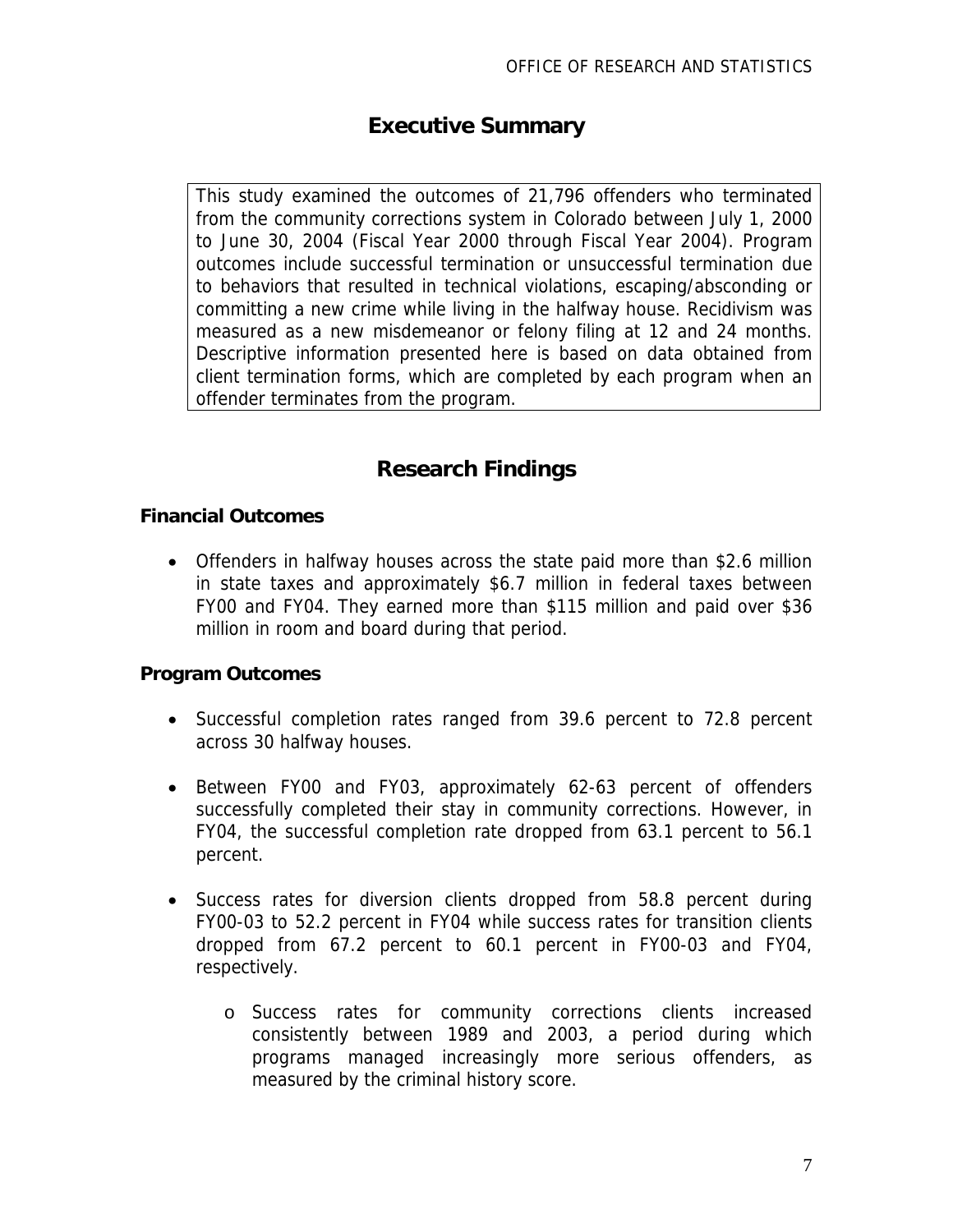- o This positive trend ended in FY04. This statistically significant decrease in the success rate occurred when the average criminal history score of the population remained the same.
- o There was a corresponding increase in technical violations and escapes during FY04.
- o State budget cuts in FY03 that directly affected offenders likely played a significant role in the reduction in the success rate. These cuts included an eight percent reduction in the reimbursement rate paid to community corrections programs and, to offset this cut to providers, a 25 percent increase in the subsistence fees required of offenders participating in community corrections. Further, state funding to local services and programs used by offenders were also reduced in the FY03 Legislative Session.
- o Reducing the reimbursement rate to programs may have resulted in a decreased tolerance for offenders who were unemployed or otherwise unable to pay their fees. Further, lack of ability to pay the fees may have increased the escape rate. Lack of available mental health or substance abuse treatment in the community -- or higher fees associated with treatment -- also may have increased negative outcomes.

### **Who Succeeds in the Program?**

• Community corrections clients who had successful outcomes tended to be

**These cuts included an eight percent reduction in the reimbursement rate paid to community corrections programs and, to offset this cut to providers, a 25 percent increase in the subsistence fees required of offenders participating in community corrections.**

older, employed, educated, and had lower LSI and criminal history scores.

- Employed offenders were more than three times more likely to succeed in the program compared to those who were unemployed (71.9 percent compared to 20.0 percent).
- Older offenders were more likely to successfully complete community corrections and younger offenders were more likely to fail the program due to technical violations and escapes.
- Program participation increases success rates. Success rates were higher, on average, by approximately 8-10 percentage points over the average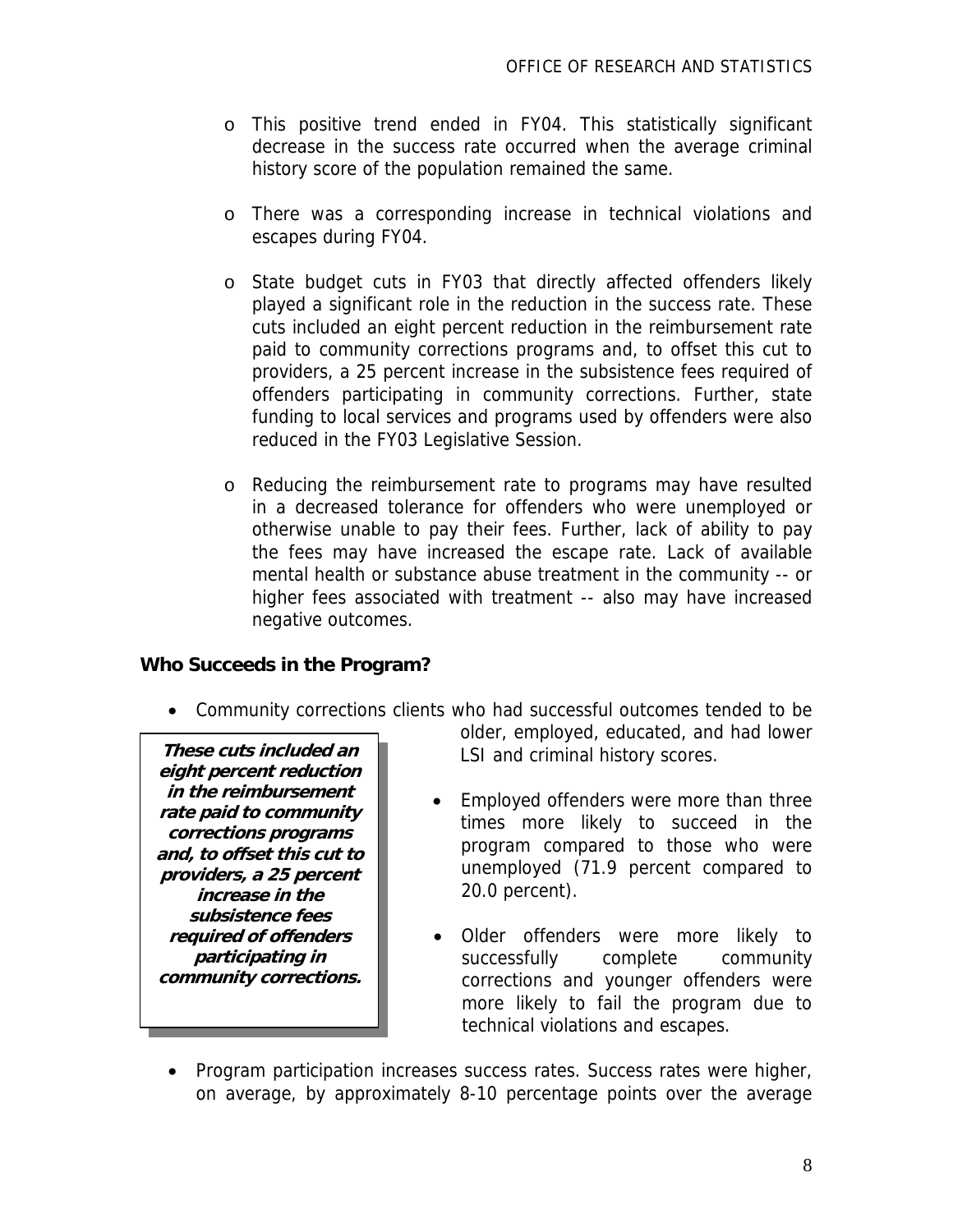overall success rates for both diversion and transition clients who participated in any program.

- o Transition offenders who participated in *family services* had a success rate of 73.7 and diversion offenders who participated in family services had a success rate of 65.6 percent.
- o Transition offenders participating in *education programs* were significantly more likely to succeed and less likely to escape.
- o Offenders participating in *budgeting programs* succeeded at a rate of 61.7 percent (diversion) and 69.6 percent (transition), improving success rates by nearly 10 percentage points.
- o Transition offenders participating in *mental health programs* improved success rates by 8 percentage points.

.

- o Participation in domestic violence programs improved outcomes for transition and diversion offenders by 8 percentage points.
- o Diversion offenders particularly benefited from *cognitive* programming: those who received this service succeeded at a rate of 63.9 percent (men) and 64.0 percent (women) compared to 48.1 percent (men) and 51.3 percent (women).
- o Offenders—especially men--who did not receive drug and alcohol treatment were significantly less likely to succeed. Only 31.0 percent of diversion men and 50.2 percent of transition men who did not receive drug and alcohol treatment succeeded in community corrections compared to 62.6 percent and 68.1 percent who did, respectively. Likewise, only 38.0 percent of diversion women and 66.4 percent of transition women who did not receive substance abuse treatment successfully completed the program, compared to 62.7 percent and 71.5 percent, respectively.
- Escape rates and technical violations were greatly reduced -- sometimes by half -- for offenders who participated in substance abuse, mental health, sex offender, domestic violence, cognitive, family, or budget services.
- Given the strong link between program participation and success, it is unfortunate that fewer offenders received services over the time period of this study. While the number of offenders in community corrections remained fairly constant (approximately 4,000 offenders terminated each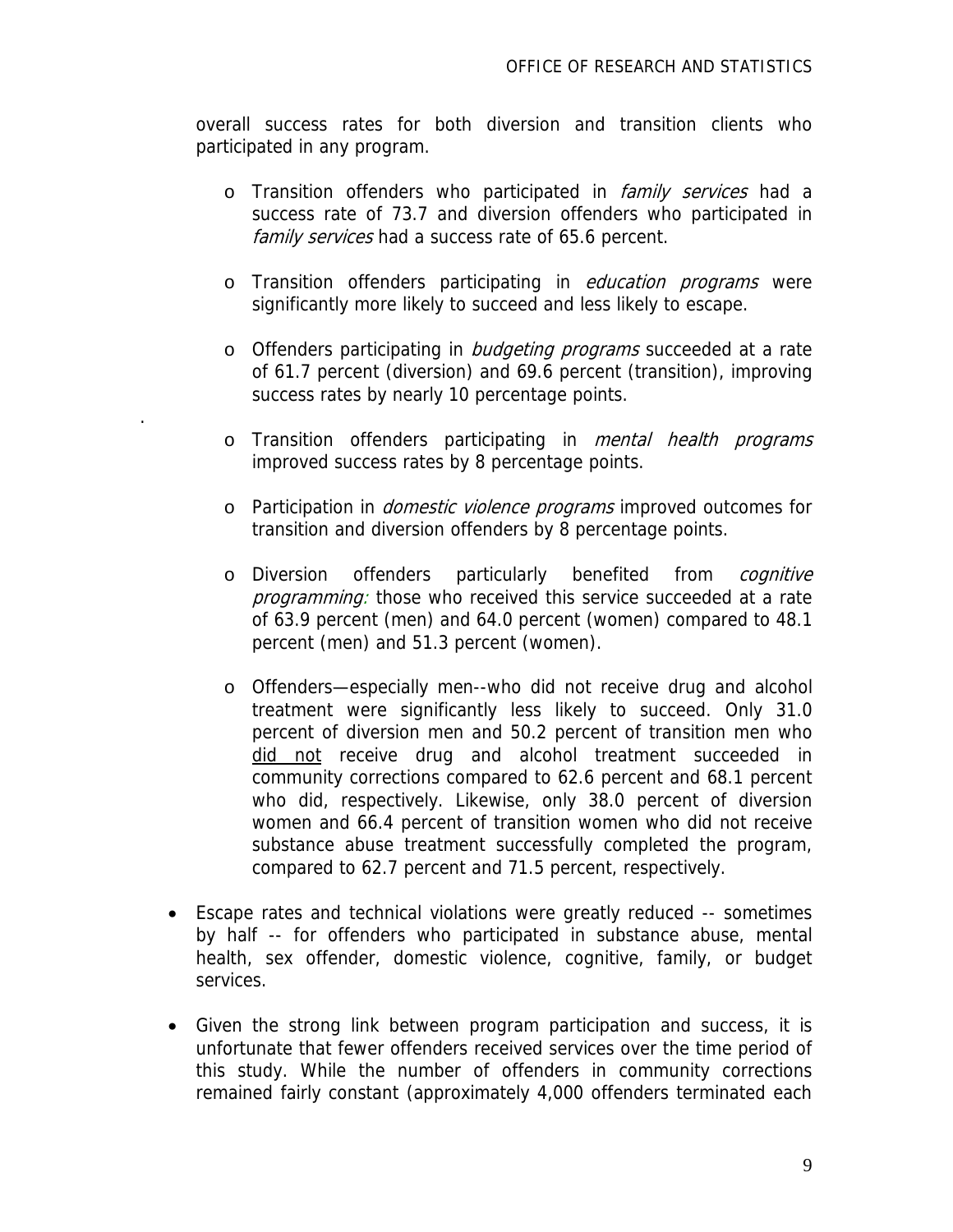year between FY00 and FY04), the proportion participating in each type of service declined substantially.

- o Between FY00 and FY01 the proportion of offenders participating in services remained fairly consistent, and even increased for cognitive skills, domestic violence and substance abuse treatment.
- o But program participation began to drop in FY02. For all services except sex offender treatment, the drop was significant between FY03 and FY04. For example, in FY00 87.0 percent of offenders participated in substance abuse treatment and in FY04 this dropped to 71.6 percent; participation in budgeting services declined from 59.1 percent in FY00 to 23.1 percent in FY04; participation in domestic violence programming declined from a high of 38.1 percent in FY01 to 20.6 percent in FY04, and participation in family services decreased from 58 percent in FY03 to 50 percent in FY04.
- Given the link between program participation and positive program outcome, reduced program participation rates likely contributed to the decrease in the program success rate in FY04.

### **Recidivism Rates**

- Recidivism was defined as a new felony or misdemeanor court filing within 12 months and 24 months of successful program completion.
- Recidivism rates were lower than in previous studies. This may be due to a different method of obtaining and matching cases with recidivism outcome.
- Of all offenders who successfully completed community corrections in the five-year period, 85 percent remained crime-free after being at risk for 12 months and 75 percent remained crime-free after being at risk for 24 months.
- Recidivism rates ranged from 4.8 percent to 21.6 percent within 12 months across 30 halfway houses.
- The 24-month recidivism rate increased from 23.9 to 26.8 between FY00 and FY04, a statistically significant increase.
- Transition offenders who received intensive supervision parole (ISP) after they terminated from community corrections recidivated at significantly lower rates than those without supervision. To a lesser but still statistically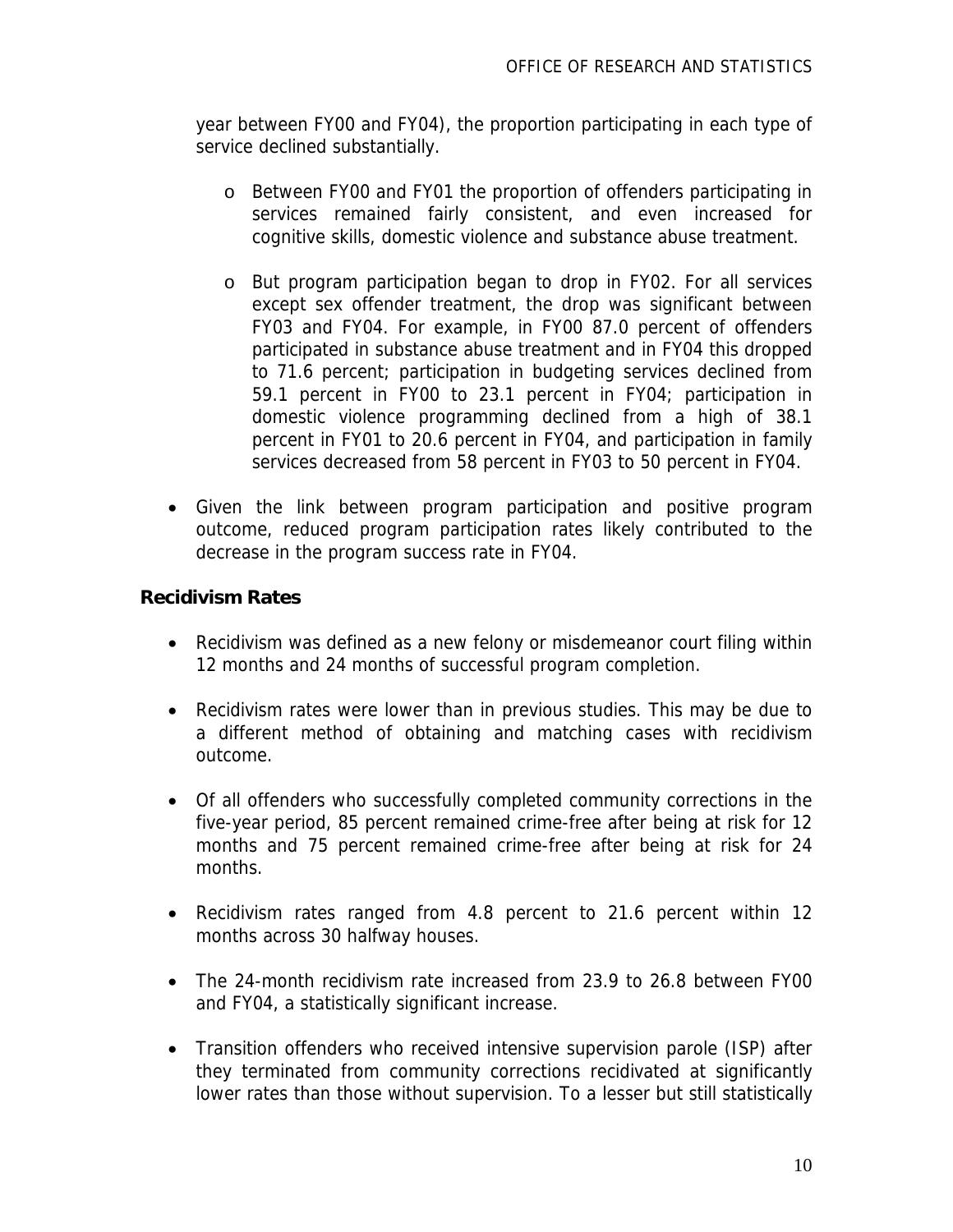significant extent, offenders transferred to non-residential community corrections status also had lower recidivism rates compared to those released to probation and regular parole.

- Transition offenders released to parole recidivated at a higher-thanaverage rate.
- Recidivism rates varied by program types. Offenders participating in therapeutic communities (TCs) and female-only programs had significantly lower recidivism rates than offenders participating in other community corrections programs that were not specialized.
- Therapeutic communities (TCs) accepted clients with higher criminal history scores (for example, the average CH score for Peer I, the Haven and Independence House Fillmore was 2.9-3.0), yet offenders who completed TC programs had recidivism rates at 12 months that were nearly half the rate for other halfway houses, and one-third the average rate at 24 months.
- Women in TC programs had about one-third the recidivism rate compared to other halfway houses, and women in female-only programs also had significantly lower recidivism rates at 12 and 24 months.

#### **Recommendations**

1

The following recommendations are based on the analyses presented in this report.

- 1. **Increase programming for offenders in community corrections.** Program participation substantially reduces escapes and, to a lesser extent, technical violations, and significantly improves the probability that an offender will succeed in community corrections. Specifically, we recommend increasing program participation to FY00 and FY01 levels, at a minimum. Family services, substance abuse treatment, cognitive skills training, mental health services, domestic violence treatment and budgeting skills training are all linked to successful outcomes in community corrections.
- 2. **Employment was necessary for offenders to succeed in community corrections.** Halfway house administrators should continue to seek out every occasion to build relationships with local employers to increase opportunities for employment by halfway house residents.<sup>1</sup> Identifying an employment specialist among halfway house

<sup>&</sup>lt;sup>1</sup> Special needs offenders are not expected to be employed.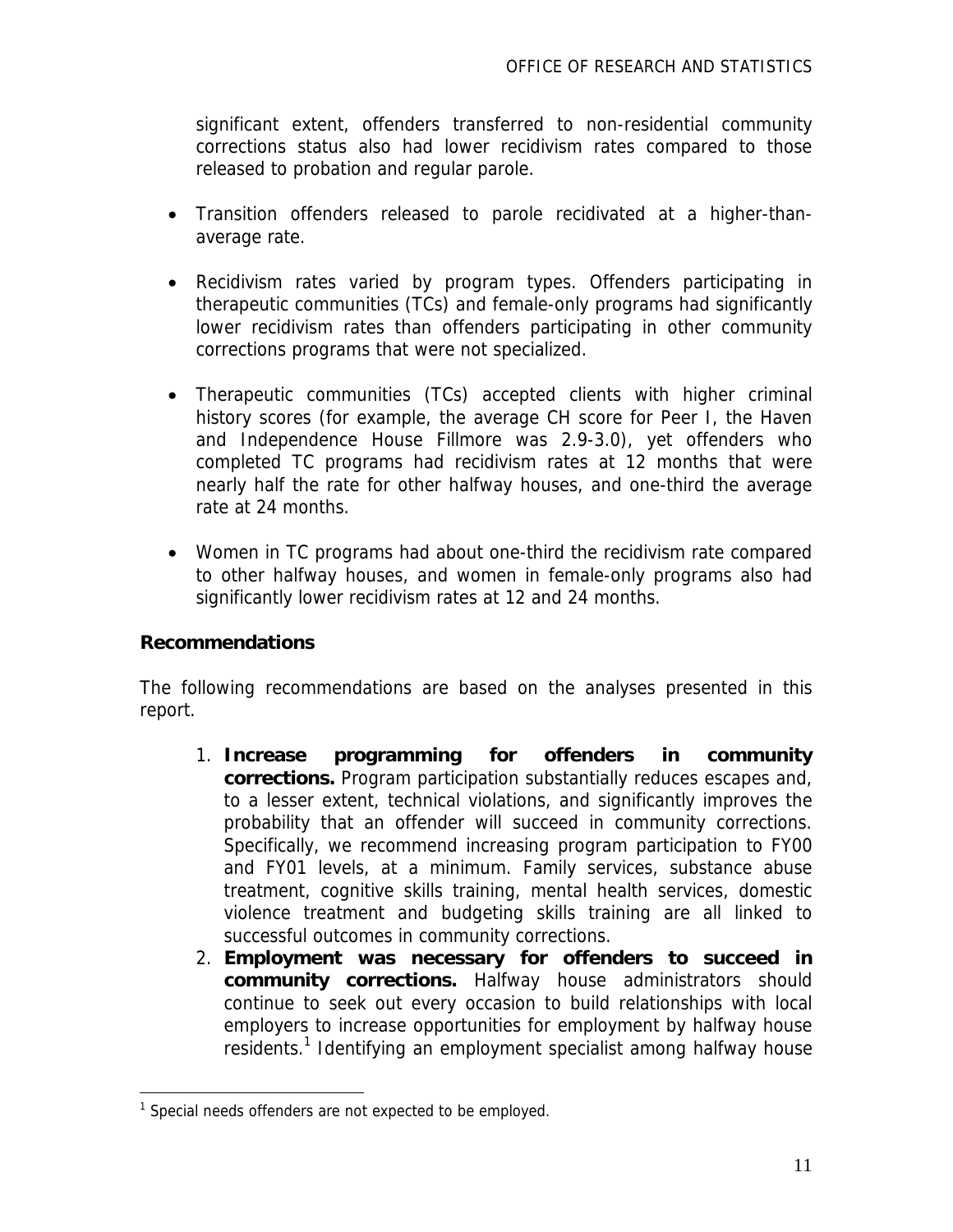staff may be useful. Using community resources such as job service centers and vocational rehabilitation programs may also open employment opportunities. Lack of employment by those willing to work should not be a primary reason to terminate an offender from community corrections without first engaging the offender in a structured, evidence-based intervention designed to increase employment skills. Additionally, employment programs should target each individual's deficits that adversely affect employability.

- 3. **The use of community corrections for offenders leaving prison should be expanded.** Transition offenders in community corrections succeeded at a rate of 60-67 percent (see Table 5), and the transition offender recidivism rate after 24 months was only 25 percent. Because program participation was strongly linked to positive outcomes, it is likely that offenders leaving community corrections who stay engaged in programming activity that was initiated while they were in the halfway house will benefit from continuity of the intervention.
- 4. **The use of non-residential placements or ISP parole supervision following placement in community corrections**  should be expanded. Halfway house offenders who "stepped down" to supervision in the community recidivated at approximately half the rate of those who did not receive continued supervision in the community.
- 5. **Expand the use of therapeutic communities in community corrections.** TC programs accepted higher risk clients and, of those who successfully terminated from the program, TC offenders had significantly lower recidivism rates at 12 and 24 months (see Table 17). The recidivism rate for women who participated in TC programming was approximately one-third that of women who did not.
- 6. **Expand women-only programs.** This study, like the 2002 community corrections study, again found that women in female-only community corrections programs had much lower recidivism rates than did women in coed programs. Recidivism rates for women who successfully completed female-only programs were lower by approximately one-third, compared to women in coed programs.
- 7. **Expand therapeutic community programming for offenders with mental illness.** Recidivism rates for offenders participating in these programs were only eight percent at 12 months and 15 percent at 24 months (see Table 17). Providing appropriate services for this high-risk population appears to have long-term public safety benefits. It is appropriate, then, to increase per diem rates for programs that accept offenders who have been diagnosed with a mental illness.
- 8. **The state should offer incentives that encourage the acceptance of serious offenders into community corrections programs.** The average criminal history score of clients who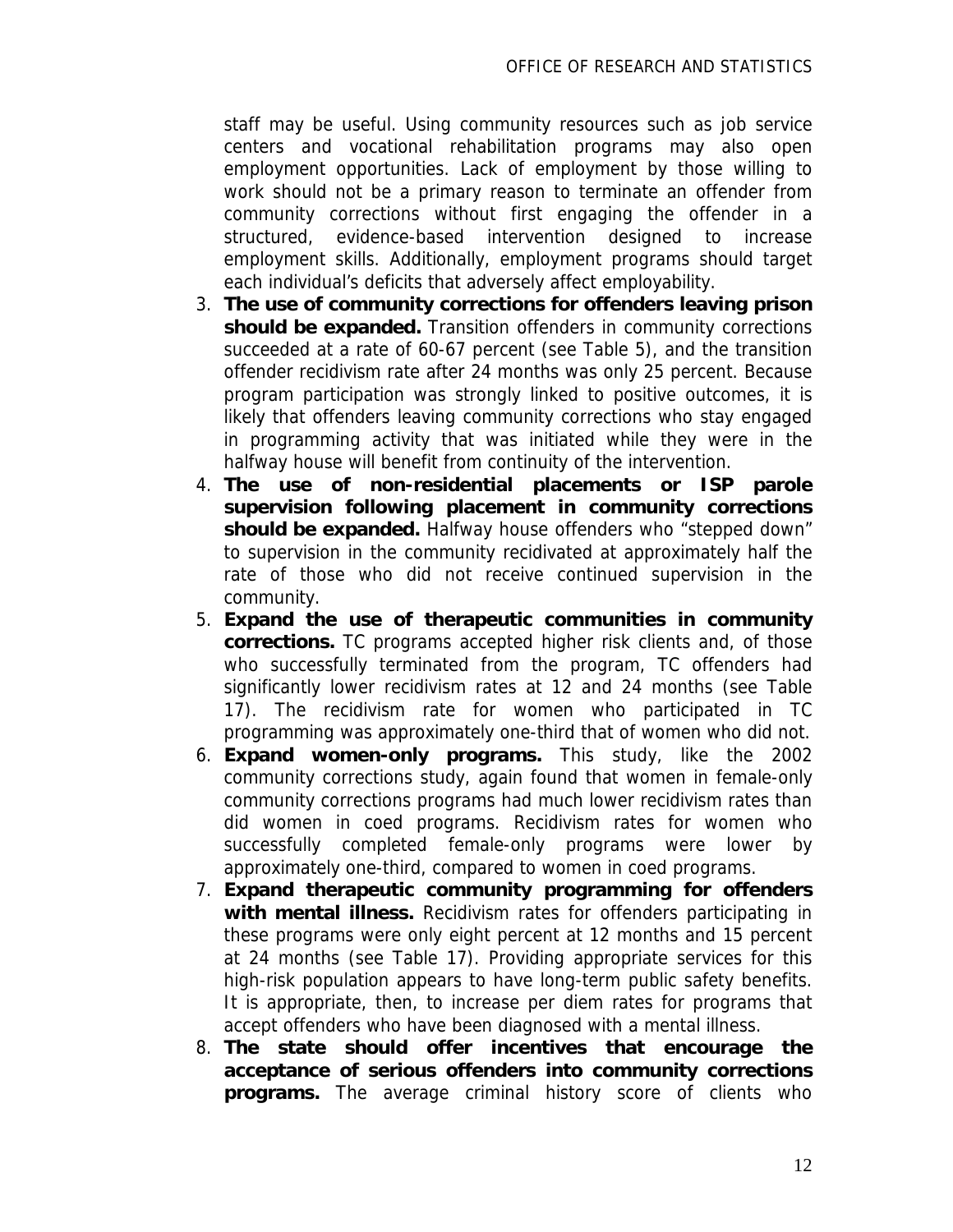terminated from community corrections between FY00 and FY04 ranged from 1.8 to 3.0 on a scale of 0 to 4 (see Footnote 7 for a description of how this score is obtained). The statewide average criminal history score was 2.66 in FY04. Each program's annual contract should include per diem rates that are established by linking the program's success rate for the prior year with the average criminal history score of offenders terminated from that program during the prior year. Limited state resources should be targeted to higher risk offenders.

- 9. **Reduce offender subsistence fees by 25 percent to pre-FY03 levels.** Based on the findings presented here along with findings from a pilot project at Peer 1/The Haven described in the body of this report, we recommend subsistence fees required of offenders be returned to pre-FY03 rates. The current study found a significant decrease in program success and a corresponding increase in escape and technical violations after subsistence fees levied on offenders were increased by 25 percent. Specifically, success rates for diversion clients dropped from 58.8 percent during FY00-03 to 52.2 percent in FY04 while success rates for transition clients dropped from 67.2 percent to 60.1 percent in FY00-03 and FY04, respectively. Offender characteristics remained relatively stable during this period, but participation in programming—a factor statistically correlated with success in the program—decreased substantially, a phenomenon that may also be associated with state budget cuts to local service agencies.
- 10. **Expand vocational programming to increase employability of offenders.** This recommendation stems from the analysis that found conclusively that offenders who are employed are more than ten times more likely to succeed in community corrections programs. Some programs employ vocational coordinators and a few offer vocational programs. Assisting offenders to obtain relevant employment skills through vocational programming will increase opportunities for program success.
- 11. **Expand educational opportunities since individuals with a high school or higher degree of education are significantly more likely to succeed in the program and upon release into the community.** Offenders with GEDs had the highest recidivism rate (35 percent) and offenders without a high school degree (28 percent) had the second highest recidivism rate. Recidivism rates begin to decline for offenders who completed high school. Improvement in education level in a traditional learning environment such as night school may improve outcomes for those without a high school degree.
- 12. **Target High LSI offenders for intensive programming since these offenders are more likely to fail the program from**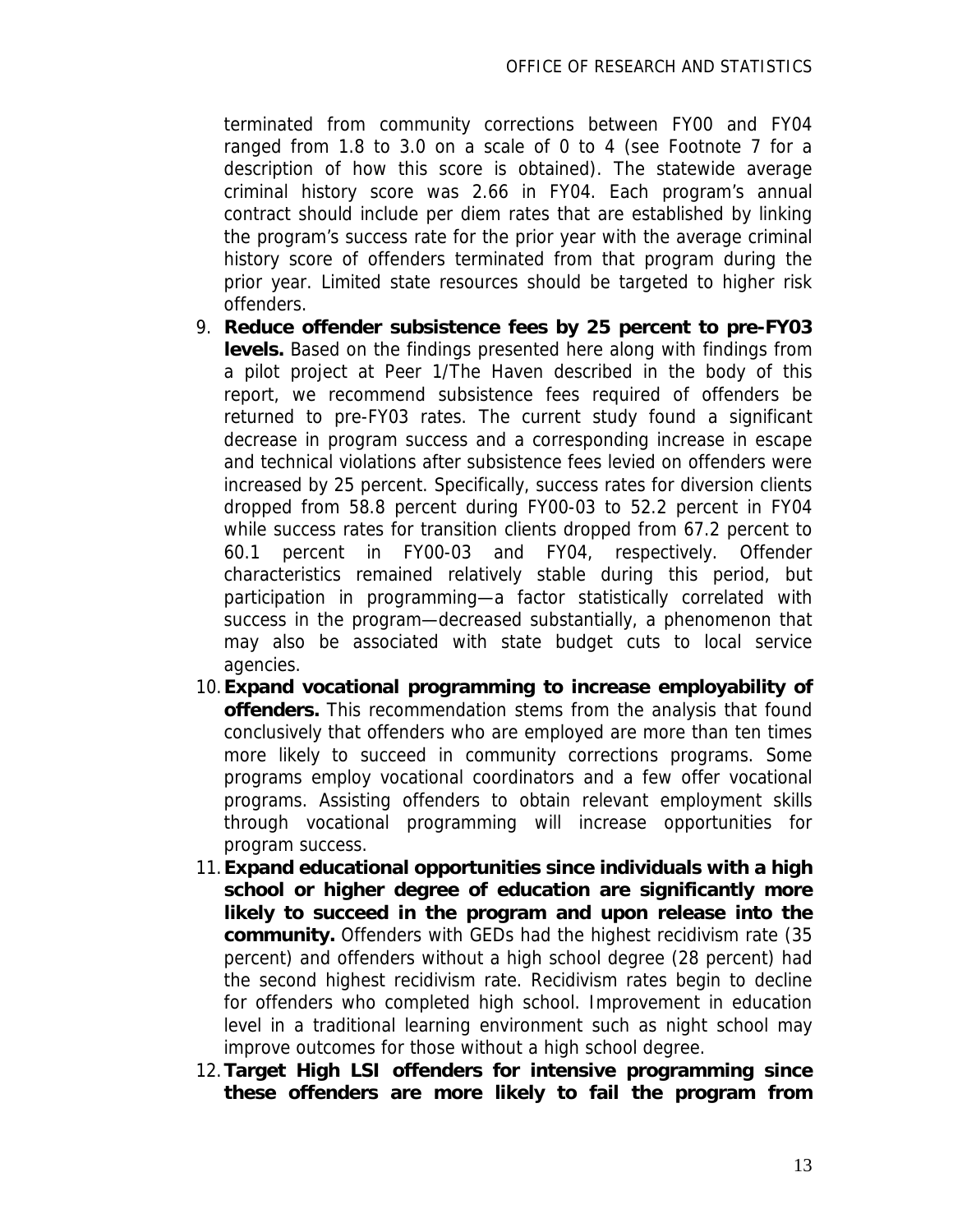**escape charges and technical violations.** LSI scores, and the areas in which the offender requires programming, is readily available in each offender's file. Program administrators should prioritize programming for this high-risk population.

- 13. **Expand multicultural programming.** Hispanics and African Americans were significantly more likely to fail the program. Escape rates for these groups were approximately 30 percent higher compared to Caucasians. Recidivism rates at 24 months were approximately 15 percent higher compared to Caucasians.
- 14. **Modify the Termination Form to provide greater details regarding services provided.** Given the apparent value of program participation on offenders' successful termination from the halfway house, it would be valuable to collect and analyze information from each program concerning exact type of service provided, duration of participation, level of participation, completion status, and total cost to the offender. Further, it would be valuable to include the offender's perception of what programs they thought were most and least useful. This would provide additional information needed to better determine what aspects of programming are positively affecting offender outcomes, and what methods of intervention should be expanded in the community to maximize offender success. This type of research would be the first step toward standardizing programming across facilities.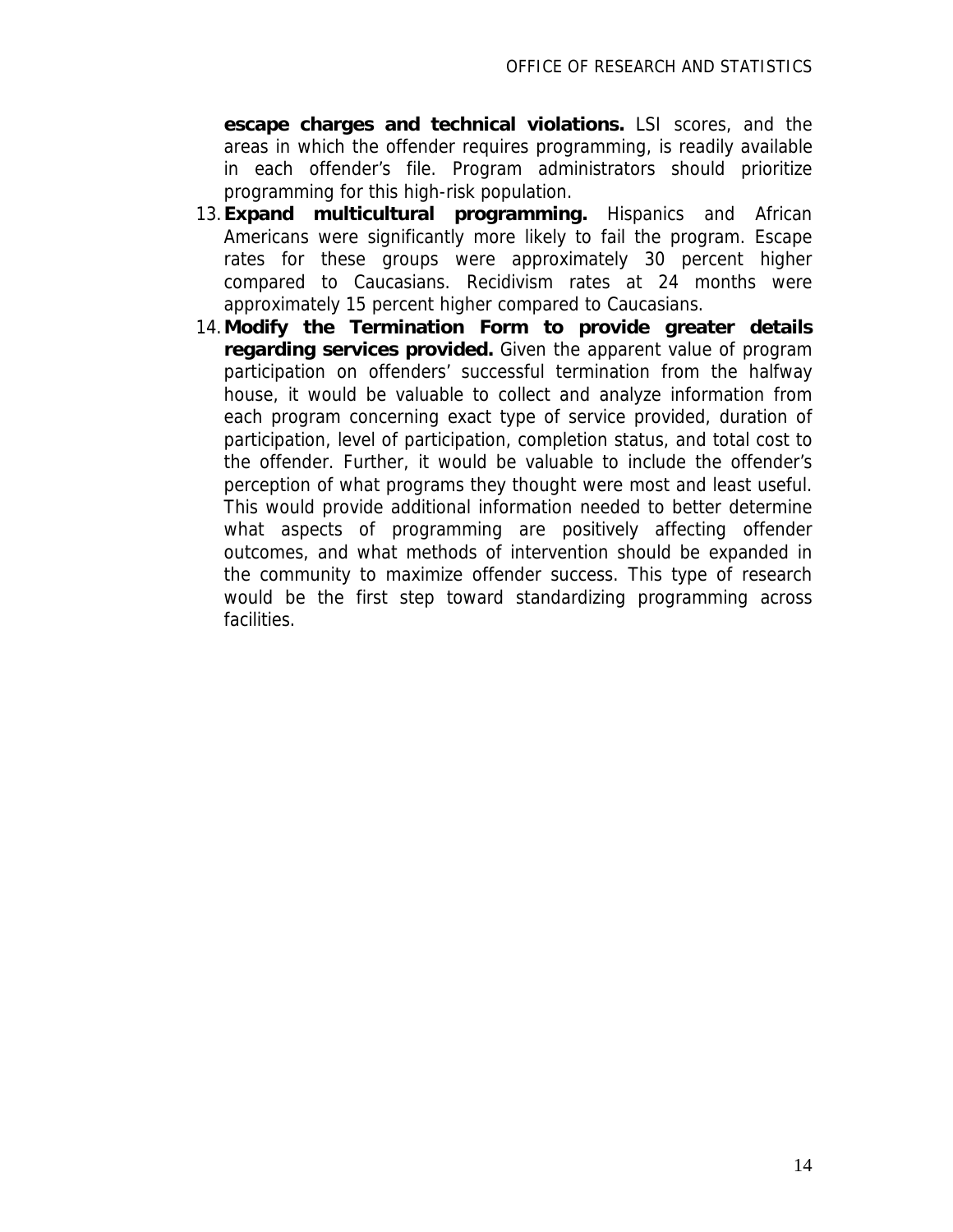## **Section One: Introduction**

#### **Background**

1

Community Corrections in Colorado refers to a system of specific halfway house facilities that provide residential and non-residential services to convicted offenders. These facilities, often referred to as programs, receive state funds but are based and operated in local communities. These programs provide an intermediate residential sanction at the front end of the system between probation and prison, or reintegration services at the tail end of the system between prison and parole. In 2005 in Colorado, this system of 33 halfway houses provided a correctional placement for eligible men and women offenders those who were "halfway out." Community corrections placements allow

offenders access to community resources, including treatment and employment opportunities, while living in a staff secure correctional setting.  $2$ 

Offenders can be referred to community corrections by the sentencing judge or by officials at the Department of Corrections (DOC). The judicial placement is considered a diversion from prison, and these cases are called "diversion clients." The DOC placement of offenders in halfway houses serves as a method of transitioning prisoners back

**In 2005 in Colorado, this system of 33 halfway houses provided a correctional placement for eligible men and women offenders those who were "halfway out."**

into the community and these cases are referred to as "transition clients." Diversion clients are responsible to the probation department while transition clients are under the jurisdiction ofthe DOC's Division of Adult Parole and Community Corrections. Both diversion and transition clients are housed together and participate in programming together. While the two types of clients are subject to a few differences in policies from their "host agency," they are required to abide by the same sets of house rules and are subject to similar consequences when rules are broken.

Per statute, each jurisdiction has a community corrections board, appointed by the county commissioners, to screen offender referrals and to oversee the operation of the facilities. Board members typically consist of both criminal justice professionals and citizens. In some locales, county governments operate their own community corrections facilities; in others, the local boards contract with private corporations that own and operate the programs. Regardless of

<sup>&</sup>lt;sup>2</sup>The facilities are non-secure, however, each provides 24-hour staffing. Each offender must sign out and in as they leave and return to the facility, and staff monitor the location of off-site offenders by field visits and telephone calls. Several facilities use electronic monitoring and a few programs use geographic satellite surveillance to track offenders when they are away from the halfway house.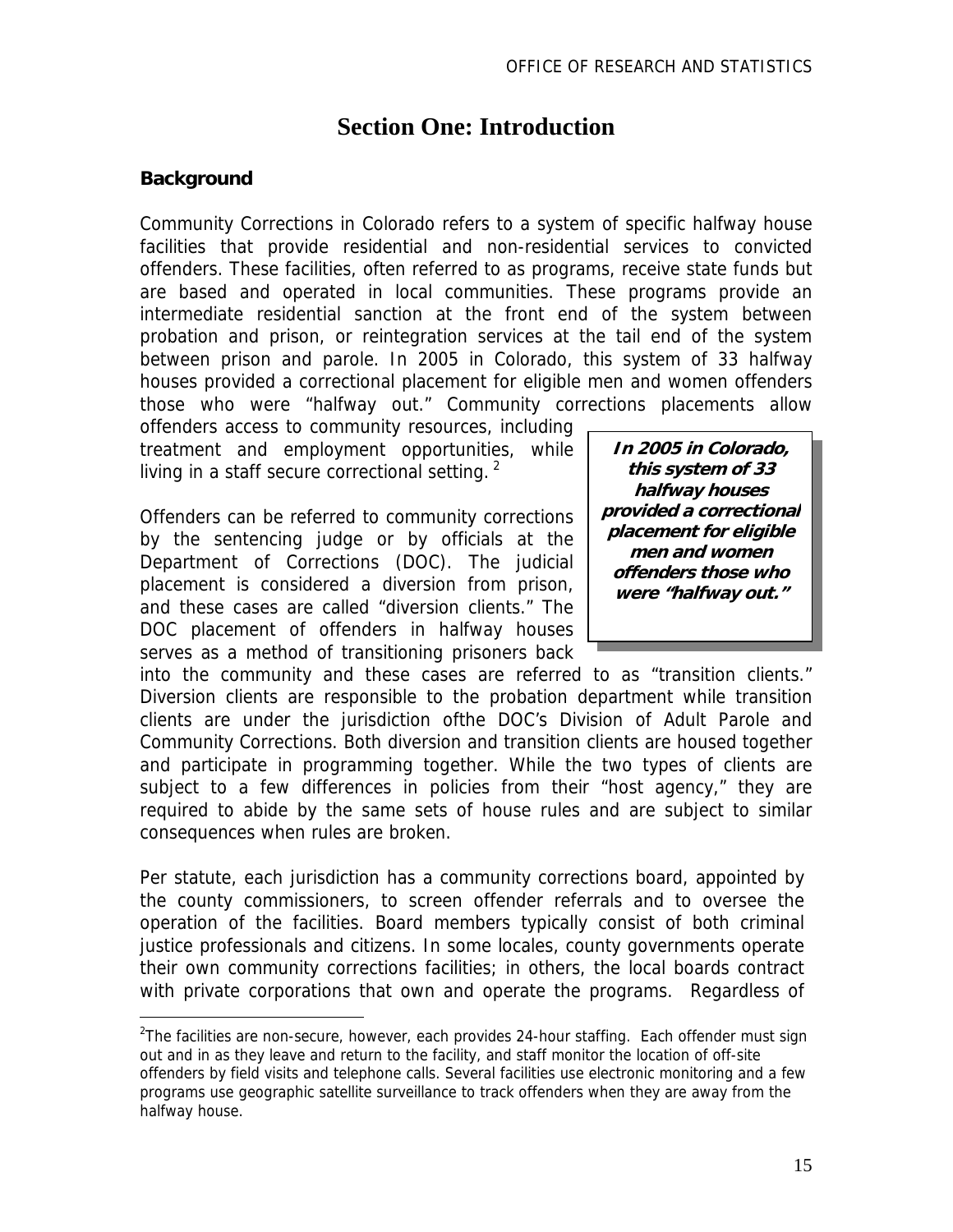the source of the referral (from the courts or from the Department of Corrections), each case is reviewed by members of the board and must be approved for placement in the local halfway house. Cases not approved by the board return to the judge or DOC for an alternative placement. Programs can also reject clients that have been referred for placement.

The state community corrections system also provides services to nonresidential clients. These are diversion clients who have successfully completed the residential components of the program. Non-residential placement continues until the diversion sentence is completed. Transition programming does not include non-residential status, however, most DOC clients release to parole status when completing their stay in the halfway house.

Offenders are expected to pay for much of their treatment in the community. In addition, offenders are currently required to pay up to \$17/day for room and board, plus make efforts to pay court costs, restitution, child support, and other fines and fees. The state reimburses local programs at a rate identified in statute, and legislation is required to modify the per diem reimbursement rate. The state reimburses the local boards which, in turn, reimburse the facility, on a per offender/per day basis. At the time of this writing, the state per diem rate is \$35.39. The state pays a higher per diem for three special populations. The facility serving the DOC mental health population gets an additional \$30.97 for offenders with a mental health diagnosis.<sup>3</sup> An additional \$16.68 is paid for offenders in Intensive Residential Treatment (IRT). The program serving female offenders in the women's remediation program receives an additional \$16.02 per day. There is no additional per diem for sex offenders.

#### **The Purpose of Community Corrections**

1

The community corrections system is an intermediate sanction for offenders who are both "halfway in" and "halfway out" of prison. It is designed to provide community-based services and supervision to convicted offenders in lieu of incarceration. The community corrections system provides various services to offenders, monitors offender behaviors related to progress toward supervision goals and noncompliance with supervision conditions, and emphasizes offender responsibility regarding payment of fines, victim compensation, and restitution. The restriction of freedom imposed by living in a residential setting allows more controlled supervision by facility staff and more accountability by offenders.

Community-based programs allow offenders to integrate into the local community by participating in alcohol, drug, educational and vocational programming where they will eventually live unsupervised. Working, paying

<sup>&</sup>lt;sup>3</sup> Although many offenders with a mental health diagnosis reside in community corrections facilities statewide, only Independence House receives the \$30.97 differential rate.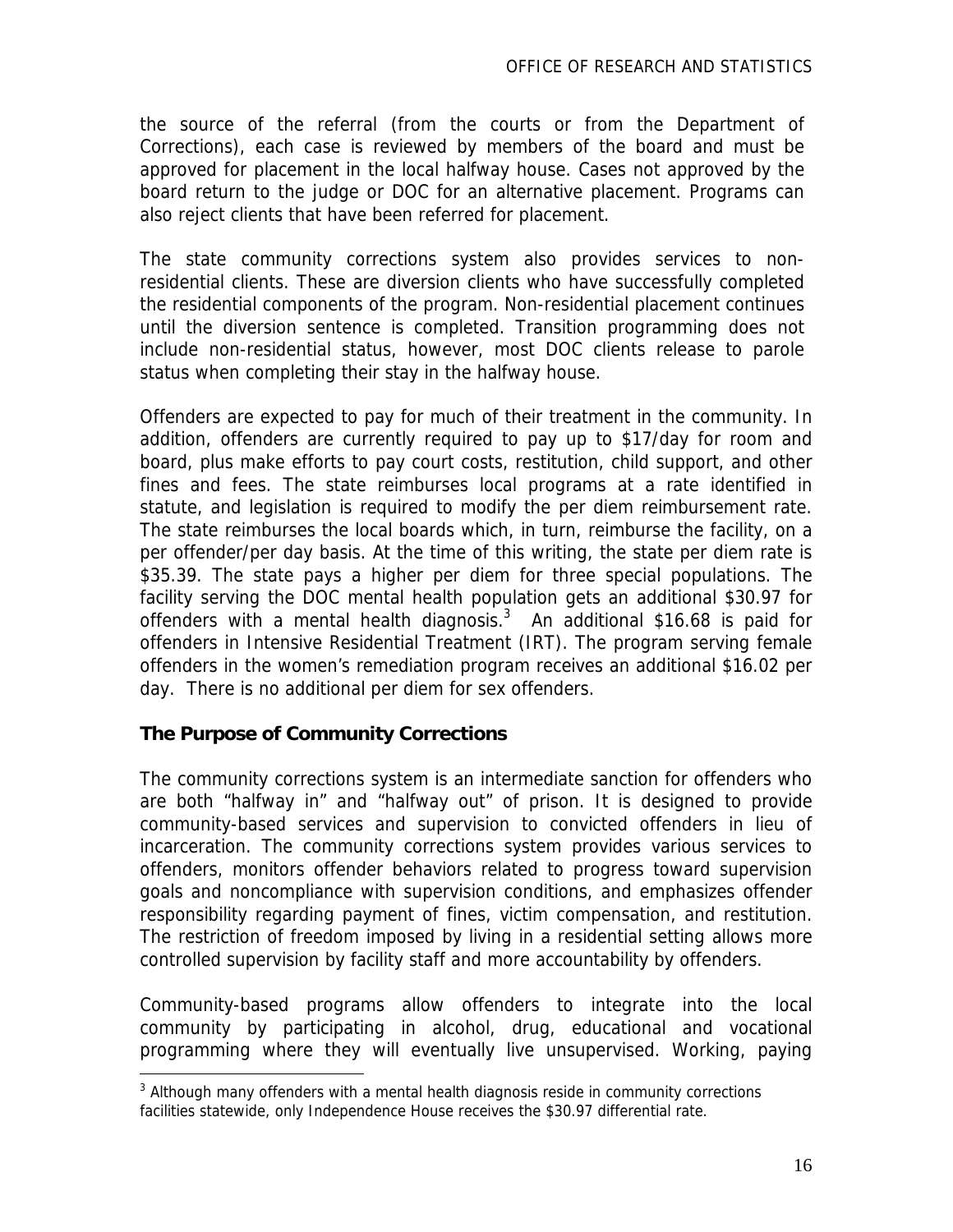restitution, and learning the local transportation system while having the structure of a controlled living environment, curfew requirements, electronic monitoring, random urinalysis testing, and treatment intervention provides offenders with an experience that may increase opportunities for success.

Close supervision and structure means that uncooperative behaviors are more likely to be identified and to receive a response. Problem behaviors range from an unwillingness to comply with program rules to committing a new crime or escaping from the facility (i.e., not returning). Indeed, revocation rates and program failure rates often increase with intense supervision, but new crimes committed by offenders who live in halfway houses are rare, as discussed below. Generally, multiple instances of problem behaviors must occur before an offender is revoked from supervision. This is discussed in greater detail in the following section.

**Indeed, revocation rates and program failure rates often increase with intense supervision, but new crimes committed by offenders who live in halfway houses are rare**

#### **Prior Studies**

 $\overline{a}$ 

Since 1985, the Office of Research and Statistics (ORS) in the Division of Criminal Justice has conducted four studies of the community corrections halfway house system in Colorado. The first study, published in 1986,<sup>4</sup> was primarily a qualitative study and focused on the administration of community corrections. The next two studies, published in 1991 and 1996, $5$  analyzed offender characteristics and program outcomes for offenders who participated in the residential portion of the community corrections system.

In 1991, the population of offenders released in Fiscal Year 1989 (n=1796) was studied to determine the proportion of clients that successfully completed halfway house programming. Forty four percent (44%) of those offenders completed the program, and the 18 facilities housing clients in 1989 had program success rates ranging from 37-70 percent. Younger offenders who had employment problems, low education, and more extensive prior criminal involvement were most likely to fail the program. In the 1991 study, recidivism after release from the halfway house was not measured.

<sup>5</sup> K. English and M. J. Mande (1991*). Community Corrections in Colorado: Why Do Some Clients* Succeed and Others Fail? Funded by Grant 89CO1CHF4 from the National Institute of Corrections. Colorado Division of Criminal Justice, Denver, Colorado; K. English, S. Pullen, and S. Colling-Chadwick (1996). Comparison of Intensive Supervision Probation and Community Corrections Clientele. Funded by the Drug Control and Systems Improvement Program. Colorado Division of Criminal Justice, Denver, Colorado.

<sup>&</sup>lt;sup>4</sup> K. English and S. Kraus. (1986). Community Corrections in Colorado: 1986. Colorado Division of Criminal Justice, Denver, Colorado.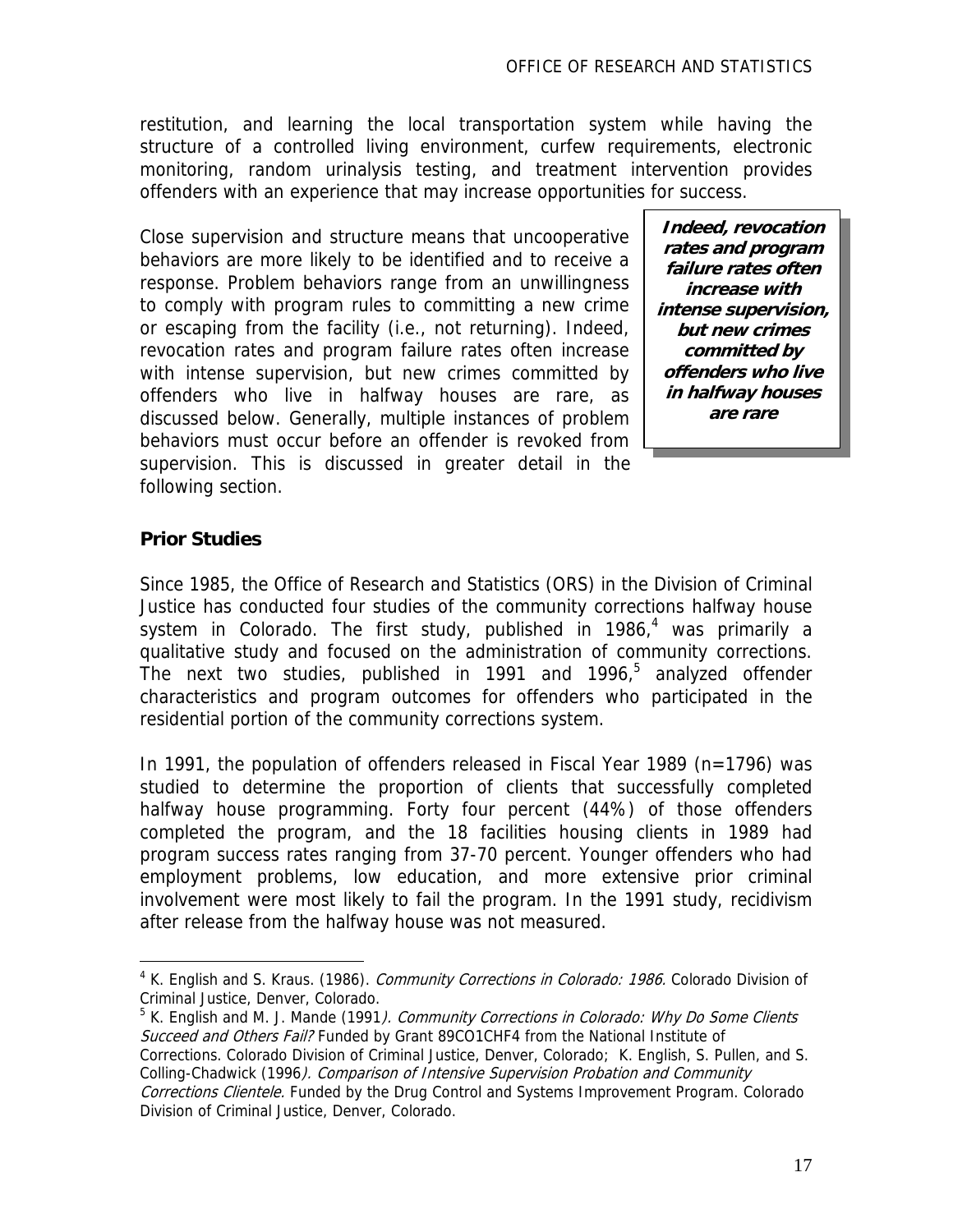In 1996, the ORS studied a sample of offenders  $(n=1,348)$  who terminated from Community Corrections in 1993. For this study we also analyzed recidivism rates for the 12 months following release from the facility. We found 55 percent successfully completed the program, 3 percent committed a new crime, 22 percent had a technical violation that terminated their stay in the halfway house, and 20 percent escaped or walked away. Of those who terminated successfully from the halfway house, 18.2 percent were rearrested for a nonviolent felony within 12 months, and another 4.3 percent were arrested for a violent felony.

In 2001, the Office of Research and Statistics conducted a study using both qualitative and quantitative data. This study included all offenders (n=3,054) who terminated from Community Corrections in FY1998. It was the first time that the ORS had access to data pertaining to offenders' needs at entry into community corrections and services received while in the halfway house.<sup>6</sup> The ORS also analyzed recidivism rates for the 12 months following release from the facility. We found 62.0 percent successfully completed the program, 2.4 percent committed a new crime, 19.8 percent had a technical violation that terminated their stay in the halfway house, and 15.8 percent escaped or walked away. Of those who terminated successfully from the halfway house, 19.0 percent recidivated within 12 months of program release.

| Publication<br>Year/Study Year | $\mathsf{n}$ | $\%$<br><b>Program</b><br><b>Success</b> | %<br>Abscond/<br>Escape | %<br>Revocation/<br><b>Technical</b><br><b>Violations</b> | % Crime<br>while in<br>program | %<br><b>Recidivism</b><br>after<br>program<br>release: 12<br>Mo. | <b>Mean</b><br><b>ORS</b><br><b>Criminal</b><br><b>History</b><br>Score* |
|--------------------------------|--------------|------------------------------------------|-------------------------|-----------------------------------------------------------|--------------------------------|------------------------------------------------------------------|--------------------------------------------------------------------------|
| 1991/1989**                    | 1796         | 44.4%                                    | 17.1%                   | 27.8%                                                     | 2.7%                           | <b>Not</b><br>measured                                           | <b>Not</b><br>measured                                                   |
| 1996/1991***                   | 1348         | 55.1%                                    | 19.6%                   | 22.4%                                                     | 3.0%                           | 22.5%                                                            | 1.80                                                                     |
| 2001/1998****                  | 3054         | 62.0%                                    | 15.8%                   | 19.8%                                                     | 2.4%                           | 19.0%                                                            | 2.35                                                                     |

Table 1: Comparison of ORS Studies of Community Corrections

\*The ORS Criminal History Score is an index of an offender's past adjudications, convictions, placements and revocations. Collapsed scores range from 0 to 4, with 0 representing virtually no prior involvement in crime and 4 reflecting very serious offending histories.

**\*\*** In 1991, recidivism was not measured. Also program termination reasons do not total 100% in this chart because additional termination categories were included in this study's analysis. Additional categories included death (0.1%), warrant—pending case (0.7%), lateral transfer (1.4%), unknown (3.2%), and missing data (2.6%).

**\*\*\*** In 1996, recidivism was measured as rearrest 12 months after release.

 $\overline{a}$ 

**\*\*\*\***In 2001, recidivism was measured as a new felony or misdemeanor court filing at 12 and 24-month increments.

The 12-month recidivism rate appears in the chart. At 24 months after program release, offenders had an overall recidivism rate of 31.0%.

<sup>&</sup>lt;sup>6</sup> In 1994, DCJ's Office of Community Corrections modified the DCJ Termination Forms to include this information.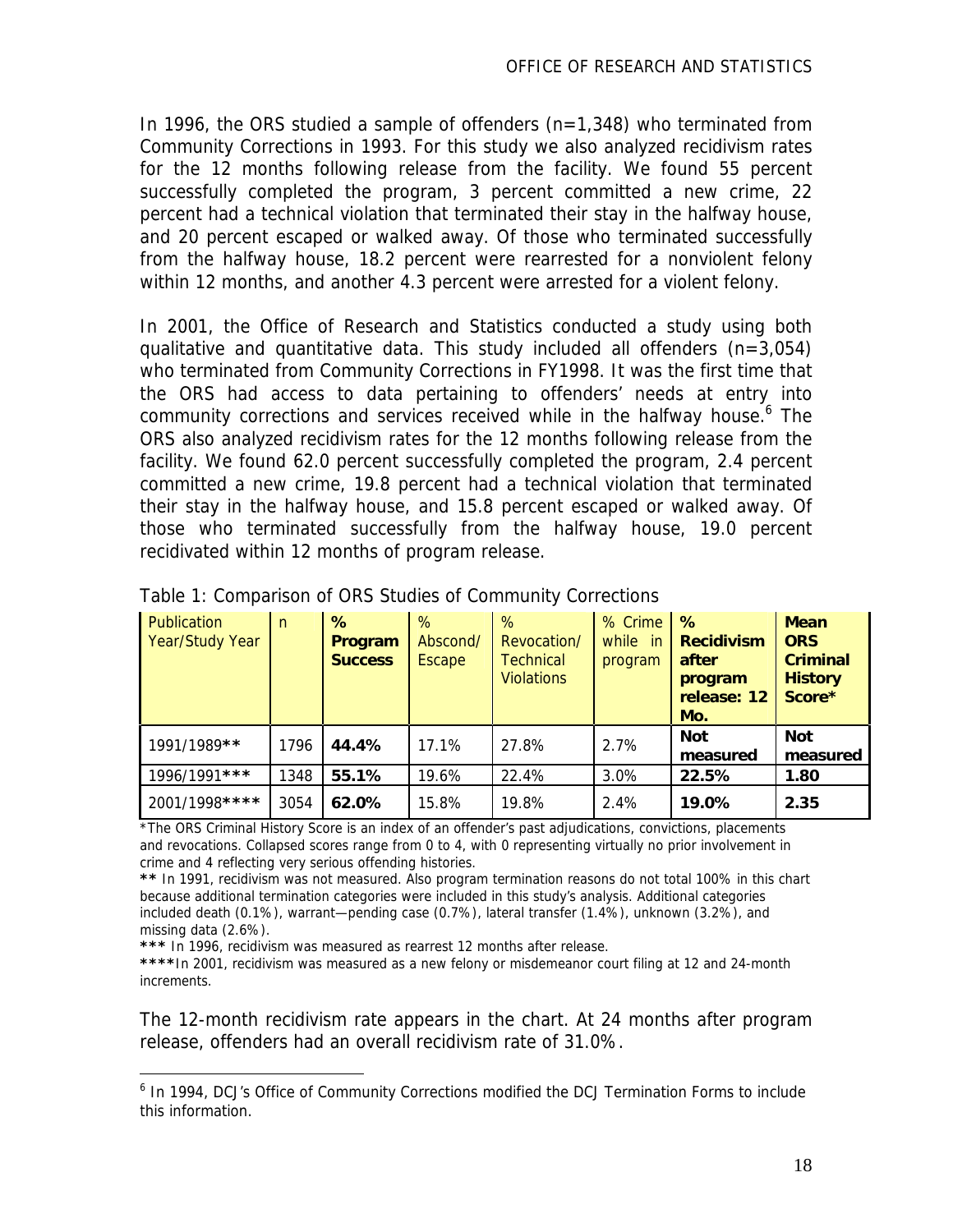## **Section Two: Methodology**

#### **Data**

**Client Information.** Client data were obtained from DCJ's Office of Community Corrections (OCC). The OCC requires programs to complete a Termination Form for all offenders who leave the program. In FY02, the termination form was revised to obtain more information, so data from both forms were analyzed for the current study. The termination form, attached as Appendix A, includes demographic information, referral source, juvenile and criminal history, current crime and weapon data, drug use information, drug assessment scores, the four most important objectives of the supervision plan based on LSI subscale scores, a list of services received, and the reason for termination.

Upon termination from residential placement, halfway house personnel are required to complete the instrument in Appendix A and forward it to the OCC for data entry and analysis. The OCC database is instrumental in describing the population of offenders who occupy community corrections beds, and it publishes an annual report based on this information. The ORS obtains this database from the OCC to conduct additional analyses.

**Successful Program Termination.** The first measure of success or failure for participants in community corrections was whether or not they completed the residential placement without a major incident leading to revocation. Offenders are terminated from the residential program for many reasons, including escape, drug use, repeated house rule violations, or committing a new crime. Only offenders who were terminated due to a successful completion of the residential component of community corrections were included in the recidivism part of the analysis. Recidivism was measured as any new felony or misdemeanor court filing within 12 and 24 months of successful program completion.

**New Filing After 1 and 2 Years**. New filing data were obtained from the Criminal Justice Analytic Support System (CJASS). This system extracts, transforms and assembles data from source agencies, in this case the Colorado District Attorney's Council (CDAC) and the Colorado Judicial Department, via the Colorado Integrated Criminal Justice information System (CICJIS). For each recidivating event, crime type, date of new filing and nature of the offense committed were collected.

Outcome figures may vary slightly from those reported in prior reports, as the acquisition methods for recidivism data have changed. In the past, recidivism data were searched for and collected on each subject individually. In the current study, recidivism data were electronically matched to each subject using names and dates of birth. While this technology enables the use of much larger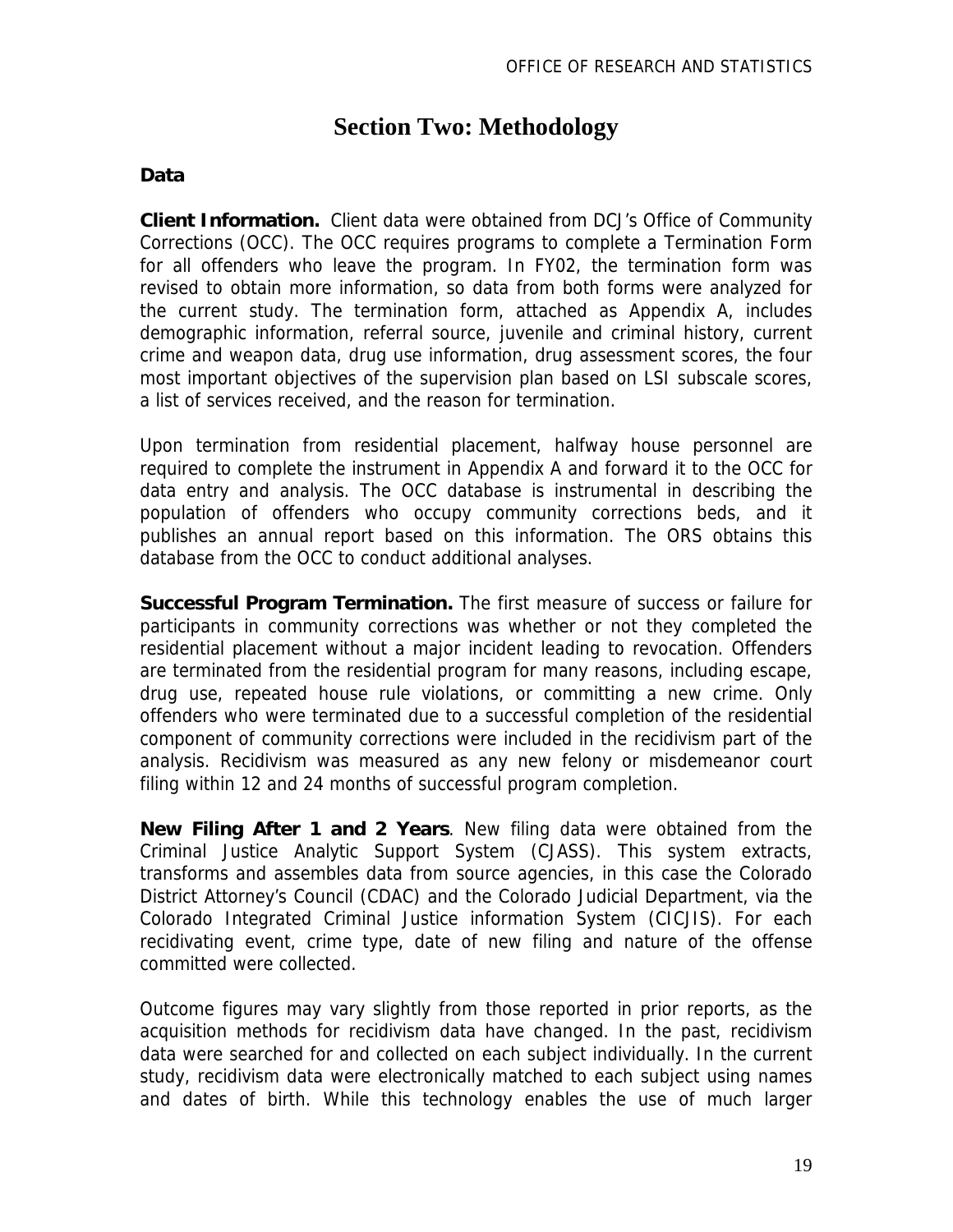samples, it lacks the human component. Without this component, variations or misspellings in names, or slight errors in dates of birth, are unlikely to be recognized. Therefore, a certain number of new filing events would not have been documented.

#### **Limitations of this Study**

**Data Available for Analysis.** The community corrections termination forms document assessment information with which the programming needs of each offender is determined. The assessment information used comes from the Level of Supervision Inventory (LSI). The LSI is a quantitative survey that contains 54 items that measure the level of risk and needs of each client. The Office of Community Corrections developed new termination forms in 2002 that collected additional information on special populations as well, including whether or not the offender had a known or documented clinical diagnosis for mental illness, or whether the offender received specific female or substance abuse services. However, more descriptive and reliable assessment information would improve the ability to describe the programming needs of the offender population. In particular, data on offenders with serious mental illness, women, the elderly, offenders who are physically disabled, and non-English speaking offenders all require special assessments and services. Only very general data elements were

available to describe and analyze information pertaining to the needs and risks of special populations. Information on literacy, reading level, and overall functioning would also be valuable to better understand service needs and offender outcomes.

Information is unavailable regarding number of days in treatment, level of participation in treatment, and measures of the type of treatment delivered (cognitive behavioral treatment, Alcoholics Anonymous, etc.). The data available for this study did not allow for any description of services delivered. Thus, substance abuse treatment may refer to a **However, more descriptive and reliable assessment information would improve the ability to describe the programming needs of this offender population. In particular, data on offenders with serious mental illness, women, the elderly, offenders who are physically disabled, and non-English speaking offenders all require special assessments and services.**

wide continuum of services ranging from AA programming to intensive, longterm residential treatment. Additionally, information about services provided may vary across programs depending on what each program considers as a "service" provided.

Policy makers and corrections administrators are particularly interested in the impact of programming on offender behaviors. Questions regarding what works, for whom, and under what conditions, are pressing issues for decision-makers.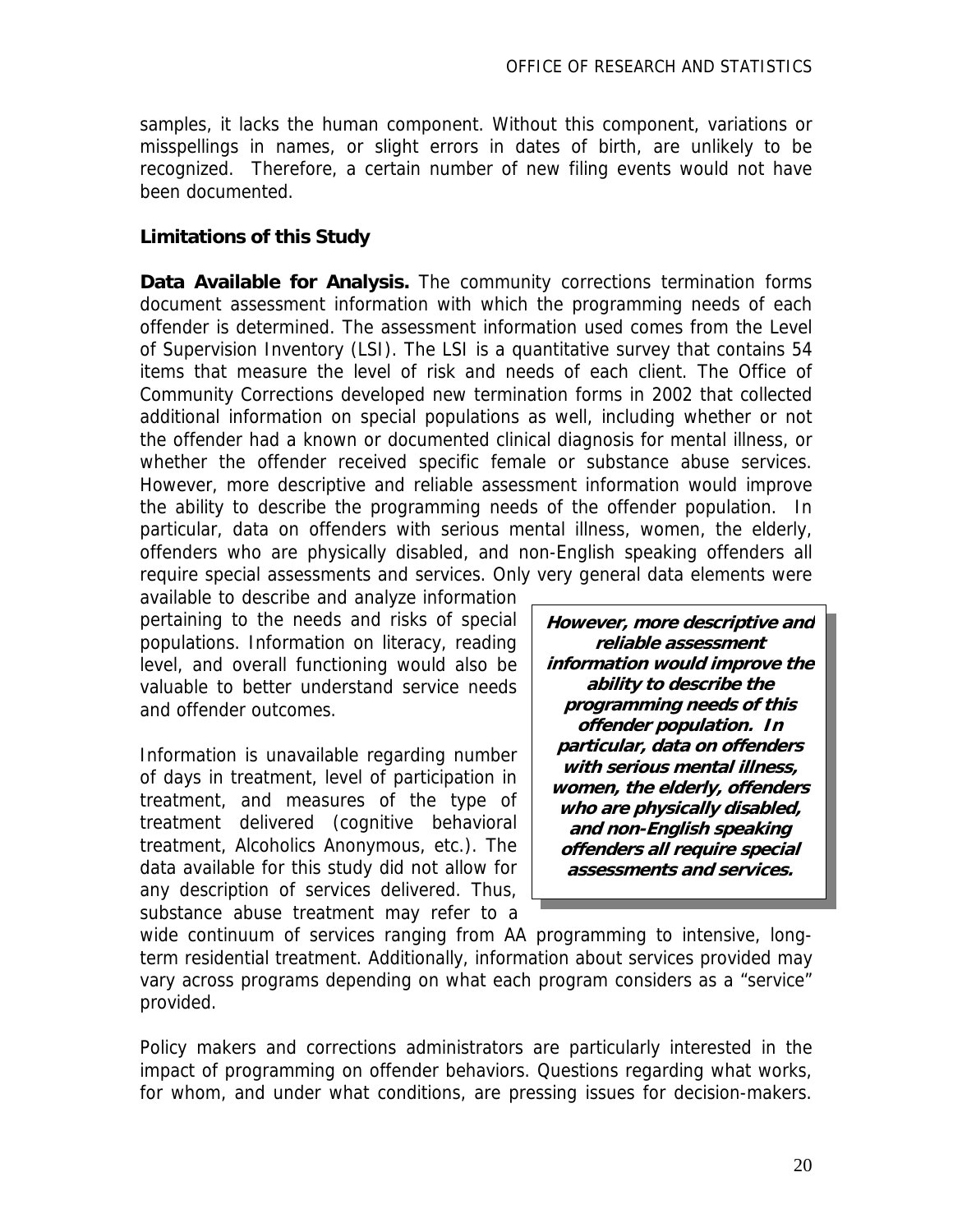The development of data systems that collect this information is necessary to answer policy and funding related questions.

**Data Quality.** Since halfway house case managers complete the DCJ Termination Forms, the results of this study are only as good as the data entered on that form by community corrections staff. Staff turnover may affect the quality of the data recorded. Further, some information may be coded in error systematically. Finally, using termination data assumes that all staff in each of the 33 facilities codes the forms in the same way and that all case managers complete the forms accurately.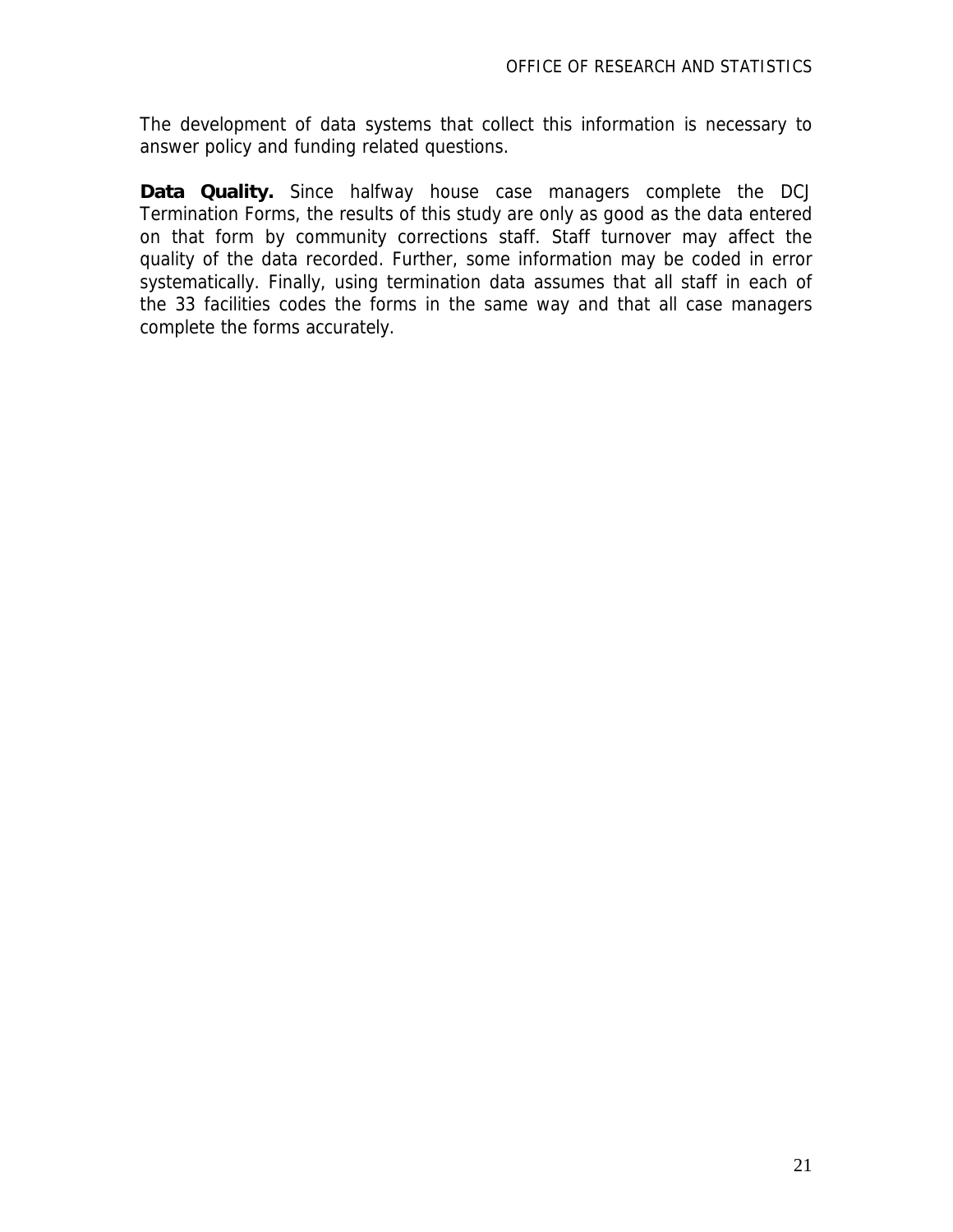## **Section Three: Description of the Community Corrections Population**

This study examined the outcomes of offenders who terminated from Community Corrections over a five-year period, from FY2000 through FY2004. The data analyzed and presented in this report were obtained from client termination forms, which are completed by each program when an offender terminates from the program. Copies of the data collection forms are included as Appendix A.

**The Data.** The study began with 21,796 community correction residents who terminated either successfully or unsuccessfully from a halfway house between FY00 and FY04. Clients who terminated successfully either completed the program and were transferred to non-residential community corrections status, went on probation/parole supervision, or completed their sentence. For the purposes of the current study, and after conversations with OCC staff regarding definitions for the items, new crime and warrant were combined, and abscond and escape were combined.

Program outcomes can also be neutral, in cases when an offender is transferred to another community corrections program (often because it is closer to employment), transferring to an IRT (intensive residential treatment) program, or getting rejected from the program after getting accepted, either by the local board or by the program director. These clients did not have an opportunity to complete the program and are considered neutral in terms of outcome. Neutral outcomes were excluded from the analysis because, except for the rejected after acceptance category, outcome information on all offenders is captured when the offender completely terminates from the program. Cases that terminated due to death or other permanent transfer (such as to a hospital) are also excluded from the analysis presented here.

After eliminating cases that terminated for neutral and "other" reasons, 16,741 men and 3,914 women remained in the analysis. Demographics for the sample are presented in Table 2.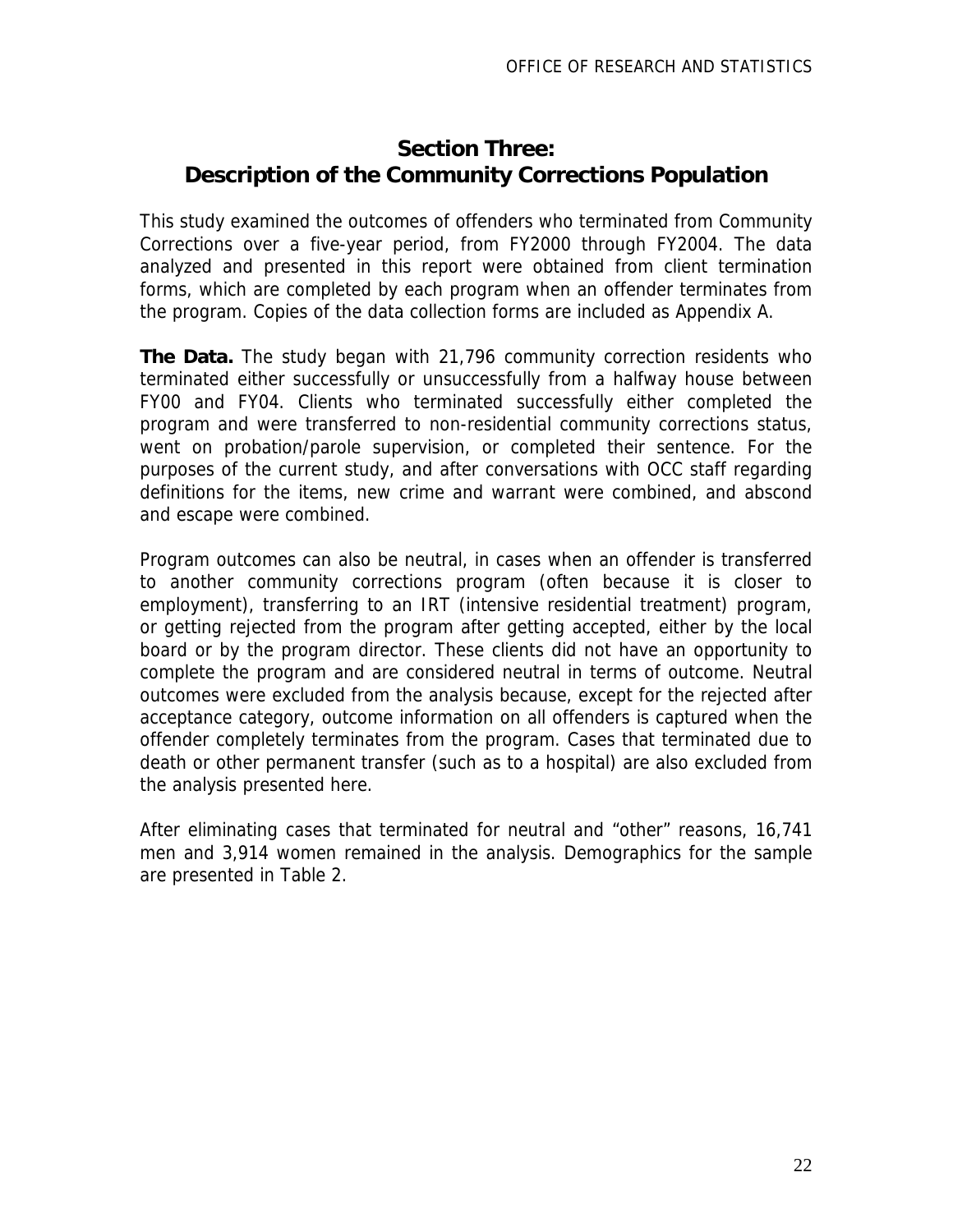|                                         | <b>Diversion</b> | Transition |
|-----------------------------------------|------------------|------------|
|                                         | 51.6%            | 48.4%      |
|                                         | (10,665)         | (9,990)    |
| Gender                                  |                  |            |
| Male                                    | 79.7             | 82.5       |
| Female                                  | 20.3             | 17.5       |
| Race                                    |                  |            |
| Caucasian                               | 56.2             | 50.1       |
| African American                        | 17.6             | 24.0       |
| Hispanic                                | 23.6             | 23.3       |
| Other                                   | 2.6              | 2.6        |
| <b>Employed at Program Termination</b>  | 76.4             | 80.0       |
| High School Degree or Higher at Program | 66.6             | 75.6       |
| Termination                             |                  |            |
| Married                                 | 18.9             | 23.4       |
| Mean Age                                | 31.8             | 34.3       |
| Mean Criminal History Score*            | 2.4              | 2.8        |
| Mean LSI**                              | 27.3             | 27.7       |

Table 2: Description of Clients Terminated from Community Corrections Programs FY00-FY04 (n=20,655)

Source: The Office of Research and Statistics analyzed data from DCJ's Office of Community Corrections. Data obtained from offender termination forms.

\*The ORS Criminal History Score is an index of an offender's past adjudications, convictions, placements and revocations. Collapsed scores range from 0 to 4, with 0 representing virtually no prior involvement in crime and 4 reflecting very serious offending histories. See Footnote 7 for the exact calculation.<sup>7</sup>

\*\* The mean Level of Supervision Inventory (LSI) is a risk and need assessment. Higher scores indicate a higher need for services and supervision.

 $\overline{a}$ 

<sup>&</sup>lt;sup>7</sup> Number of juvenile adjudications x (.5) + Number of placements in DYC x (1) + number of adult felony convictions x (1) + number of adult prior violent arrests x (1.5) + number of adult probation revocations  $x$  (.75) + number of adult parole revocations  $x$  (2).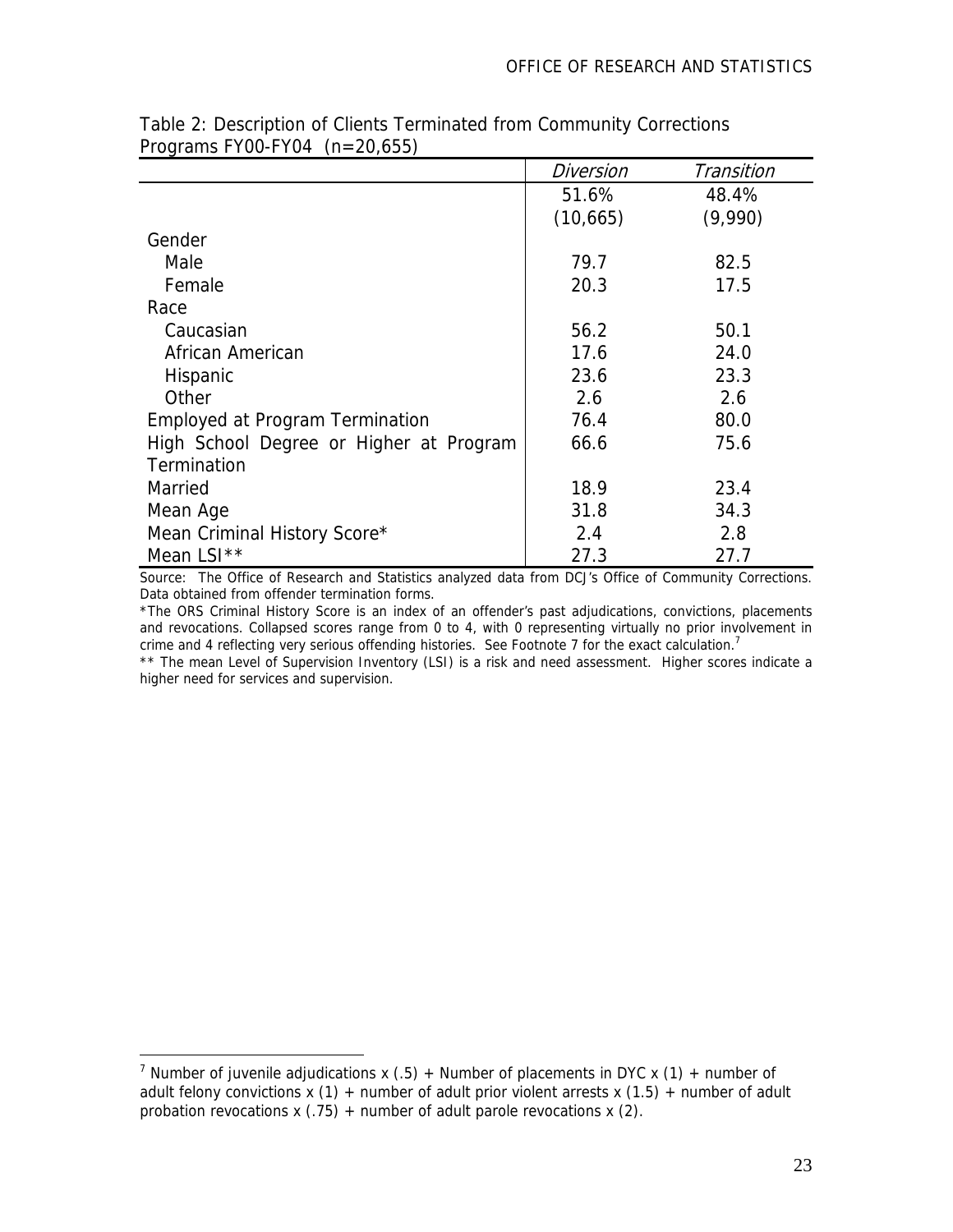## **Section Four: Program Outcome**

## **Financial Outcomes**

Offenders in halfway houses across the state earned more than \$115 million over the past 5 years and paid over \$36 million in room and board between FY00 and FY04. They paid more than \$2.6 million in state taxes and approximately \$6.7 million in federal taxes during that period. Offenders' contribution to room and board steadily increased over the study period, and the increase of more than \$2 million paid in FY04 reflects the \$4/day boost in subsistence fees ordered by the General Assembly in FY03.

| <i>FY</i> | Earnings     | Room and<br>Board | State<br>Taxes | Federal<br>Taxes |
|-----------|--------------|-------------------|----------------|------------------|
| 2004      | \$23,898,938 | \$9,870,319       | \$567,103      | \$1,209,304      |
| 2003      | \$22,039,119 | \$7,427,347       | \$496,888      | \$1,188,961      |
| 2002      | \$24,327,862 | \$7,189,689       | \$530,452*     | $$1,481,067*$    |
| 2001      | \$24,149,504 | \$6,492,473       | $$557,475*$    | $$1,520,667*$    |
| 2000      | \$20,788,950 | \$5,141,483       | \$510,497*     | $$1,379,671*$    |
|           |              |                   |                |                  |

Table 3: Financial Outcomes

Source: The Office of Research and Statistics analyzed data from DCJ's Office of Community Corrections. Data obtained from offender termination forms.

\*Approximately one third of the Termination Forms had missing data for state and federal taxes paid in FY2000-FY2003. The numbers presented likely under-represent the amount of state and federal taxes paid by offenders during those years.

#### **Successful Program Terminations**

In the years that the ORS has been conducting outcome studies of the community corrections system, successful completion rates have generally increased or remained constant. In our last study of offenders who terminated in FY98, 62 percent of the population successfully completed community corrections.

**Success rates for community corrections clients increased consistently between 1989 and 2003, a period during which programs managed increasingly more serious offenders, as measured by the criminal history score. This positive trend ended in FY04.**

Between FY00 and FY03, approximately 62-63 percent of offenders successfully completed their stay in community corrections. However, as shown in Table 4, in FY04, the successful completion rate dropped from 63.1 percent to 56.1 percent. Success rates for community corrections clients increased consistently between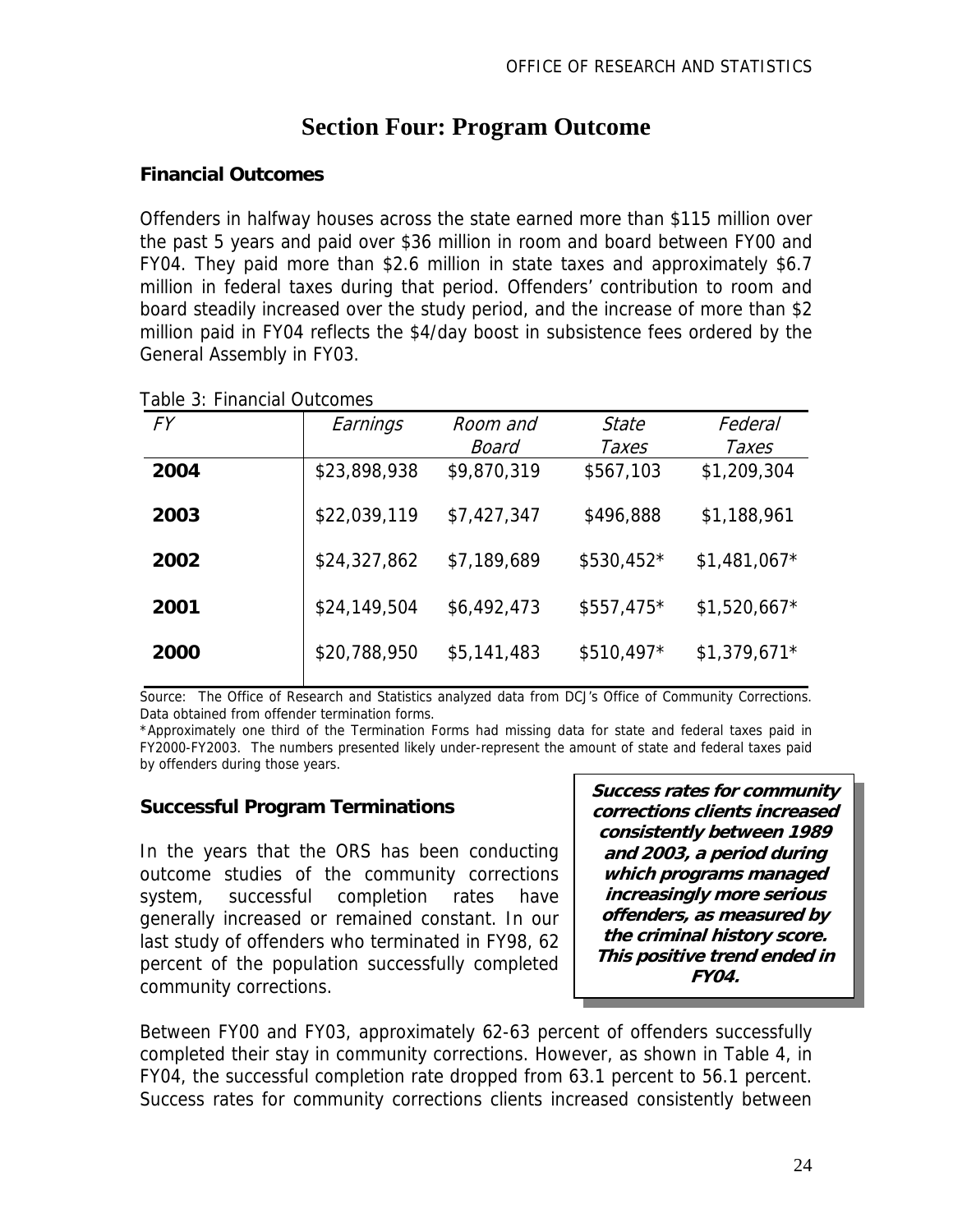1989 and 2003, a period during which programs managed increasingly more serious offenders, as measured by the criminal history score. This positive trend ended in FY04. This statistically significant decrease in the success rate occurred when the average criminal history score of the population remained the same as the two prior years.

Failures due to technical violations and escape charges increased in FY04 by approximately 4 and 3 percent, respectively. More than one-third of the increase in technical violations in FY04 can be attributed to increased detection of substance abuse, which increased by 2.4 percent (see Table 6).

| <b>FY</b> | Successful | Technical  | Escape | New Crime | Mean             |
|-----------|------------|------------|--------|-----------|------------------|
|           | Completion | Violations | %      | %         | Criminal History |
|           | %          | %          |        |           | Score            |
| 2004      | 56.1       | 24.3       | 18.1   | 1.5       | 2.66             |
| 2003      | 63.1       | 20.2       | 15.3   | 1.4       | 2.67             |
| 2002      | 62.4       | 23.3       | 13.4   | .9        | 2.65             |
| 2001      | 62.3       | 21.8       | 14.4   | 1.6       | 2.54             |
| 2000      | 63.6       | 20.3       | 14.1   | 2.0       | 2.44             |
| 1998      | 62.0       | 19.8       | 15.8   | 2.4       | 2.35             |
| 1993      | 55.1       | 22.4       | 19.6   | 3.0       | 1.80             |
| 1989      | 44.4       | 27.8       | 17.0   | 2.7       | N/A              |

#### Table 4: Program Outcomes, Prior Studies: 1989, 1993, 1998 and FY00-FY04

Source: The Office of Research and Statistics analyzed data from DCJ's Office of Community Corrections. Data obtained from offender termination forms.

As can be seen in Table 5, success rates significantly declined for both transition and diversion populations during the study period, although transition offenders were more likely than diversion offenders to successfully complete the program. Success rates for diversion clients dropped from 58.8 percent during FY00-03 to 52.2 percent in FY04 while success rates for transition clients dropped from 67.2 percent to 60.1 percent in FY00-03 and FY04, respectively.

| <b>Population / FY</b><br>(n) | <b>Successful</b><br>Completion<br>% | <b>Technical</b><br><b>Violations</b><br>% | Escape<br>% | <b>New</b><br>Crime<br>% |
|-------------------------------|--------------------------------------|--------------------------------------------|-------------|--------------------------|
| <b>Diversion</b>              |                                      |                                            |             |                          |
| FY04 (2,471)                  | 52.2                                 | 25.3                                       | 20.9        | 1.6                      |
| FY00-03 (8,194)               | 58.8                                 | 22.8                                       | 16.7        | 1.7                      |
| <b>Transition</b>             |                                      |                                            |             |                          |
| FY04 (2,354)                  | 60.1                                 | 23.4                                       | 15.2        | 1.3                      |
| FY00-03 (7,636)               | 67.2                                 | 19.9                                       | 11.8        | 1.1                      |

#### Table 5: Program Outcome by Population Type

Source: The Office of Research and Statistics analyzed data from DCJ's Office of Community Corrections. Data obtained from offender termination forms.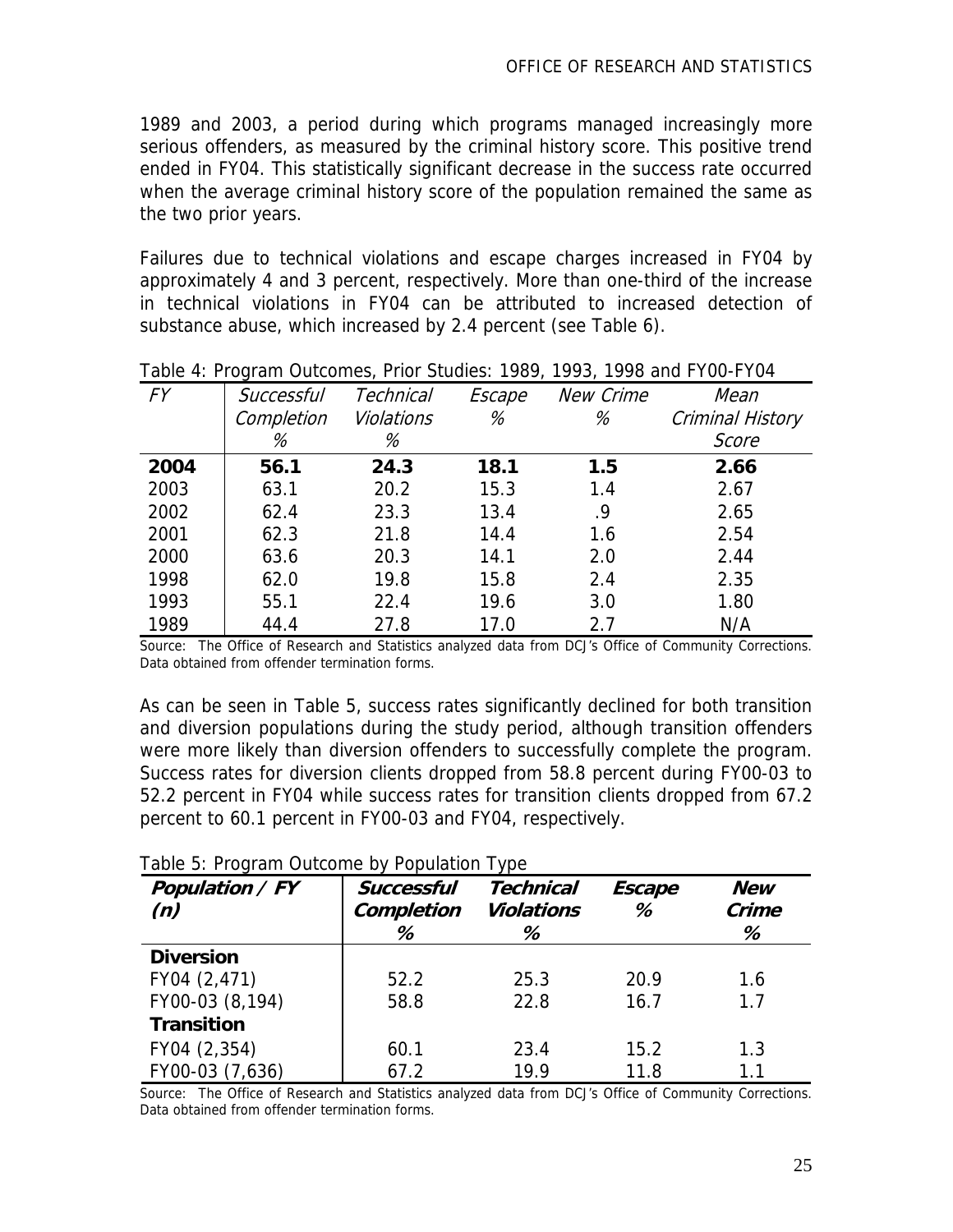**State budget cuts in FY03 that directly affected offenders likely played a significant role in the reduction in the success rate.** 

Several conditions likely contributed to the decrease in success rates between FY03 and FY04, but changes in the offenders themselves cannot account for the difference. For example, the average LSI score for transition offenders increased slightly from 27.6 to 28.09, and this difference is statistically significant at p<.01 (data not presented). However, a significant increase in LSI scores occurred for Diversion offenders between FY00 and FY01 and program failure rates remained unchanged, suggesting that small

differences—even when statistically significant—do not affect overall program outcomes.

State budget cuts in FY03 that directly affected offenders likely played a significant role in the reduction in the success rate. In FY03, the General Assembly reduced fees paid to the local boards for administrative costs by 20 percent. In addition, state funding for local services was cut: agencies receiving state support to provide mental health services, alcohol and drug programming, and probation and parole supervision all endured substantial budget cuts due to the state's revenue shortfall. Most likely, offenders were required to pay more for local treatment services as a way to offset the budget cuts to state agencies.

Among the most important impact, however, may be the increase in fees charged to offenders who participated in the community corrections programs.

In FY03, the General Assembly increased offender fees by 25 percent (\$4.00 per day). The rate was increased because the daily reimbursement rate paid to providers was decreased by 8 percent from \$37.72 to \$34.70. Reducing the reimbursement rate to programs may have resulted in a decreased tolerance for offenders who were unemployed or otherwise unable to pay their fees. Further, lack of ability to pay the fees likely increased the escape rate (see discussion below regarding Peer 1 and The Haven). Lack of available mental health or substance abuse treatment in the community—or higher fees associated with treatment--also may have increased negative outcomes. The decline in services may have particularly affected transition clients whose average LSI score, a measure of need for services, increased in FY04.

**Reducing the reimbursement rate to programs may have resulted in a decreased tolerance for offenders who were unemployed or otherwise unable to pay their fees. Further, lack of ability to pay the fees likely increased the escape rate (see discussion below regarding Peer 1 and The Haven). Lack of available mental health or substance abuse treatment in the community—or higher fees associated with treatment- also may have increased negative outcomes.**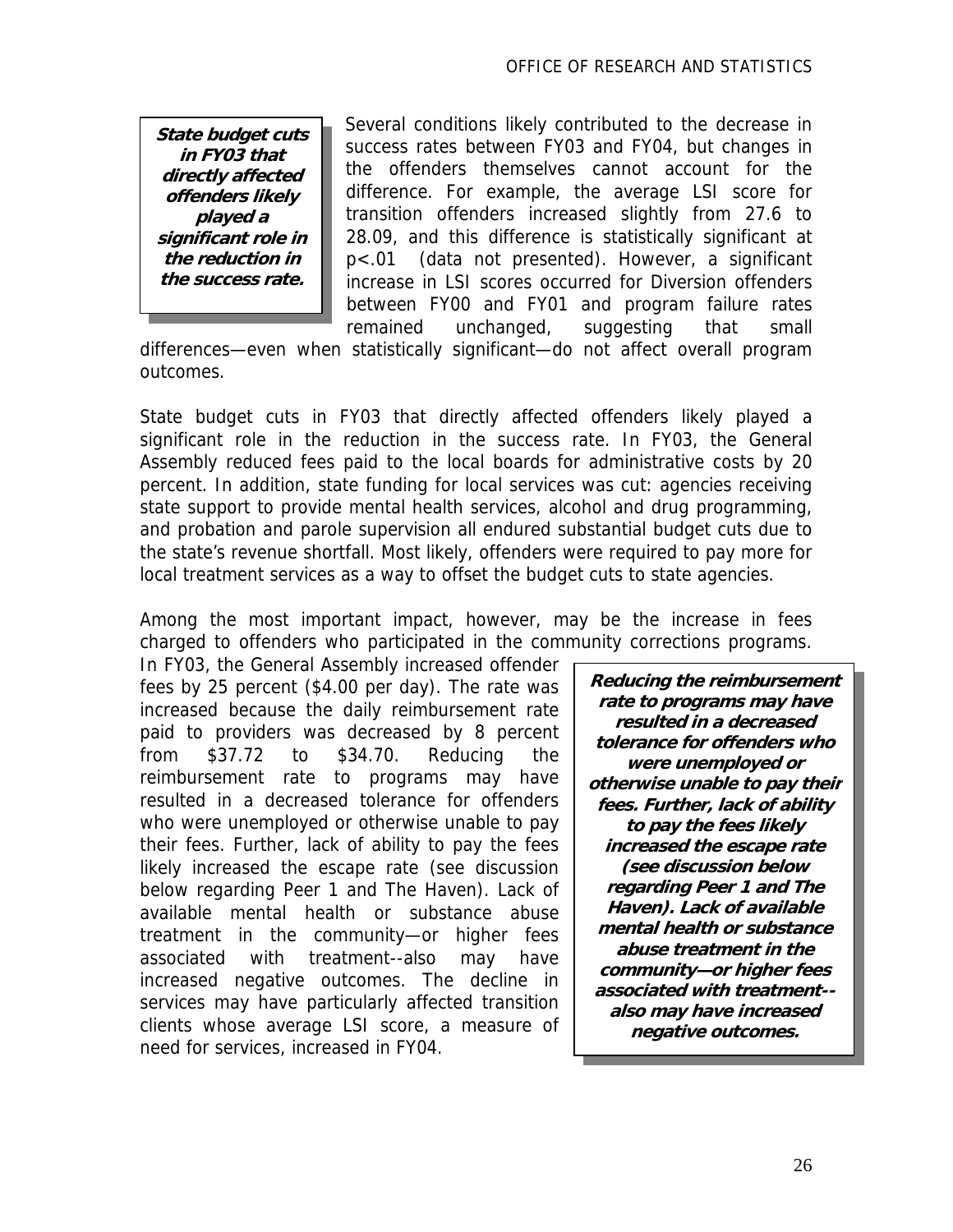**It is not possible to determine with certainty what factors contributed to the decline in the success rate in FY04, but the findings from the enhanced per diem project with Peer 1/The Haven lends substantial support to the possibility that increase in offender fees hit a "tipping point" that negatively affected offender outcomes in community corrections.**

In FY00, DCJ's Office of Community Corrections collaborated with Peer 1 and The Haven, two community corrections programs that provide therapeutic community services to high level drug offenders, to use Drug Offender Surcharge Funds, to provide an enhanced per diem rate to address the needs of this population. The programs used the enhanced rate to offset costs that would otherwise be levied against

offenders via the subsistence fees. In particular, program administrators argued that allowing offenders delay seeking employment and paying subsistence—and therefore avoiding trips into the community to job-seek early in their placement and focusing on treatment instead—would improve program outcomes. The programs showed that using Drug Offender Surcharge Funds for this purpose enhanced services and increased treatment completion rates. Further, annual escape rates significantly declined from 25.4 percent in FY00 to 15.28 percent in  $FY01<sup>8</sup>$ 

It is not possible to determine with certainty what factors contributed to the decline in the success rate in FY04, but the findings from the enhanced per diem project with Peer 1/The Haven lends substantial support to the possibility that increase in offender fees hit a "tipping point" that negatively affected offender outcomes in community corrections. Nevertheless, it is well worth considering what occurred in the system that resulted in fewer individuals successfully completing the community corrections program. The additional failures in FY04 will likely incur incarceration costs alone of over \$4 million per year.<sup>9</sup> Legislative budget cuts to a myriad of programs, along with the additional burden of increased costs to the offender probably contributed to the increase in offender failures in FY04.

### **Technical Violations, Escapes and New Crimes**

 $\overline{a}$ 

Between FY00 and FY04, an average of 22 percent of community corrections clients had technical violations and 15 percent escaped. Less than 2 percent

<sup>&</sup>lt;sup>8</sup> University of Colorado Health Sciences Center, Addiction Research and Treatment Services, Peer1/The Haven Outpatient Treatment Community, "Executive Summary: Proposal for a Differential Rate for Therapeutic Community Treatment," available from Ken Gaipa.

<sup>&</sup>lt;sup>9</sup> This increased failure rate translates into 164 offenders who are estimated to incur incarceration costs of \$25,000 per year, or \$4,100,000. This compares to \$1,894,200 that the additional \$4/day cost to offenders would generate had success rates remained stable between FY03 and FY04.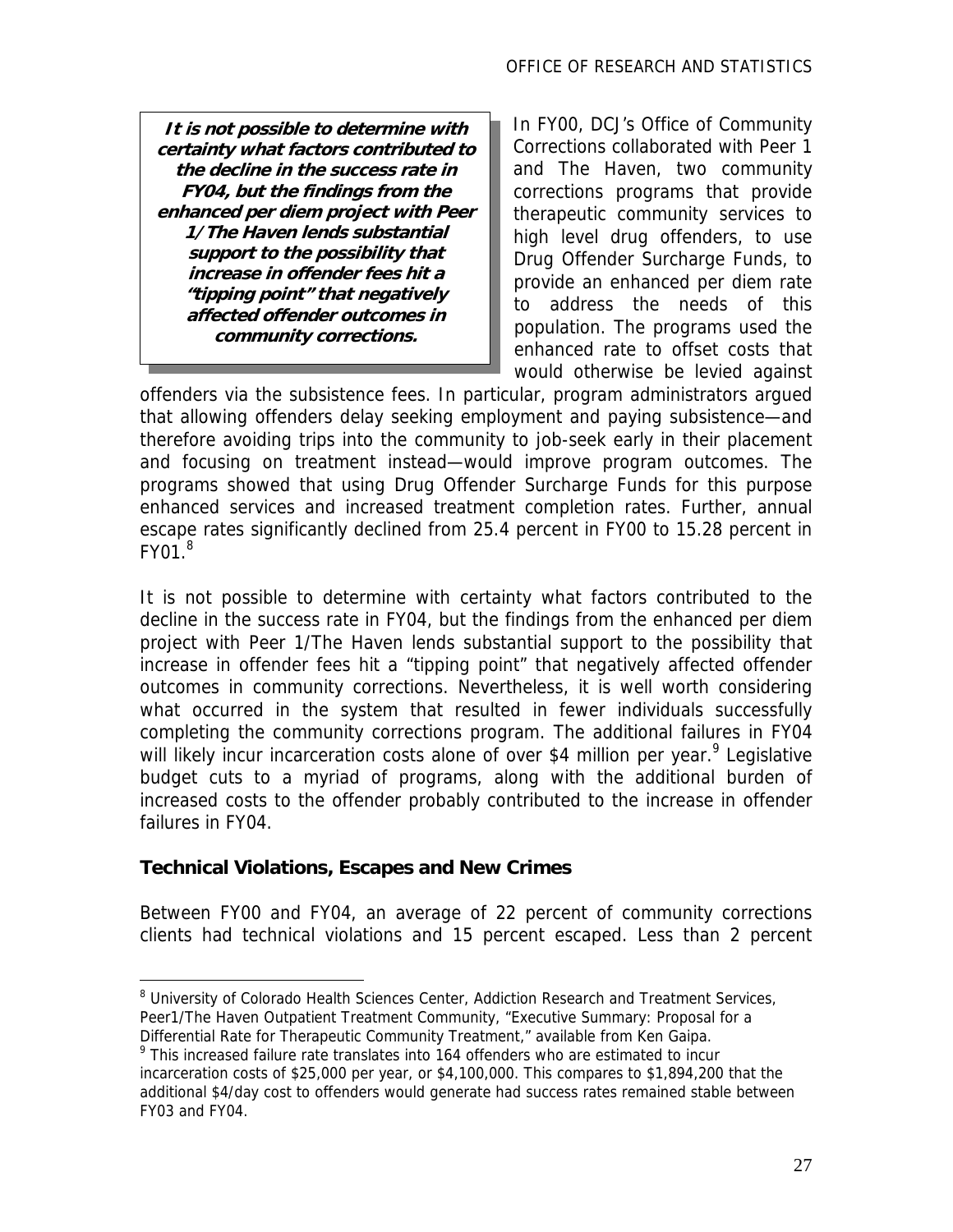committed new crimes while they were in a halfway house. However, as discussed above, during FY04, technical violations and escapes increased to 24 and 18 percent, respectively.

**Technical violations.** More than one third (36%) of the technical violations leading to termination were drug related. On average, 3.1 percent of offenders were terminated due to alcohol use, 2.4 percent for cocaine use, 1.7 percent for amphetamines, and 1.6 percent for marijuana.<sup>10</sup> As shown in Table 6, terminations due to detected drug use remained fairly consistent from FY00 to FY03 (ranging from 7.5% to 8.2%) and then increased to 10.0 percent in FY04.

While terminations due to marijuana and cocaine remained stable across the years, terminations due to alcohol increased slightly and terminations due to amphetamines nearly doubled.

**More than one third (36%) of the technical violations leading to termination were drug related.** 

| FY   | Total Drug | Alcohol | Marijuana                                                        | Cocaine | Amphetamine |
|------|------------|---------|------------------------------------------------------------------|---------|-------------|
|      |            |         | Terminations Terminations Terminations Terminations Terminations |         |             |
|      | %          | %       | %                                                                | %       | %           |
| 2004 | 10.0       | 3.6     | 1.5                                                              | 2.6     | 2.6         |
| 2003 | 7.6        | 3.1     | 1.5                                                              | 2.2     | 1.5         |
| 2002 | 8.2        | 2.6     | 1.5                                                              | 2.7     | 1.6         |
| 2001 | 7.5        | 3.0     | 1.6                                                              | 2.5     | 1.1         |
| 2000 | 7 R        | 3.0     | 21                                                               | 21      | 1.5         |

#### Table 6: Drug Termination Rates for FY00-FY04

Source: The Office of Research and Statistics analyzed data from DCJ's Office of Community Corrections. Data obtained from offender termination forms.

#### **Who Succeeds in the Program?**

 $\overline{a}$ 

Success was related to several factors including age, ethnicity, gender, and education. In this study, community corrections clients who had successful outcomes tended to be older, employed, educated, and had lower LSI and Criminal history scores. As in all the data presented here, the source of the information was the client termination form completed by program staff and forwarded to DCJ's Office of Community Corrections. This form, available in Appendix A, includes reasons offenders were terminated from the program. Characteristics related to program outcome are described below.

• Two-thirds (65.2 percent) of Caucasians successfully completed the program compared to just over half of both African Americans and

<sup>&</sup>lt;sup>10</sup> Drug categories are not mutually exclusive. Multiple drugs could have been recorded on the termination forms.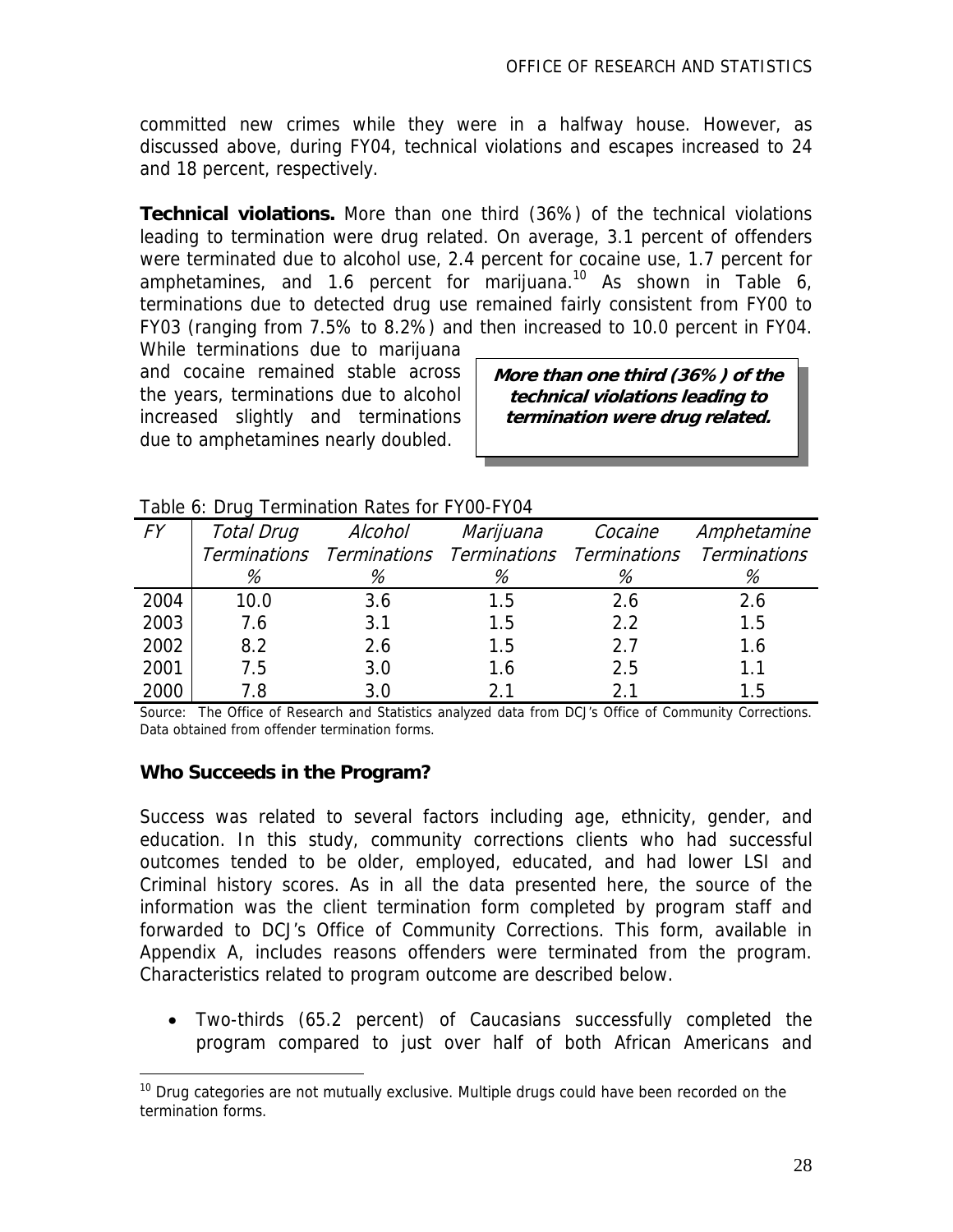Hispanics (55.3 percent and 58.2 percent, respectively). Escape rates for African Americans (18.5 percent) and Hispanics (17.2 percent) were nearly 30 percent higher than the escape rate for Caucasians (12.9 percent).

**Employed offenders were more than three times more likely to succeed in the program compared to those who were unemployed (71.9 percent compared to 20.0 percent).** 

- Women succeeded at a slightly higher rate than men (64.3 to 60.5 percent, respectively). Women (19.2 percent) had a lower percentage of technical violations than men (22.8 percent).
- Diversion clients had lower success rates (57.3 percent) than transition clients (65.5 percent) and significantly higher escape

rates (17.6 percent) than transition clients (12.6 percent) over the fiveyear study period.

• Those with more education at termination were more likely to successfully complete the community corrections program (see Table 7). College graduates are most likely to successfully complete the program. Offenders who graduated from high school had better outcomes than those who had their GED; those who had not completed high school were significantly more likely to fail.

|                                | Successful<br>Completion<br>% | Violation<br>% | %    | Technical Escape New Crime<br>% |
|--------------------------------|-------------------------------|----------------|------|---------------------------------|
| Less than High<br>School       | 50.5                          | 26.5           | 21.3 | 1.7                             |
| <b>GED</b>                     | 63.5                          | 21.2           | 14.0 | 1.4                             |
| <b>High School</b><br>Graduate | 67.3                          | 19.4           | 11.8 | 1.4                             |
| Some College                   | 68.1                          | 20.0           | 10.7 | 1.2                             |
| $Collect +$                    | 70.5                          | 17.9           | 10.5 | 11                              |

#### Table 7: Education at Termination by Program Outcome

Source: The Office of Research and Statistics analyzed data from DCJ's Office of Community Corrections. Data obtained from offender termination forms.

• Employed offenders were more than three times more likely to succeed in the program compared to those who were unemployed (71.9 percent compared to 20.0 percent).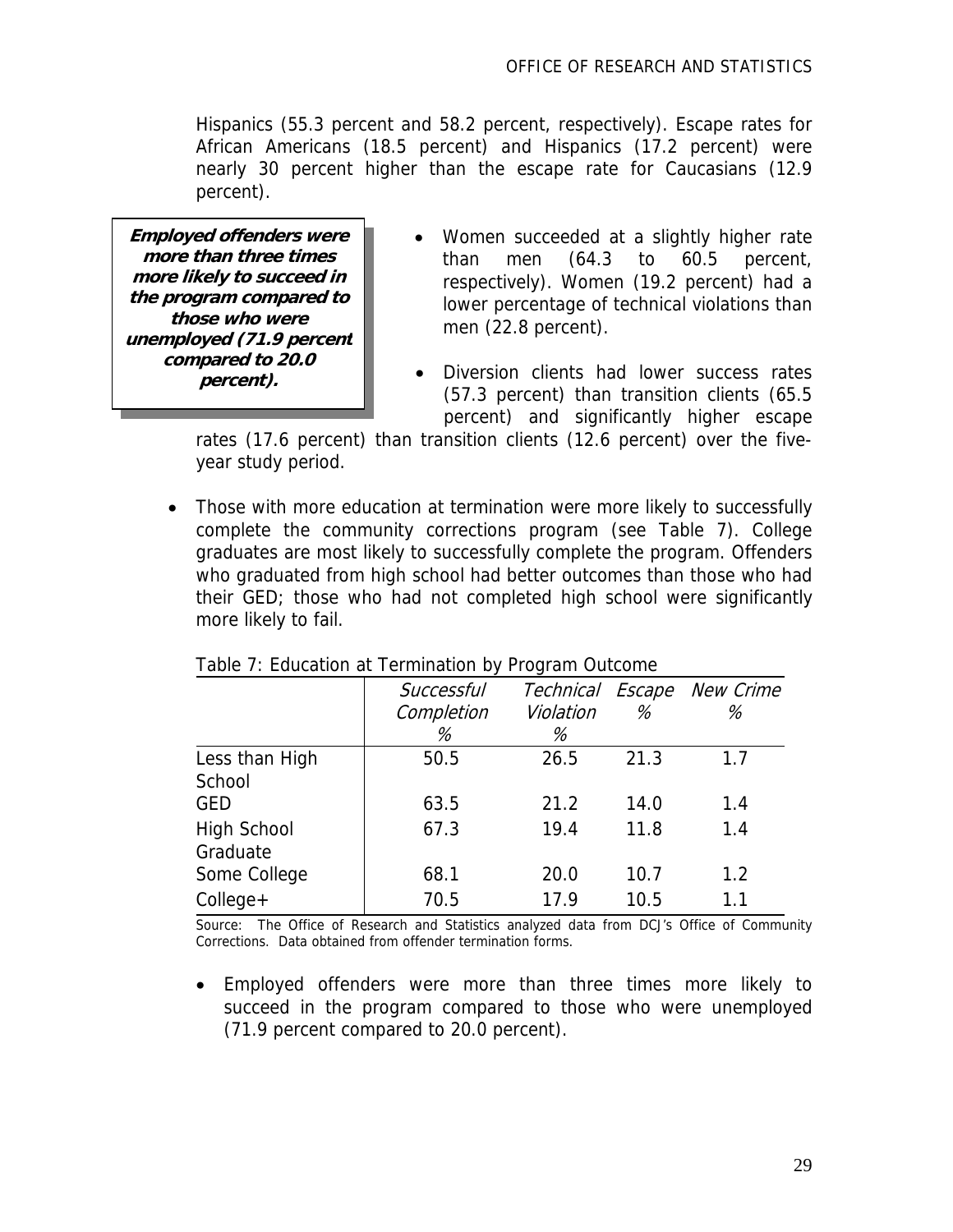| Table 0. Employment at Termination by Frogram Outcome |            |           |      |                            |  |  |  |
|-------------------------------------------------------|------------|-----------|------|----------------------------|--|--|--|
| Employment                                            | Successful |           |      | Technical Escape New Crime |  |  |  |
|                                                       | Completion | Violation | ℅    | ℅                          |  |  |  |
|                                                       | %          | %         |      |                            |  |  |  |
| Full-Time                                             | 719        | 15.9      | 11 1 | 12                         |  |  |  |
| Unemployed                                            | 20.0       | 45.6      | 31.9 | 2.5                        |  |  |  |

Table 8: Employment at Termination by Program Outcome

Source: The Office of Research and Statistics analyzed data from DCJ's Office of Community Corrections. Data obtained from offender termination forms.

• Married and divorced or widowed clients were more likely to be successful and less likely to escape, but these clients were also older than those who were single or in common law relationships (Table 9).

| <b>Marital Status</b>  | Successful |           |      | Technical Escape New Crime |
|------------------------|------------|-----------|------|----------------------------|
|                        | Completion | Violation | %    | %                          |
|                        | %          | %         |      |                            |
| Single                 | 57.9       | 23.9      | 16.7 | 1.6                        |
| Common Law             | 60.6       | 22.3      | 15.5 | 1.6                        |
| Married                | 65.8       | 20.5      | 12.4 | 1.4                        |
| Divorced or<br>Widowed | 67.3       | 18.5      | 13.1 | 11                         |

#### Table 9: Marital Status by Program Outcome

Source: The Office of Research and Statistics analyzed data from DCJ's Office of Community Corrections. Data obtained from offender termination forms.

• Older offenders were more likely to successfully complete community corrections and younger offenders were more likely to fail the program due to technical violations and escapes.

| Age Range | Successful<br>Completion | Technical Escape<br>Violation | %    | New Crime<br>% |
|-----------|--------------------------|-------------------------------|------|----------------|
|           | %                        | %                             |      |                |
| $18 - 20$ | 34.0                     | 35.3                          | 28.7 | 2.0            |
| $21 - 25$ | 49.3                     | 28.7                          | 19.8 | 2.3            |
| $26 - 30$ | 60.8                     | 22.3                          | 15.5 | 1.4            |
| $31 - 35$ | 63.2                     | 20.2                          | 15.6 | 1.0            |
| $36 - 40$ | 66.8                     | 18.6                          | 13.4 | 1.2            |
| $41 +$    | 71.3                     | 17.9                          | 9.6  | 1.1            |

#### Table 10: Age Range by Program Outcome

Source: The Office of Research and Statistics analyzed data from DCJ's Office of Community Corrections. Data obtained from offender termination forms.

• The mean criminal history score and Level of Supervision Inventory (LSI) total intake score are highest for those with negative outcomes.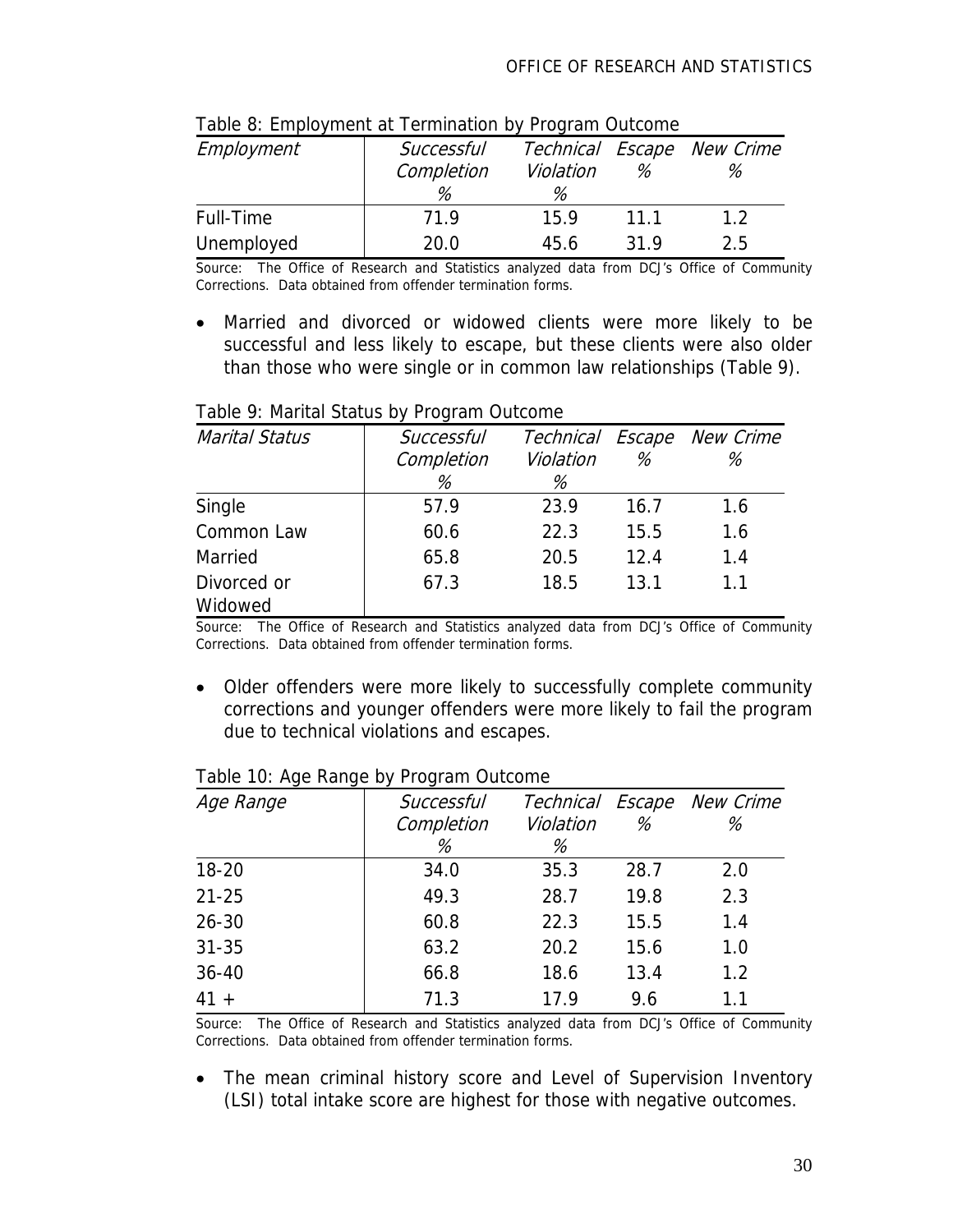|                                             |         | <b>Populatio</b> Successful Technical Escape New Crime |       |       |       |
|---------------------------------------------|---------|--------------------------------------------------------|-------|-------|-------|
|                                             | n Means | Completion Violation                                   |       | %     | %     |
|                                             |         | %                                                      | %     |       |       |
| Mean Age                                    | 32.97   | 34.27                                                  | 31.26 | 30.45 | 30.57 |
| Mean                                        | 2.59    | 2.51                                                   | 2.66  | 2.85  | 2.75  |
| Criminal<br>History                         |         |                                                        |       |       |       |
| Mean LSI<br><b>Total Score</b><br>at Intake | 27.51   | 27.19                                                  | 30.52 | 32.42 | 30.45 |

Table 11: Mean Age, Criminal History Score and LSI by Program Outcome

Source: The Office of Research and Statistics analyzed data from DCJ's Office of Community Corrections. Data obtained from offender termination forms.

#### **Outcomes by Program**

 $\overline{a}$ 

Successful completion rates ranged from 39.6 percent to 72.8 percent across the 30 halfway houses.<sup>11</sup> Figure 1, on the following page, details program completion and escape rates for each facility by mean criminal history score.

When reviewing these rates by facility, it is important to remember the high level of variation across programs, particularly in the acceptance rate of higher risk offenders (as indicated by the criminal history score). Criminal history is only one offender characteristic, and it correlates with risk level. Other offender characteristics, along with program characteristics, affect client outcomes. These are a few reasons that the client outcome rates cannot be directly compared from program to program since each facility functions quite differently.

 $11$  Three halfway houses (MCTC, GCC, and CMI-Dahlia) are not included in this figure because of the low number of offenders that have terminated from their program.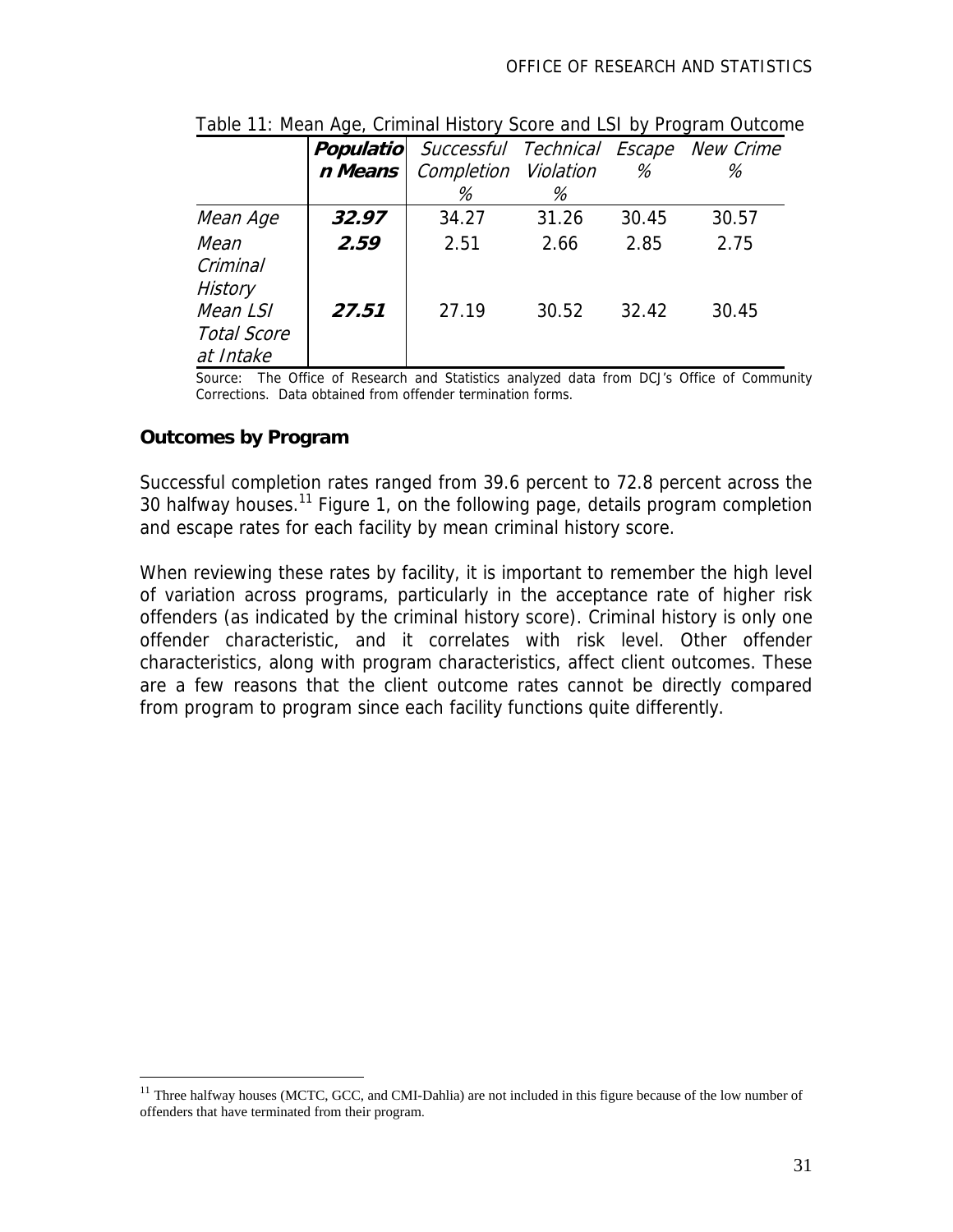

Figure 1: Program Outcomes by Mean Criminal History Score FY00-FY04

Source: The Office of Research and Statistics analyzed data from DCJ's Office of Community Corrections. Data obtained from offender termination forms.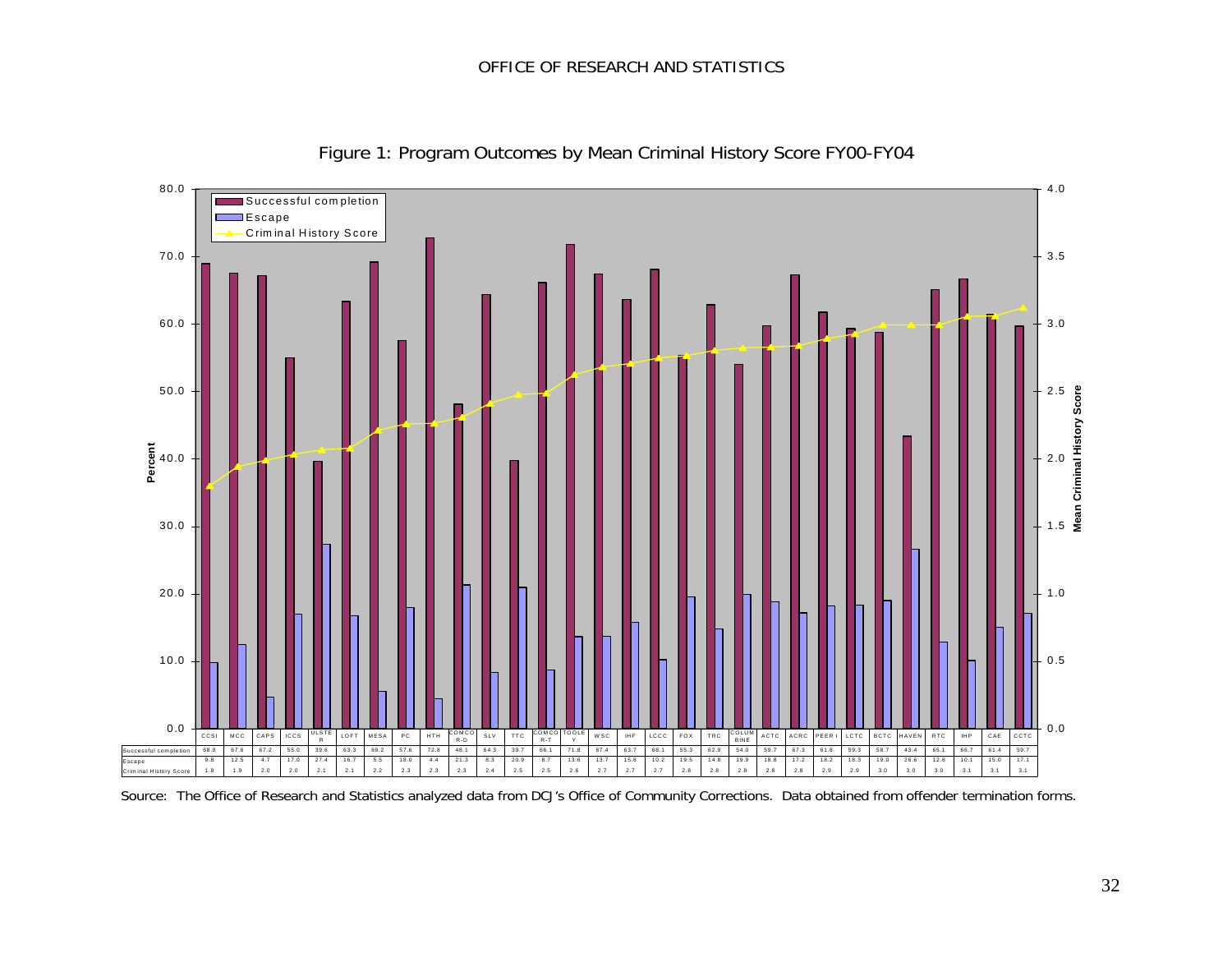## **Program Variation**

**Offender Seriousness.** The seriousness of the criminal history of offenders accepted into the halfway house varied significantly. Criminal history severity was measured using the ORS criminal history score, which is an index of an offender's past adjudications, convictions, placements and revocations. Collapsed scores range from 0 to 4, with 0 representing virtually no prior involvement in crime and 4 reflecting very serious offending histories, according to official record data. From FY00 to FY04, the

**From FY00 to FY04, the mean criminal history score across programs was 2.59, and program-specific mean scores ranged from 1.79 to 3.12.** 

mean criminal history score across programs was 2.59, and program-specific mean scores ranged from 1.79 to 3.12. This wide range in criminal history scores indicates that some programs accepted violent and higher risk offenders, while others only accepted very low risk offenders. This variation in offender seriousness will impact the proportion of offenders who complete the program and remain arrest-free: serious offenders are less likely to reach positive outcomes.

**Diversion/Transition.** The proportion of diversion versus transition offenders housed by each program also differed. This ranged from programs accepting only diversion or transition offenders to those who accepted a generous mix of the two. Program outcome varied by the proportion of diversion and transition clients a program housed since diversion clients were less likely to succeed in community corrections.12 The mean criminal history score for diversion clients was 2.39. The mean criminal history score for transition clients was 2.83.

**Special Populations.** The extent to which the programs accepted and managed special populations also differed. Special populations identified in this study include the seriously mentally ill, female offenders, sex offenders, substance abusers, elderly, physically disabled and non-English speaking. Including coed facilities, thirteen programs accepted sex offenders. Eighteen programs accepted females. Because female offenders are less likely to recidivate, programs with more or all females tend to have lower recidivism rates.

In sum, it is important to interpret the findings presented below within the context of this sizeable variation across programs. Program completion rates are greatly impacted by the characteristics of offenders accepted in the program. Program characteristics such as services available, administrator/staff

<sup>1</sup>  $12$  Diversion clients are younger than transition clients, and since younger age is a predictor of failure, diversion clients—on average—are more likely to fail in the community corrections programs.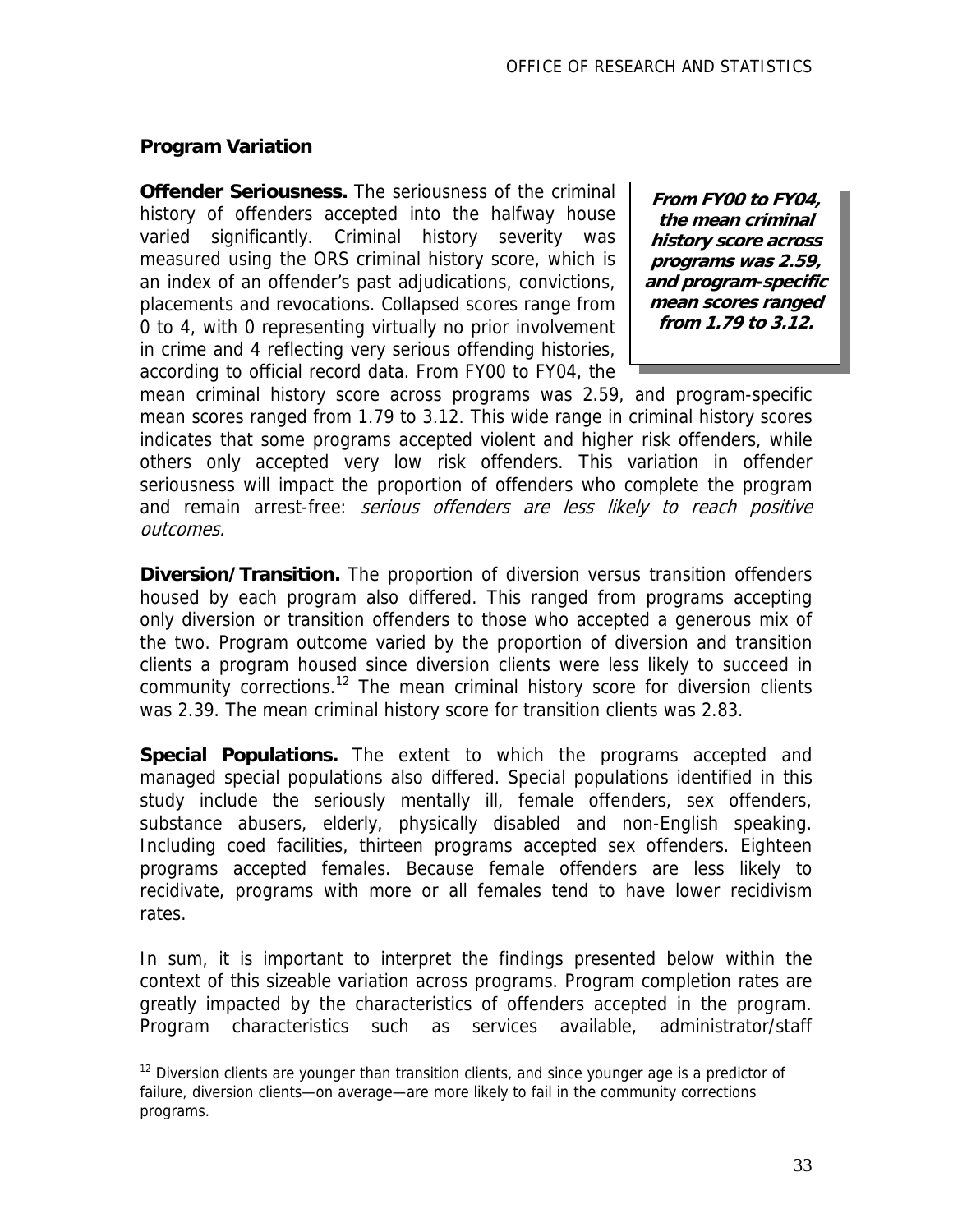philosophies, staff qualifications, and risk and need may also affect offender performance.

#### **What's linked to program success?**

**Employment was linked to success.** As stated above, of the 20,655 offenders, those with full-time jobs at termination (71.9 percent) were more than 3 times as likely to be successful than those who were unemployed at termination (20.0 percent).

In further statistical analyses that controlled for a variety of offender characteristics and assigned weights to the importance of factors associated with outcome, employment was found to be the most powerful predictor of program success in a community corrections program across the study period. Table 12 shows the odds ratios by fiscal year for FY00 to FY04. Odds ratios can be interpreted as how many times as likely an event is to occur when controlling for other relevant variables (education, age, criminal history, LSI (needs) score, ethnicity, and participation in services). Controlling for the variables above, the importance of employment in program success steadily increased over the past five study years. In FY04, an offender who was employed full-time was more than 12 times as likely to be successful than an offender who was unemployed.

|                    | Table 12. Impact of Employment by Hocal Tear |
|--------------------|----------------------------------------------|
| <b>Fiscal Year</b> | Odds Ratio: Impact of Employment on          |
|                    | <b>Program Success</b>                       |
| 2004               | 12.77                                        |
| 2003               | 11.27                                        |
| 2002               | 8.80                                         |
| 2001               | 8.39                                         |
| 2000               | 4.20                                         |
|                    |                                              |

Table 12: Impact of Employment by Fiscal Year

**In FY04, an offender who was employed full-time was more than 12 times as likely to be successful than an offender who was unemployed.**

It is not surprising that employment was a major factor in the success rate in community corrections. Offenders are required to pay for their stay. Further, in 2001, the state economy crashed across sectors. In the five study years, jobs became increasingly difficult to obtain, and people with criminal records are unlikely to compete well in a tight job market. In community corrections, those offenders who were able to secure employment could pay for room and

board, as well as treatment, allowing them to better meet the requirements to be successful in community corrections.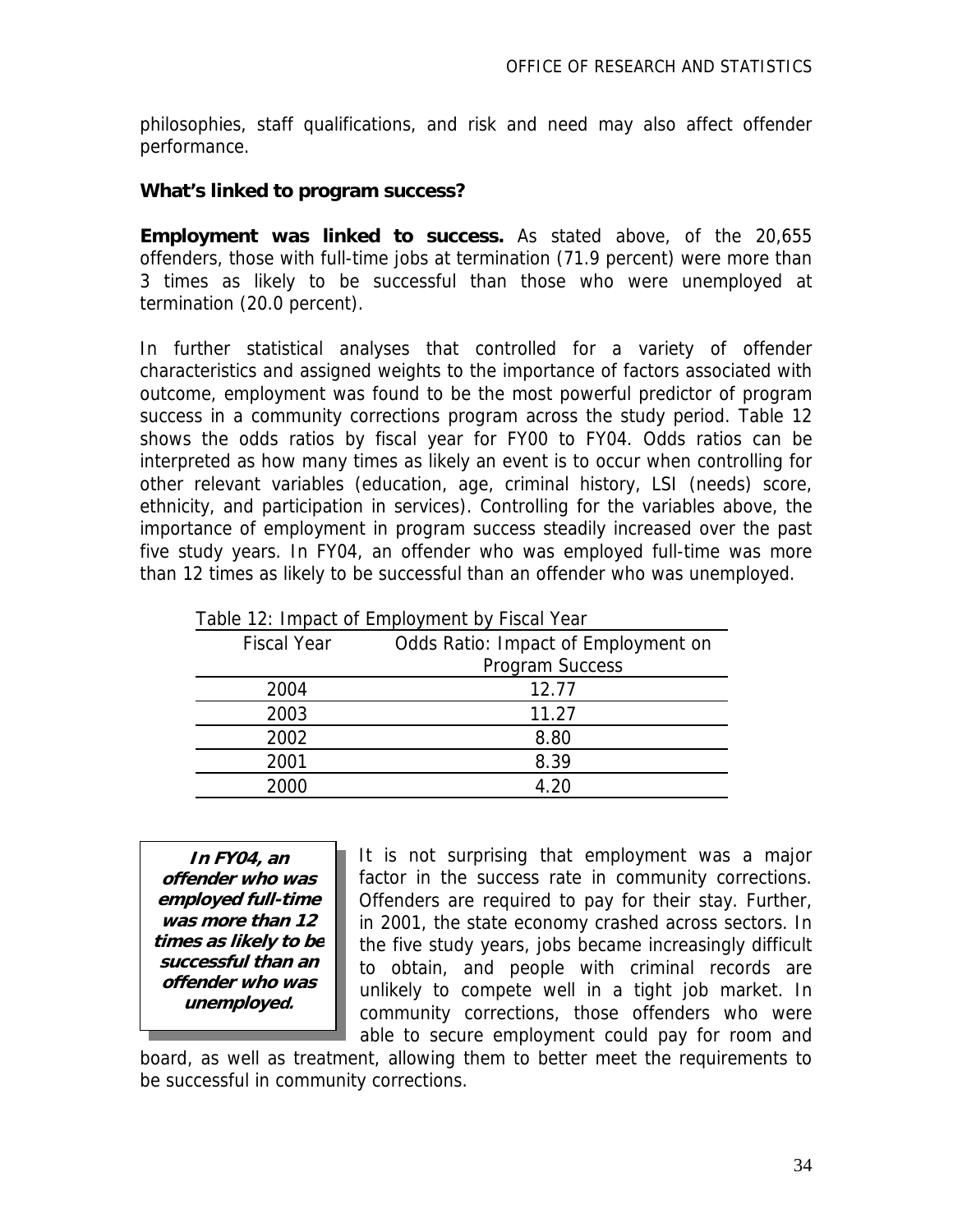**Participation in programs was linked to success.**  Participation in services was statistically linked to program success. Offenders who participated in substance abuse, mental health, sex offender, domestic violence, cognitive, family, or budget services were more likely to complete the program successfully. The relationship between program participation and success was found in DCJ's prior study of community corrections' outcomes (Woodburn and English, 2002).

**…the more services offenders obtained during their time in residential community corrections, the more likely they were to successfully complete the residential program.** 

Unfortunately, information is unavailable on treatment delivery, the level of participation in treatment for each client, the intensity or length of services, or information on treatment completion. Nevertheless, offenders who participated in at least one program or service were significantly more likely to successfully complete the halfway house program; offenders who participated in at least three had the best outcomes. That is, the more services offenders obtained during their time in residential community corrections, the more likely they were to successfully complete the residential program.

Escape rates and technical violations were greatly reduced--sometimes by half- for offenders who participated in substance abuse, mental health, sex offender, domestic violence, cognitive, family, or budget services. Participation in any of these services or programs significantly improved client outcomes. Success rates were higher, on average, by approximately 8-10 percentage points over the average overall success rates for both diversion and transition clients who participated in any program. Specific programs seemed particularly beneficial to certain categories of offenders in FY04:

- Transition offenders who participated in *family services* had a success rate of 73.7 and diversion offenders who participated in family services had a success rate of 65.6 percent.
- Transition offenders participating in *education programs* were significantly more likely to succeed and less likely to escape.
- Offenders participating in *budgeting programs* succeeded at a rate of 61.7 percent (diversion) and 69.6 percent (transition), improving success rates by nearly 10 percentage points.
- Transition offenders participating in *mental health programs* improved success rates by 8 percentage points.
- Participation in *domestic violence programs* improved outcomes for transition and diversion offenders by 8 percentage points.
- Diversion offenders particularly benefited from *cognitive* programming: those who received this service succeeded at a rate of 63.9 percent (men) and 64.0 percent (women) compared to 48.1 percent (men) and 51.3 percent (women).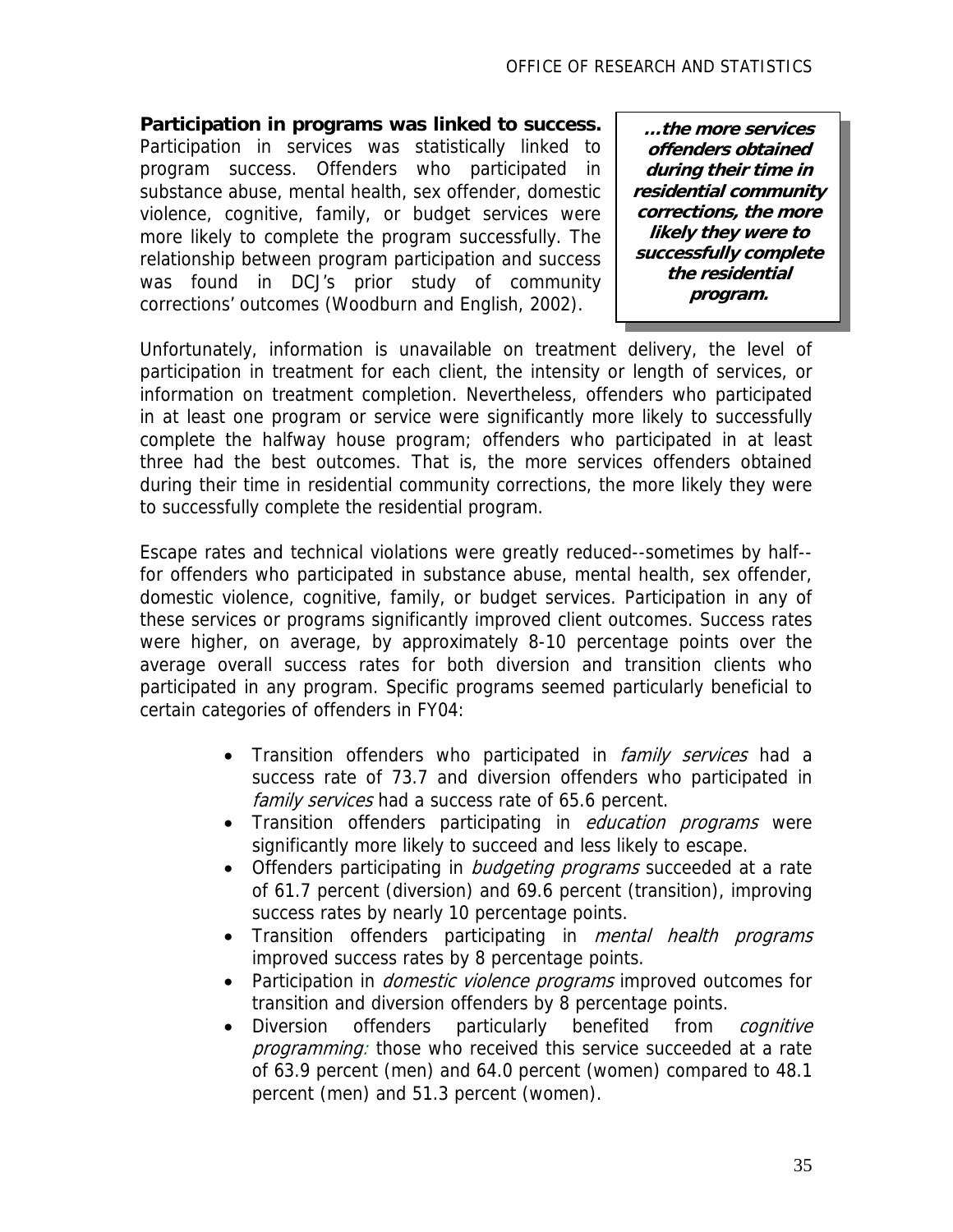Drug and alcohol programming was critically important for this population, but especially so for the diversion population. Only 31.0 percent of diversion men and 50.2 percent of transition men who did not receive drug and alcohol treatment succeeded in community corrections compared to 62.6 percent and 68.1 percent who did, respectively. Likewise, only 38.0 percent of diversion women and 66.4 percent of transition women who did not receive substance abuse treatment successfully completed the program, compared to 62.7 percent and 71.5 percent, respectively.

Likewise, only 39.8 of diversion clients who did not receive cognitive treatment succeeded. For nearly all other offenders who did not receive specific interventions, the success rate was approximately 50 percent in FY04.

Unfortunately, fewer offenders received services over the time period of this study. That is, the number of offenders in community corrections remained fairly constant, with approximately 4,000 offenders terminating each year between FY00 and FY04. However, the proportion participating in each type of service declined substantially.

As can be seen from Figure 2, between FY00 and FY01 the proportion of offenders participating in services remained fairly consistent, and even increased cognitive skills, domestic violence and substance abuse treatment. But program participation began to drop in FY02. For all services except sex offender treatment, the drop was significant between FY03 and FY04. For example, in FY00 87 percent of offenders participated in substance abuse treatment and in FY04 71.6 percent did so.



Figure 2: Services Received FY00-FY04

Source: The Office of Research and Statistics analyzed data from DCJ's Office of Community Corrections. Data obtained from offender termination forms.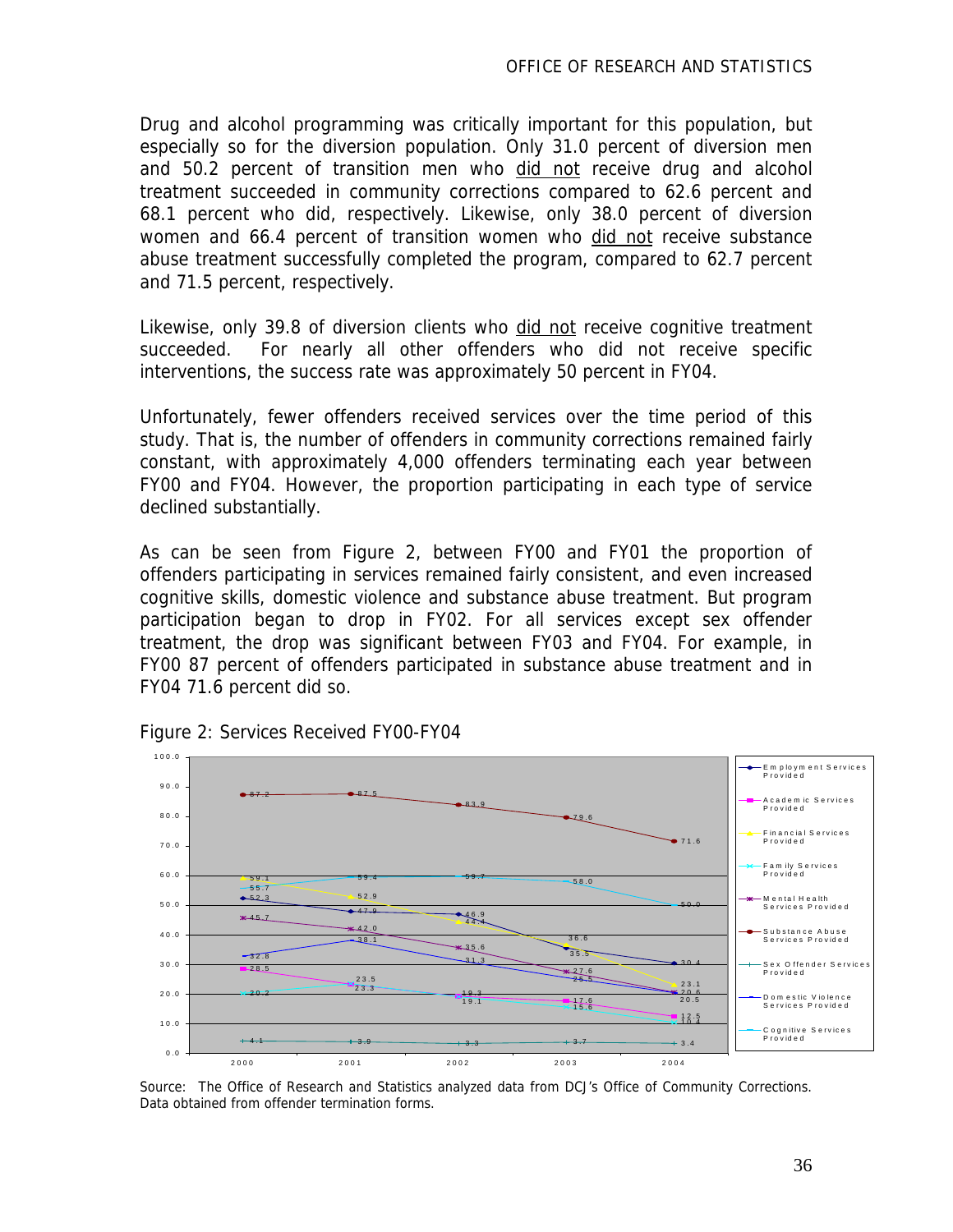Given the link between program participation and positive program outcome, reduced program participation rates likely contributed to the decrease in the program success rate in FY04. In particular, participation in budgeting services

declined from 59.1 percent in FY00 to 23.1 percent in FY04; participation in domestic violence programming declined from a high of 38.1 percent in FY01 to 20.6 percent in FY04, and participation in family services decreased from 58 percent in FY03 to 50 percent in FY04.

As discussed earlier in this report, state budget cuts in FY03 that directly affected offenders likely played a significant role in the decline of program participation. Offenders are generally required to pay for services

**Given the link between program participation and positive program outcome, reduced program participation rates likely contributed to the decrease in the program success rate in FY04.** 

received while in community corrections, and this may have become more difficult when subsistence fees were increased. Most likely, offenders were required to pay more for local treatment services as a way to offset the budget cuts to state agencies.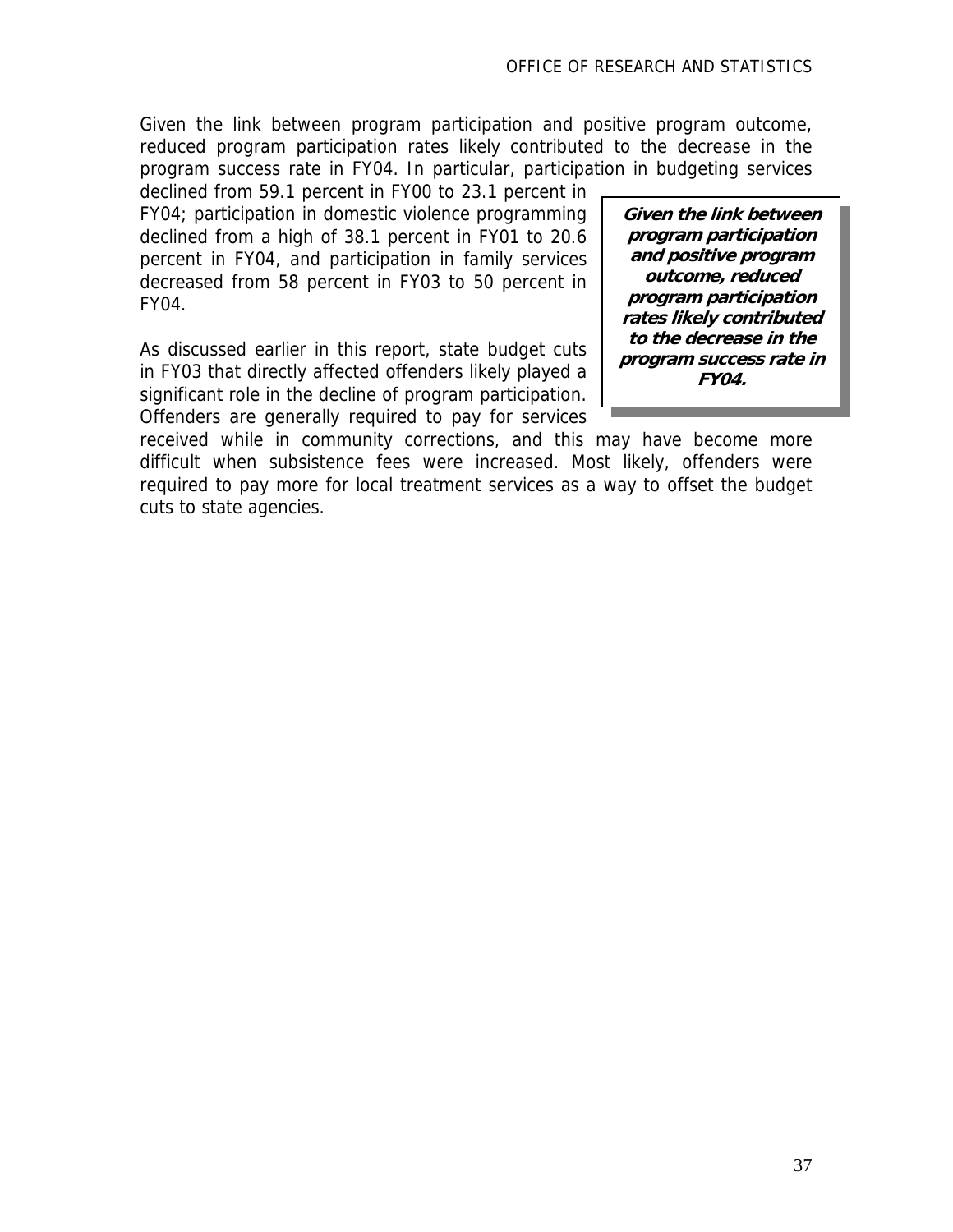## **Section Five: Recidivism**

#### **New Court Filing Following Release from the Program**

As previously discussed, recidivism was defined as a new felony or misdemeanor court filing within 12 months and 24 months of successful program completion. Of all offenders who successfully completed community corrections in this fiveyear period, 85 percent remained crime-free after being at risk for12 months and 75 percent remained crime-free after being at risk for 24 months. The 24 month recidivism rate increased from 23.9 to 26.8 between FY00 and FY04, respectively, a statistically significant increase.

This recidivism rate is substantially lower than DCJ has reported in past studies.

In the past, DCJ has hand-collected new filing information from the Colorado District Attorney's Council database (Blackstone). The current analysis was conducted using the Judicial Department's ICON database, accessed via CICJIS. In addition, CDAC provided an extract of filings from the Denver County Court, which is not currently included in ICON.

**The 24 month recidivism rate increased from 23.9 to 26.8 between FY00 and FY04, respectively, a statistically significant increase.**

Only offenders who were at risk for the entire 12 months

or 24 months were included in the recidivism analyses. Therefore, many of the offenders who successfully completed community corrections in FY04 are not included in the 24 month at risk cohort. Recidivism by cases terminated in each fiscal year is presented in Table 13.

| $\cdot$ | --               |                  |
|---------|------------------|------------------|
| FY      | New Filing Rate: | New Filing Rate: |
|         | % 12 months      | % 24 months      |
| 2004    | 15.4             | 26.8             |
| 2003    | 15.2             | 26.5             |
| 2002    | 14.6             | 25.7             |
| 2001    | 13.4             | 23.9             |
| 2000    | 14.4             | 23.9             |

Table 13: New Filing and Crime Types at 12 and 24 Months Out by Fiscal Year

Note: Differences in the 12 month recidivism rates are not statistically significant; the difference between the FY00 and FY04 recidivism rate for 24 months is significant ( $p=.05$ ).

More than half of the new filings that occurred within 24 months at risk were for nonviolent felony offenses (57.5 percent). The second most common filing was for a misdemeanor or petty offense (31.8 percent). Nearly eleven percent (10.6 percent) of these new filings were for violent felonies.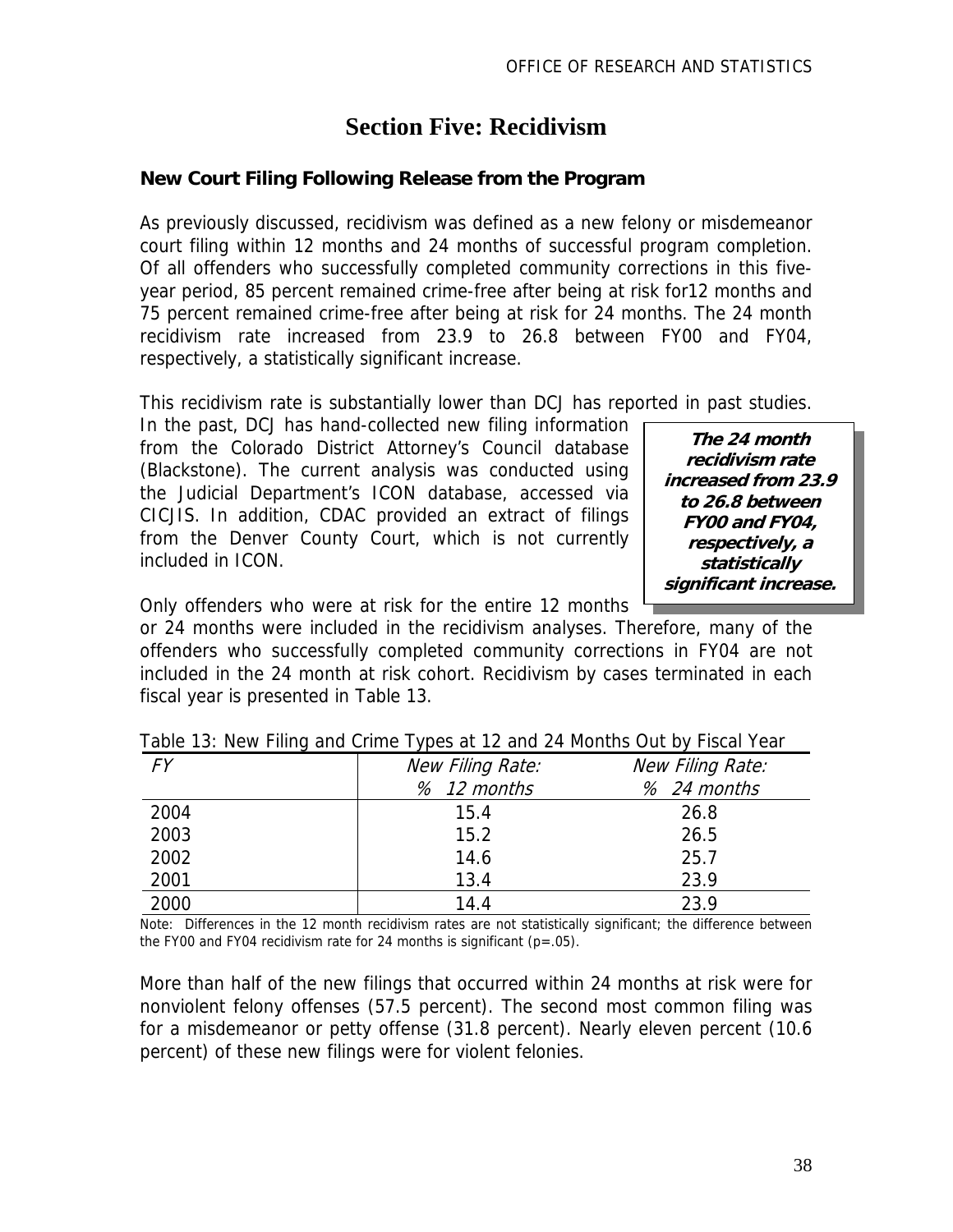Figure 3: Total Community Corrections Offenders who were at Risk for 24 months and Committed a Crime Within 24 Months of Completing the Program

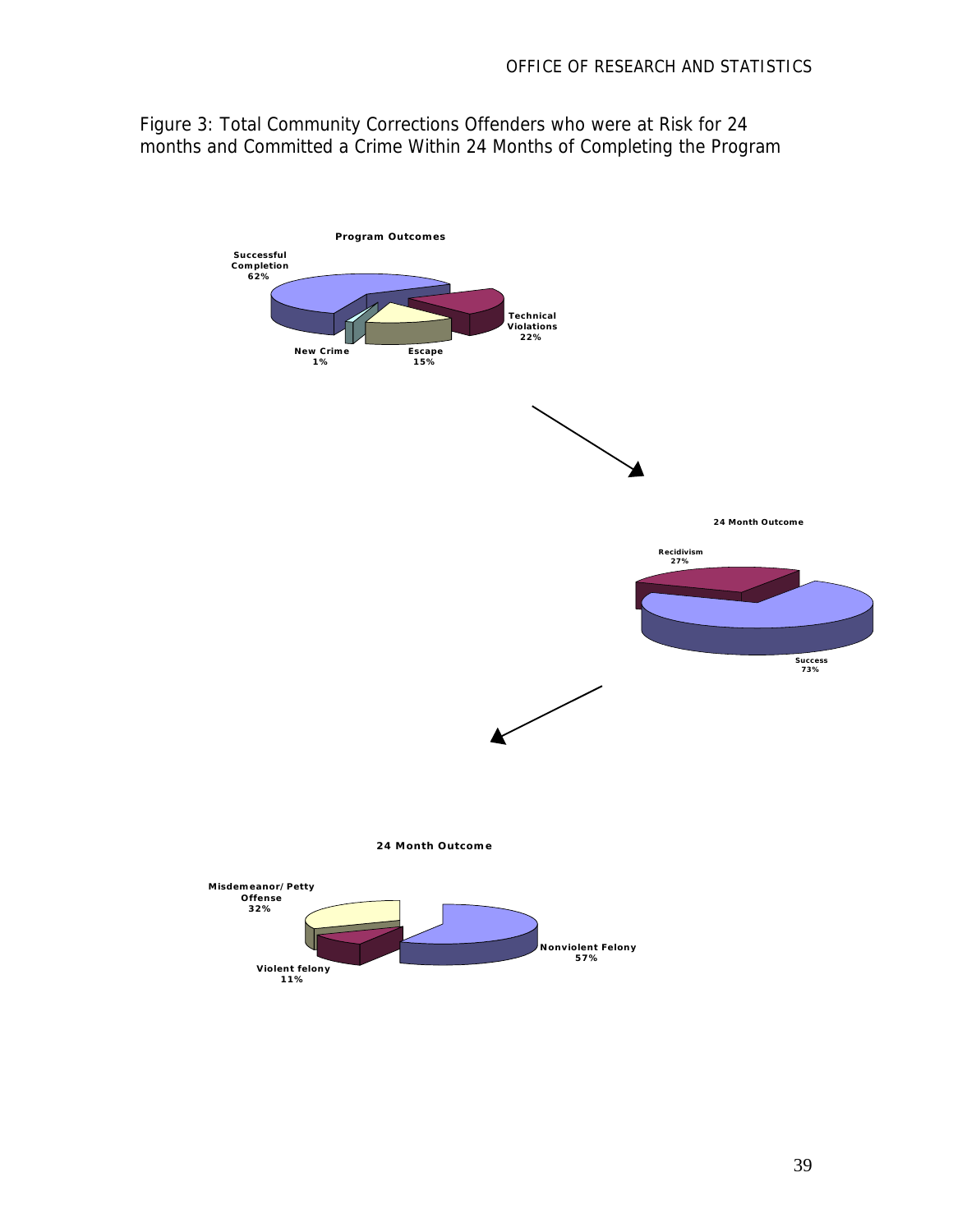#### **Who Recidivates?**

Acquiring a new misdemeanor or felony court filing was related to several factors including age, ethnicity, gender, and education. In this study, community corrections clients who were younger, with a higher criminal history score, a higher Level of Supervision Inventory (LSI) score, and who were not released to supervision were more likely to recidivate.

Of those who recidivated within 24 months of release from community corrections:

- Men recidivated at a significantly higher rate than women (26.2 to 18.6 percent respectively).
- African Americans (26.1 percent) and Hispanics (27.6 percent) recidivated at higher rates than Caucasians (23.2 percent).
- Transition clients (25.5 percent) recidivated at slightly higher rates than diversion clients (23.8 percent).
- Single offenders (25.4 percent) were more likely to recidivate than married offenders (22.8 percent).
- Recidivism rates were slightly higher for those who were unemployed (25.7 percent) than for those who were employed (24.6 percent).
- Offenders with more education had lower recidivism rates.

| $1.9010 + 1.1001011101111101000001$ | _______________                |
|-------------------------------------|--------------------------------|
| <b>Education Level</b>              | % Recidivated within 24 months |
| Less than High School               | 28.2                           |
| GED                                 | 34.8                           |
| <b>High School Graduate</b>         | 21.8                           |
| Some College                        | 13.0                           |
| $Collect +$                         | 2.3                            |

Table 14: Recidivism Rates by Education Level

Source: The Office of Research and Statistics analyzed data from DCJ's Office of Community Corrections. Data obtained from offender termination forms.

• Recidivism rates decrease with age. The mean age for those who recidivated within two years was 32.7.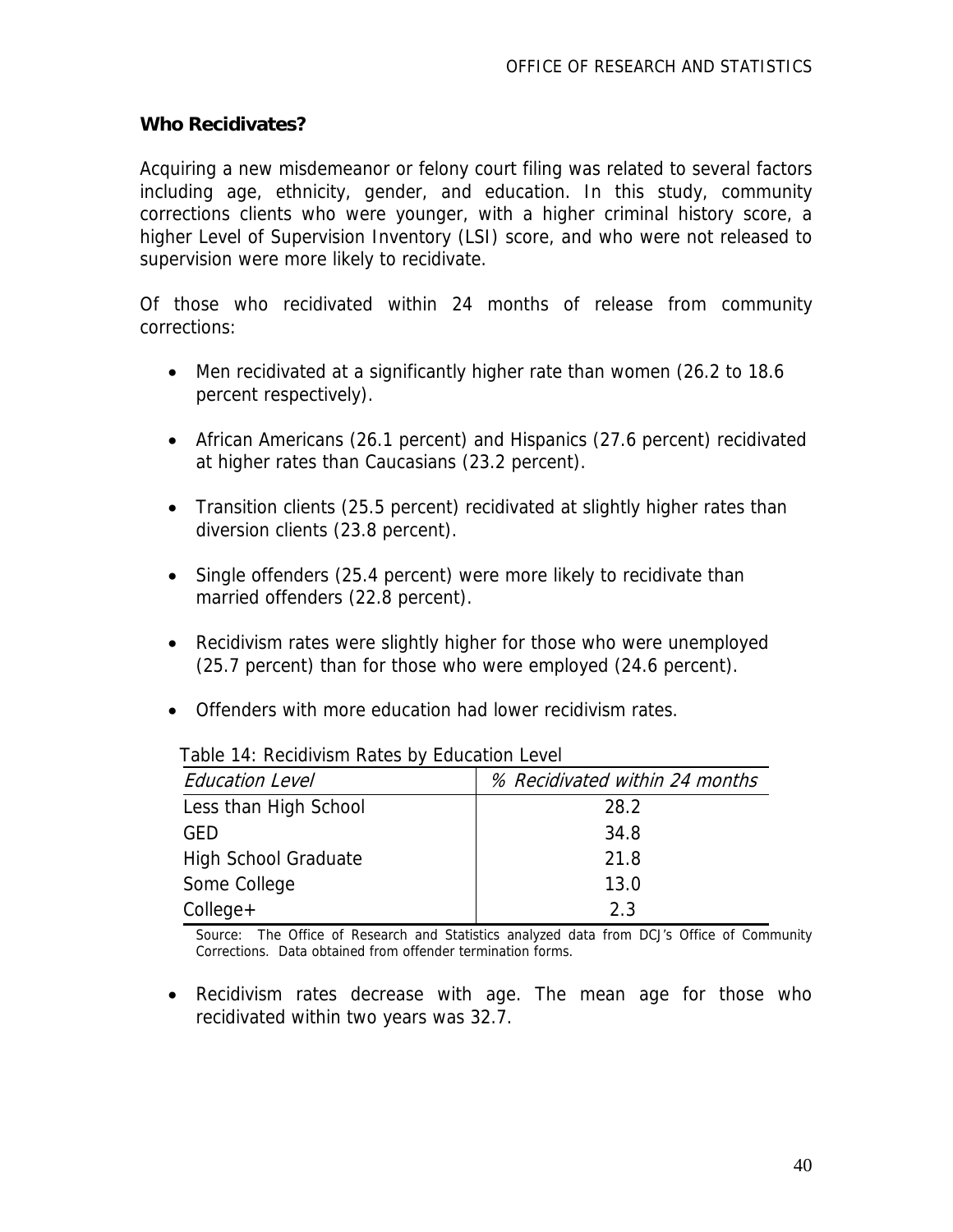| Age Range | % Recidivated within 24 months |
|-----------|--------------------------------|
| $18 - 20$ | 21.9                           |
| $21 - 25$ | 17.1                           |
| $26 - 30$ | 18.0                           |
| $31 - 35$ | 15.5                           |
| $36 - 40$ | 13.5                           |
| $41+$     | 9.9                            |

Table 15: Recidivism Rates by Age Range

Source: The Office of Research and Statistics analyzed data from DCJ's Office of Community Corrections. Data obtained from offender termination forms.

- Those who recidivated at 24 months had a significantly higher average criminal history score (2.70) compared to those who did not (2.45).
- Transition offenders who received intensive supervision parole (ISP) after they terminated from community corrections recidivated at significantly lower rates than those without supervision. To a lesser but still statistically significant extent, offenders transferred to non-residential community corrections status also had lower recidivism rates compared to those released to probation and regular parole. In fact, transition offenders released to parole recidivated at a higher-than-average rate.

| Table 16: Recidivism Rates by Release Type |  |  |  |
|--------------------------------------------|--|--|--|
|--------------------------------------------|--|--|--|

| <b>Released to the following:</b> | % Recidivated within 24 months |
|-----------------------------------|--------------------------------|
| Probation/Judicial/ISP            | 25.2                           |
| DOC ISP                           | 21.8                           |
| DOC Parole                        | 29.7                           |
| <b>Non-Residential Status</b>     | 22.4                           |
| Total                             | 25.2                           |

Source: The Office of Research and Statistics analyzed data from DCJ's Office of Community Corrections. Data obtained from offender termination forms.

### **Recidivism by Program and by Program Type**

 $\overline{a}$ 

Recidivism rates ranged from 4.8 percent to 21.6 percent within 12 months across 30 halfway houses<sup>13</sup>. Figure 4 details 12-month recidivism rates and mean criminal history scores for each facility.

<sup>&</sup>lt;sup>13</sup> Three halfway houses (MCTC, GCC, and CMI-Dahlia) are new programs and therefore not included in this figure because of the low number of offenders that have terminated from their program.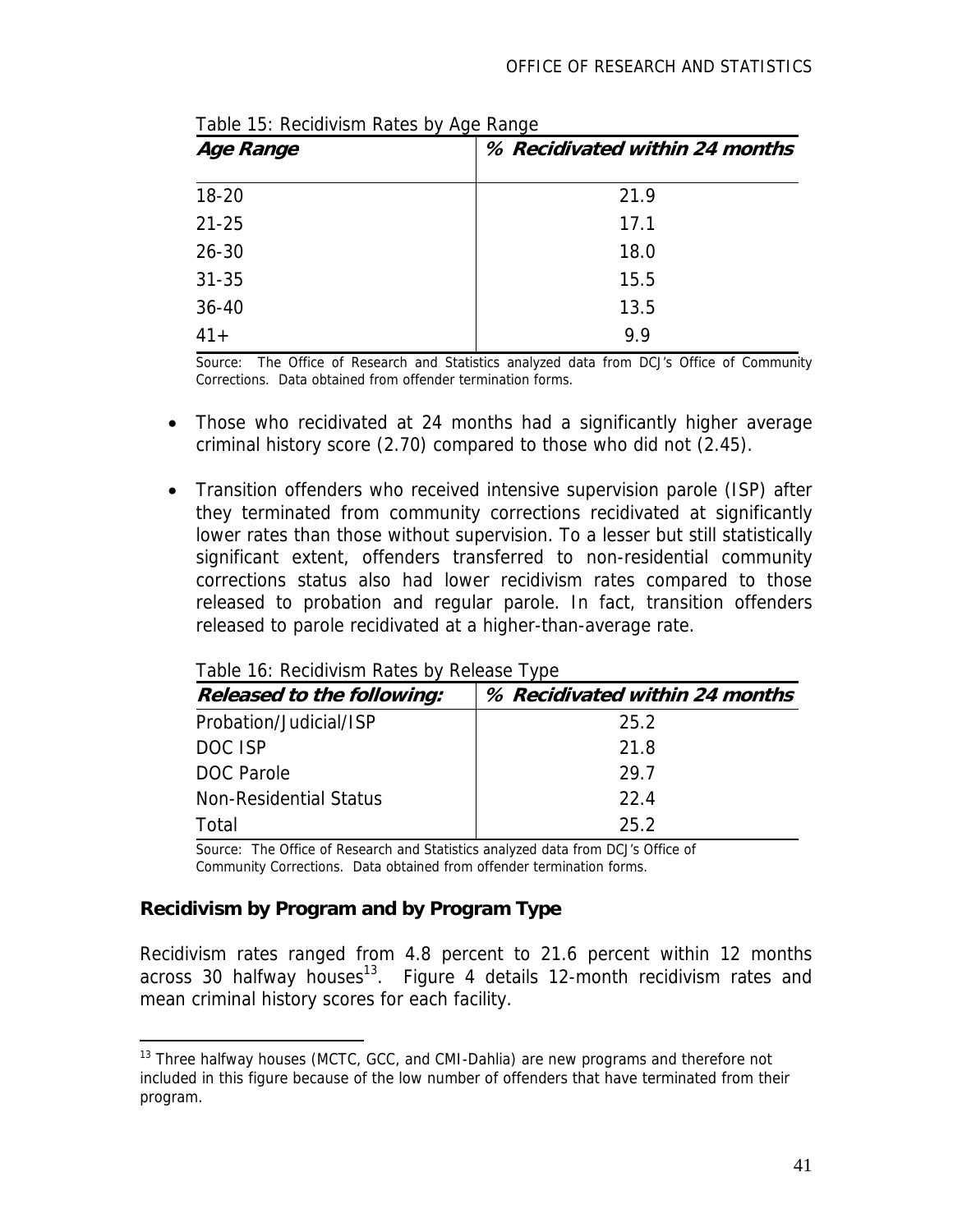

Figure 4: 12 Month Recidivism: New Court Filing Rates for Offenders Released FY00-FY04

Source: The Office of Research and Statistics analyzed data from DCJ's Office of Community Corrections. Data obtained from offender termination forms. \*Note that recidivism rates for 12 months were calculated only for those offenders who were at risk for at least that length of time.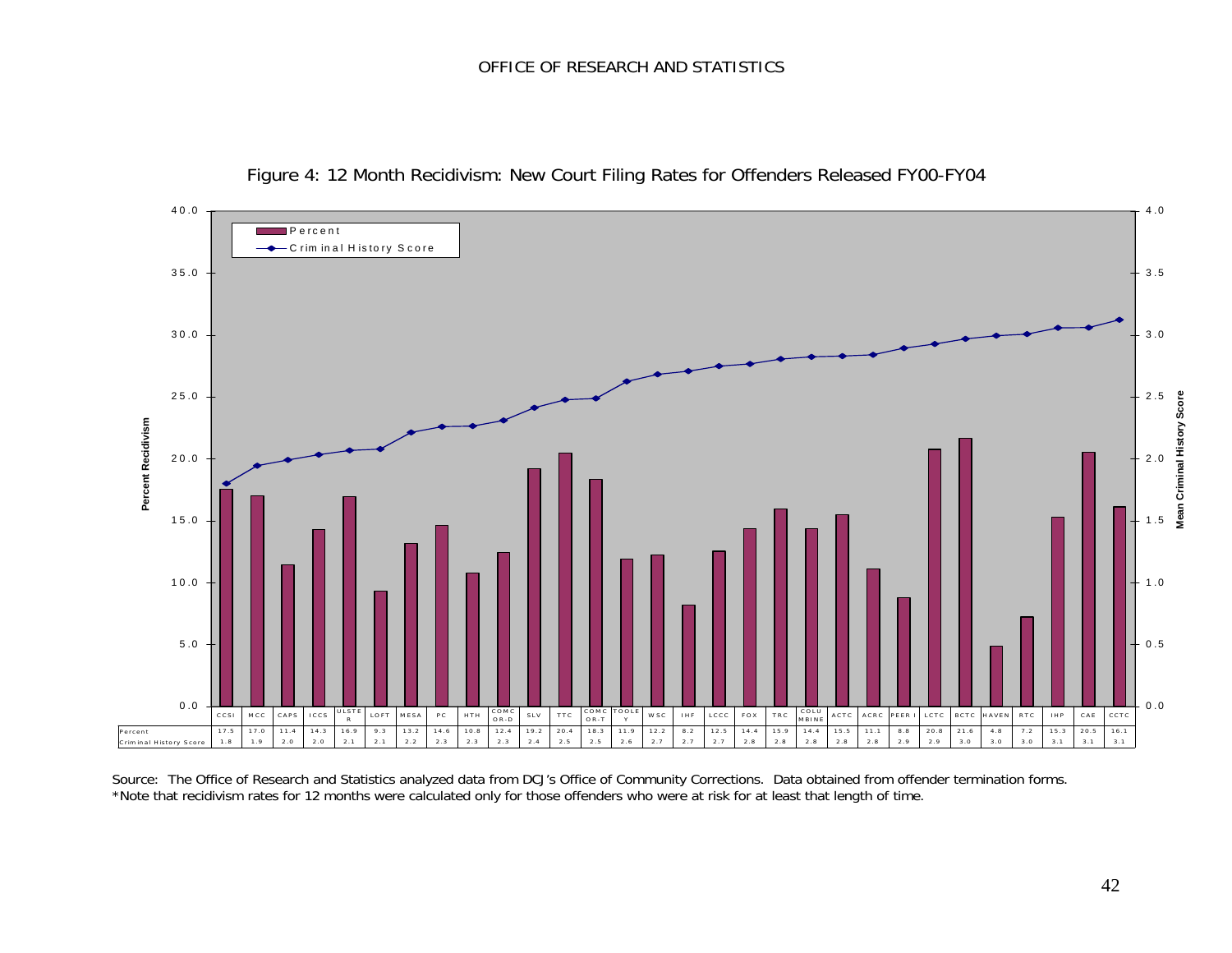Across programs, recidivism rates within 24 months of release, ranged from 10.1 percent to 36.4 percent. Figure 5 details 24-month recidivism rates and mean criminal history scores for each facility. As mentioned before, it is important to remember the high level of variation across programs, when reviewing these recidivism rates. Also, recidivism rates for 12 and 24 months were only for those offenders who were at risk for at least that length of time. Many offenders who terminated from the community corrections program in FY2004 may not be included in the 24 month recidivism analysis.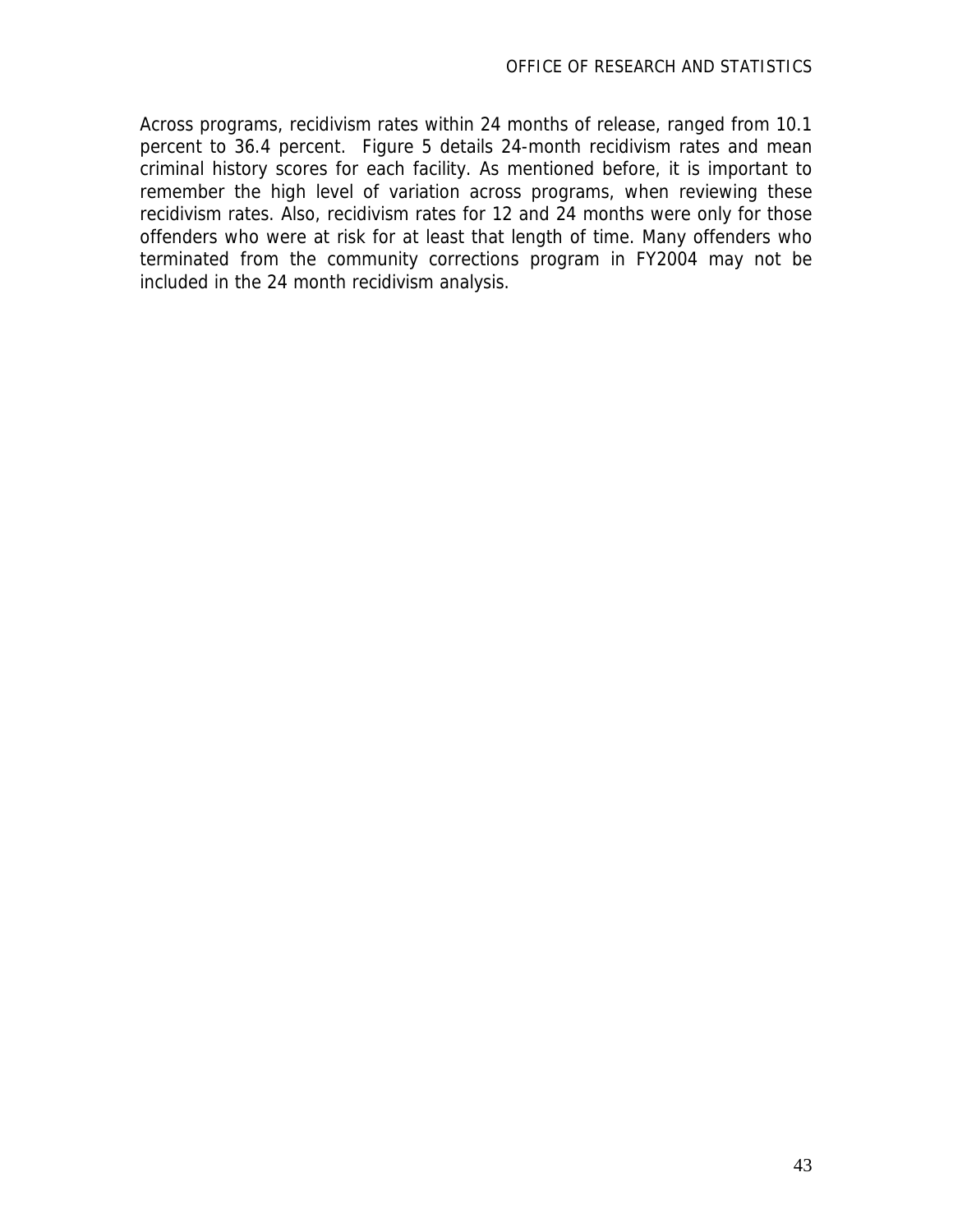

Figure 5: 24 Month Recidivism: New Court Filing Rates for Offenders Released FY00-FY04

Source: The Office of Research and Statistics analyzed data from DCJ's Office of Community Corrections. Data obtained from offender termination forms. \*Note that recidivism rates for 24 months were only for those offenders who were at risk for at least that length of time. Many offenders who terminated from the community corrections program in FY2004 may not be included in the 24 month recidivism analysis.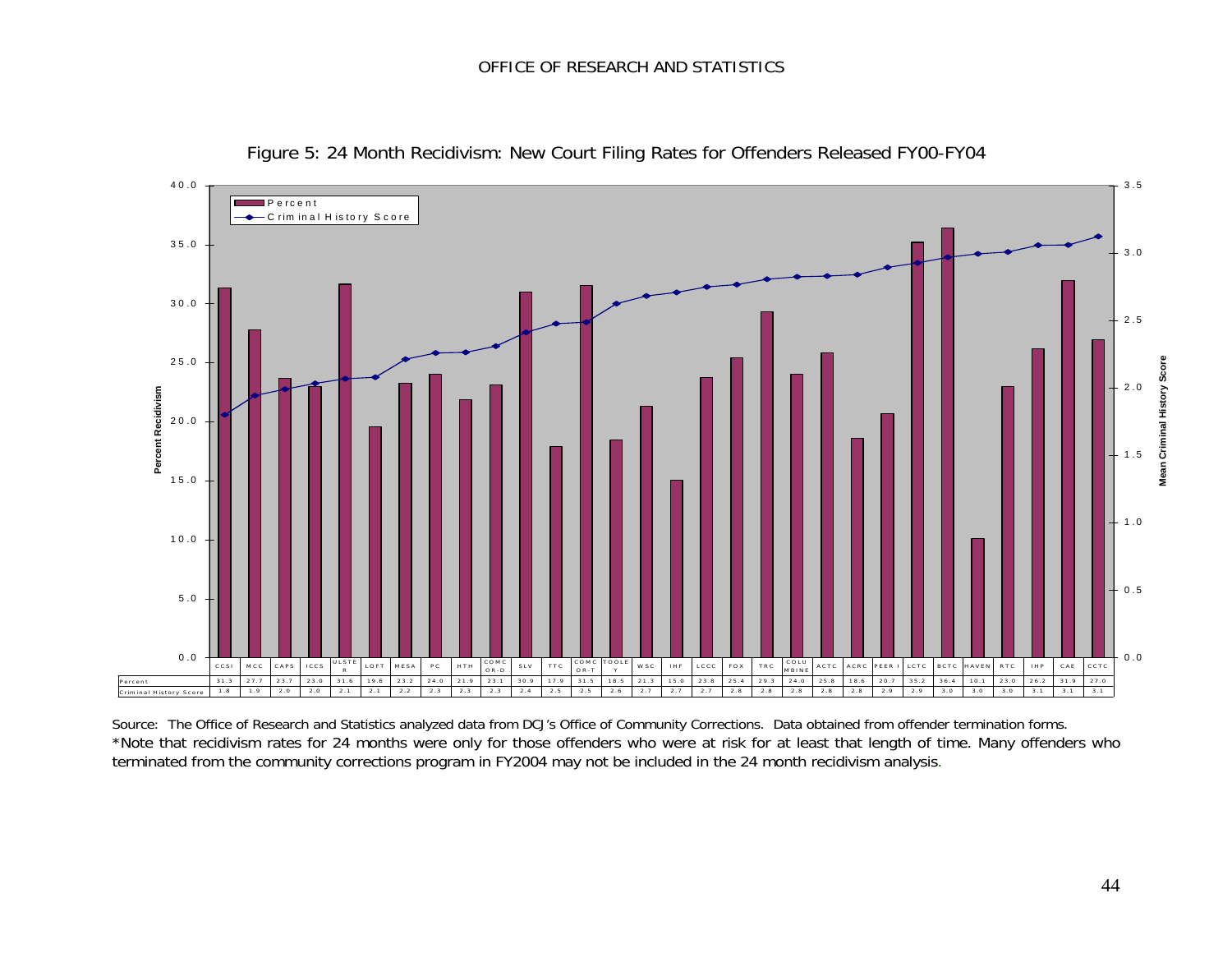**Recidivism rates varied by program types.** Offenders successfully completing therapeutic communities (TCs) generally had relatively high criminal

history scores (for example, the average CH score for Peer I, the Haven and Independence House Fillmore was 2.9-3.0). Yet recidivism at 12 months for TCs was nearly half the rate for other halfway houses and onethird the average rate at 24 months (see Table 17). Women in TC programs had about one-third the recidivism rate compared to other halfway houses (see Table 17), and women in female-only programs also had significantly lower recidivism rates at 12 and 24 months. As shown in Table 17, then, offenders

**…communities and women-only programs had significantly lower recidivism rates than the other community corrections facilities that did not offer specialized programming.** 

completing therapeutic communities and women-only programs had significantly lower recidivism rates than the other community corrections facilities that did not offer specialized programming.

| <b>Program Type</b>     | %           | % All other | %                  | % All other |
|-------------------------|-------------|-------------|--------------------|-------------|
|                         | Recidivated | halfway     | <b>Recidivated</b> | halfway     |
|                         | within 12   | houses      | within 24          | houses      |
|                         | months      | 1 year out  | months             | 2 years out |
| Therapeutic             | 7.9         | 15.0        | 17.1               | 25.7        |
| <b>Communities</b>      |             |             |                    |             |
| (TC's)                  |             |             |                    |             |
| <b>Male TC</b>          | 8.8         | 14.7        | 20.7               | 25.3        |
| <b>Female TC</b>        | 4.8         | 14.7        | 10.1               | 25.3        |
| <b>Mental Health TC</b> | 8.2         | 14.7        | 15.0               | 25.4        |
| Female                  | 10.6        | 15.1        | 17.9               | 26.1        |
| <b>Programs Only</b>    |             |             |                    |             |

| Table 17: Recidivism Rates by Program Type |  |  |  |
|--------------------------------------------|--|--|--|

### **Summary**

Although program outcomes for community corrections remained stable between FY00 and FY03, there was a significant decrease in program success rates and a corresponding increase in technical violations and escapes during FY04. This significant change in program outcome is likely linked to the considerable cuts in state funding for local services that are used by offenders. State budget cuts included an eight percent reduction in the reimbursement rate paid to community corrections programs and a 25 percent increase in the subsistence fees required of offenders participating in community corrections.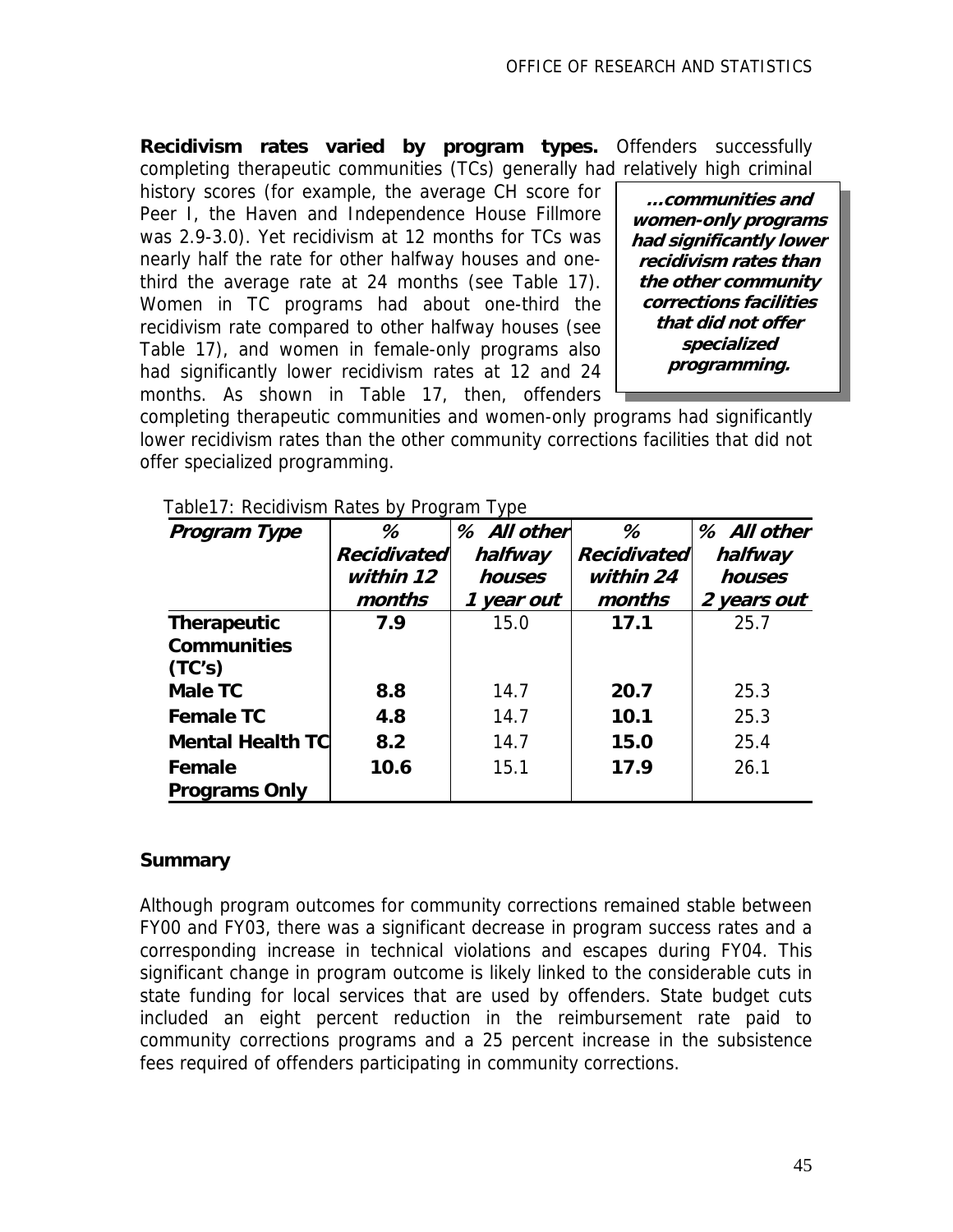As in previous studies, offender success continues to be linked with treatment, education, and employment. This study found that services provided have decreased across fiscal years. More specific information regarding services provided to offenders would be helpful in future studies to determine more specifically what aspects of services are contributing to offender success.

Recidivism rates were lower than in previous studies. This may be due to a different method of obtaining and matching cases with recidivism outcome. However, similar to past studies, this study showed the importance of postrelease supervision for offenders leaving a halfway house program: offenders are twice as likely to recidivate without supervision upon completion of a community corrections program.

#### **Recommendations**

The following recommendations are based on the analyses presented in this report.

- 1. **Increase programming for offenders in community corrections.** Program participation substantially reduces escapes and, to a lesser extent, technical violations, and significantly improves the probability that an offender will succeed in community corrections. Specifically, we recommend increasing program participation to FY00 and FY01 levels, at a minimum. Family services, substance abuse treatment, cognitive skills training, mental health services, domestic violence treatment and budgeting skills training are all linked to successful outcomes in community corrections.
- 2. **Employment was necessary for offenders to succeed in community corrections.** Halfway house administrators should continue to seek out every occasion to build relationships with local employers to increase opportunities for employment by halfway house residents.14 Identifying an employment specialist among halfway house staff may be useful. Using community resources such as job service centers and vocational rehabilitation programs may also open employment opportunities. Lack of employment by those willing to work should not be a primary reason to terminate an offender from community corrections without first engaging the offender in a structured, evidence-based intervention designed to increase employment skills. Additionally, employment programs should target each individual's deficits that adversely affect employability.
- 3. **The use of community corrections for offenders leaving prison should be expanded.** Transition offenders in community corrections

 $\overline{a}$ 

 $14$  Special needs offenders are not expected to be employed.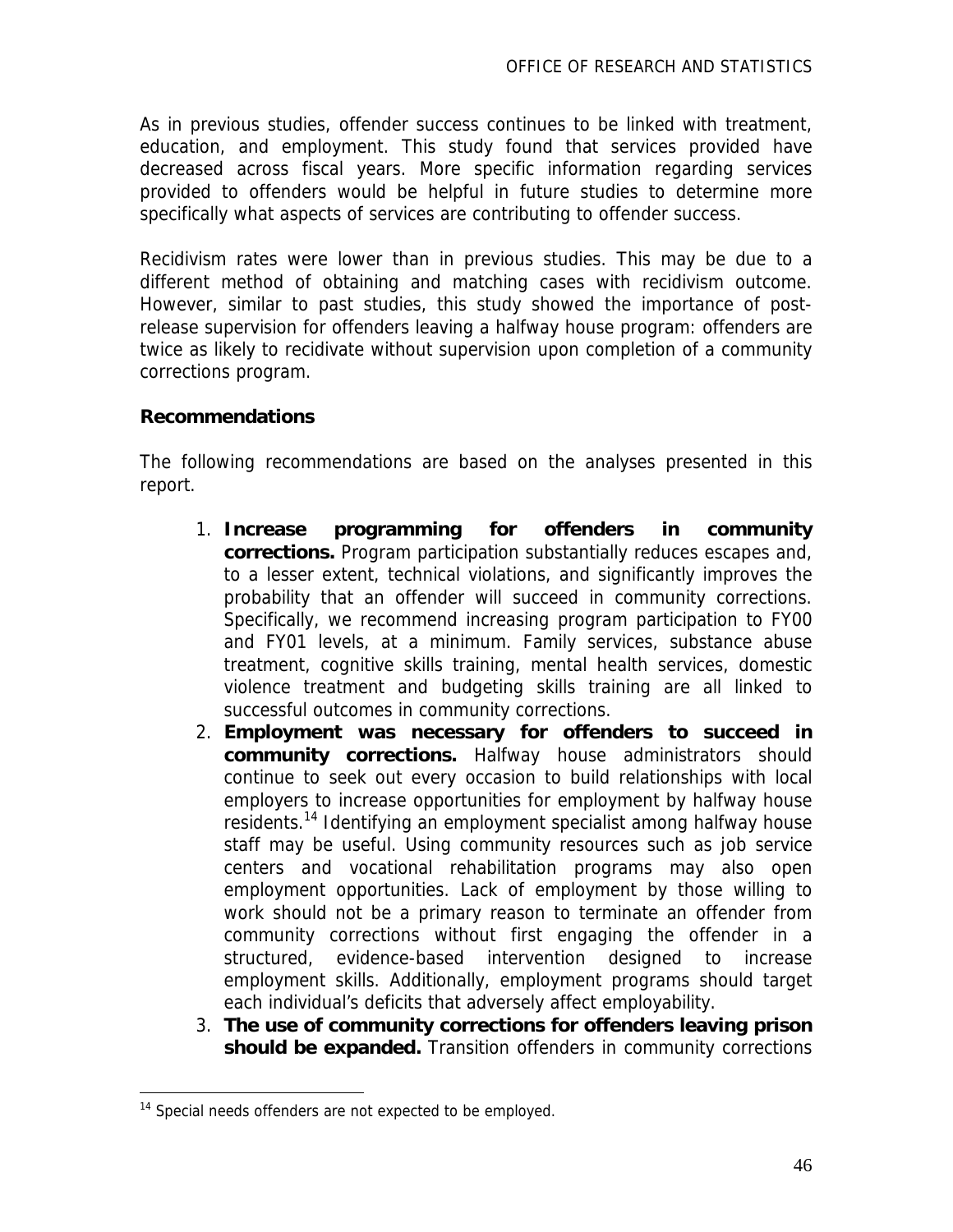succeeded at a rate of 60-67 percent (see Table 5), and the transition offender recidivism rate after 24 months was only 25 percent. Because program participation was strongly linked to positive outcomes, it is likely that offenders leaving community corrections who stay engaged in programming activity that was initiated while they were in the halfway house will benefit from continuity of the intervention.

- 4. **The use of non-residential placements or ISP parole supervision following placement in community corrections should be expanded.** Halfway house offenders who "stepped down" to supervision in the community recidivated at approximately half the rate of those who did not receive continued supervision in the community.
- 5. **Expand the use of therapeutic communities in community corrections.** TC programs accepted higher risk clients and, of those who successfully terminated from the program, TC offenders had significantly lower recidivism rates at 12 and 24 months (see Table 17). The recidivism rate for women who participated in TC programming was approximately one-third that of women who did not.
- 6. **Expand women-only programs.** This study, like the 2002 community corrections study, again found that women in female-only community corrections programs had much lower recidivism rates than did women in coed programs. Recidivism rates for women who successfully completed female-only programs were lower by approximately one-third, compared to women in coed programs.
- 7. **Expand therapeutic community programming for offenders with mental illness.** Recidivism rates for offenders participating in these programs were only eight percent at 12 months and 15 percent at 24 months (see Table 17). Providing appropriate services for this high-risk population appears to have long-term public safety benefits. It is appropriate, then, to increase per diem rates for programs that accept offenders who have been diagnosed with a mental illness.
- 8. **The state should offer incentives that encourage the acceptance of serious offenders into community corrections programs.** The average criminal history score of clients who terminated from community corrections between FY00 and FY04 ranged from 1.8 to 3.0 on a scale of 0 to 4 (see Footnote 7 for a description of how this score is obtained). The statewide average criminal history score was 2.66 in FY04. Each program's annual contract should include per diem rates that are established by linking the program's success rate for the prior year with the average criminal history score of offenders terminated from that program during the prior year. Limited state resources should be targeted to higher risk offenders.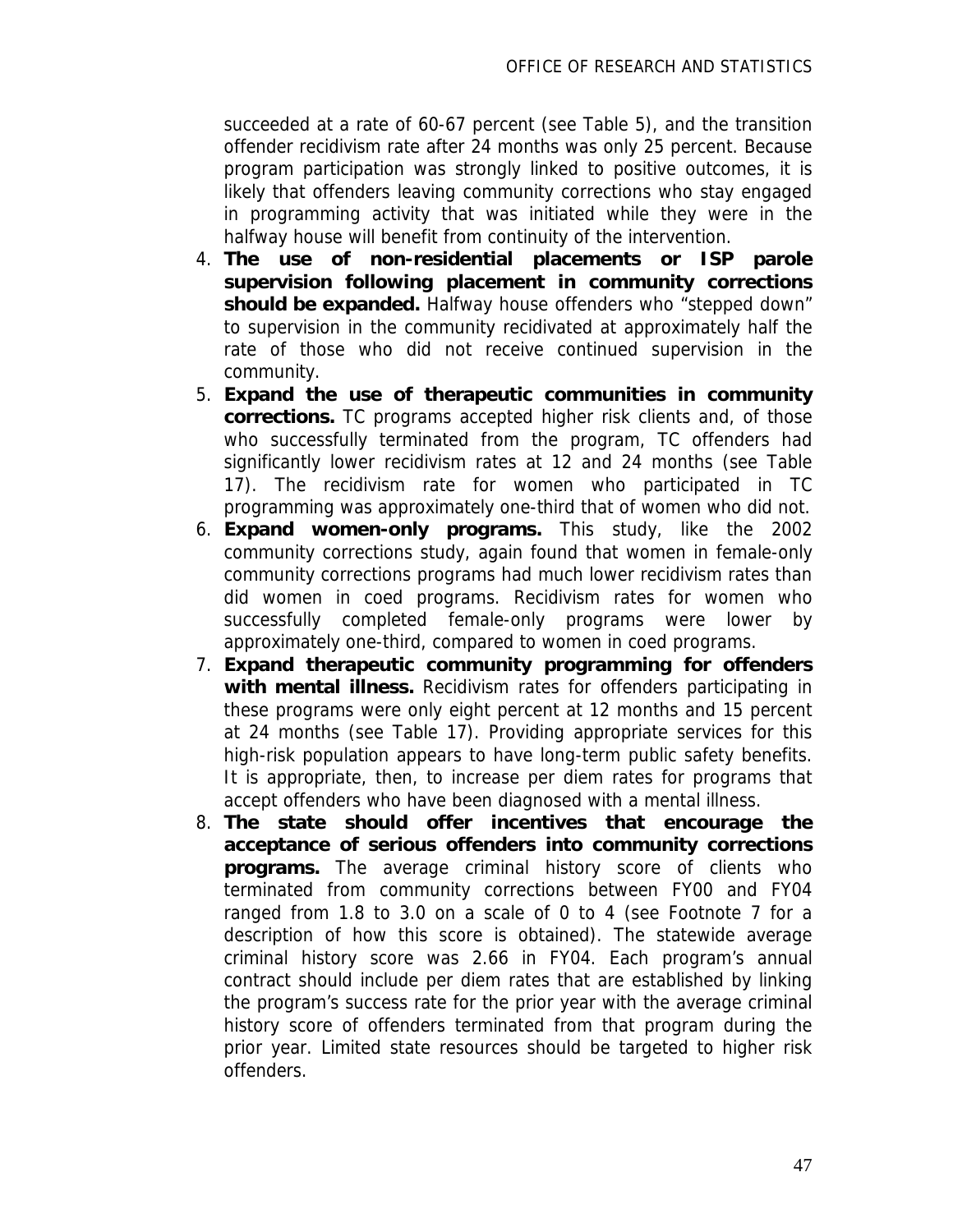- 9. **Reduce offender subsistence fees by 25 percent to pre-FY03 levels.** Based on the findings presented here along with findings from a pilot project at Peer 1/The Haven described in the body of this report, we recommend subsistence fees required of offenders be returned to pre-FY03 rates. The current study found a significant decrease in program success and a corresponding increase in escape and technical violations after subsistence fees levied on offenders were increased by 25 percent. Specifically, success rates for diversion clients dropped from 58.8 percent during FY00-03 to 52.2 percent in FY04 while success rates for transition clients dropped from 67.2 percent to 60.1 percent in FY00-03 and FY04, respectively. Offender characteristics remained relatively stable during this period, but participation in programming—a factor statistically correlated with success in the program—decreased substantially, a phenomenon that may also be associated with state budget cuts to local service agencies.
- 10. **Expand vocational programming to increase employability of offenders.** This recommendation stems from the analysis that found conclusively that offenders who are employed are up to ten times more likely to succeed in community corrections programs. Some programs employ vocational coordinators and a few offer vocational programs. Assisting offenders to obtain relevant employment skills through vocational programming will increase opportunities for program success.
- 11. **Expand educational opportunities since individuals with a high school or higher degree of education are significantly more likely to succeed in the program and upon release into the community.** Offenders with GEDs had the highest recidivism rate (35 percent) and offenders without a high school degree (28 percent) had the second highest recidivism rate. Recidivism rates begin to decline for offenders who completed high school. Improvement in education level in a traditional learning environment such as night school may improve outcomes for those without a high school degree.
- 12. **Target High LSI offenders for intensive programming since these offenders are more likely to fail the program from escape charges and technical violations.** LSI scores, and the areas in which the offender requires programming, is readily available in each offender's file. Program administrators should prioritize programming for this high-risk population.
- 13. **Expand multicultural programming. Hispanics and African Americans were significantly more likely to fail the program.**  Escape rates for these groups were approximately 30 percent higher compared to Caucasians. Recidivism rates at 24 months were approximately 15 percent higher compared to Caucasians.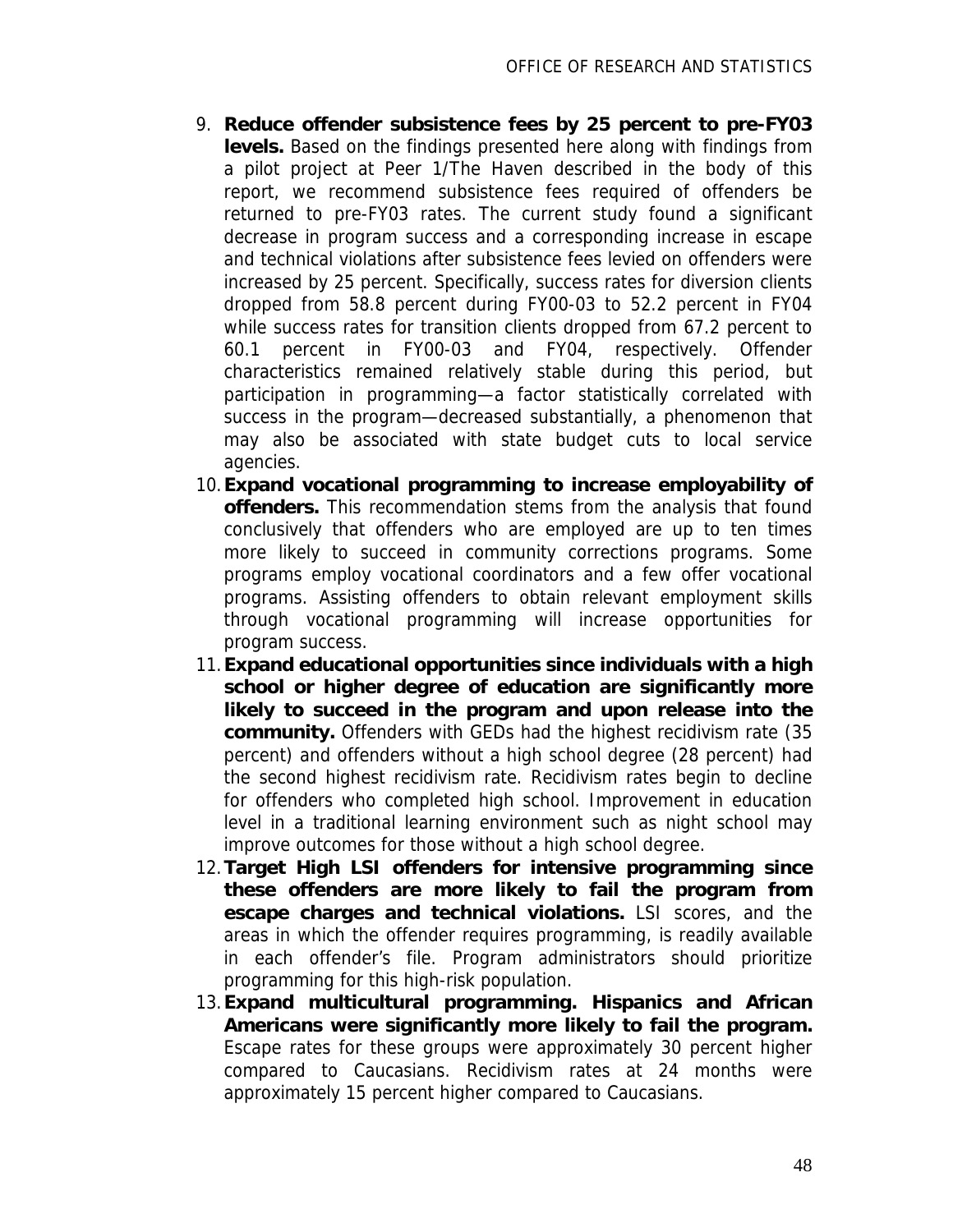14. **Modify the Termination Form to provide greater details regarding services provided.** Given the apparent value of program participation on offenders' successful termination from the halfway house, it would be valuable to collect and analyze information from each program concerning exact type of service provided, duration of participation, level of participation, completion status, and total cost to the offender. Further, it would be valuable to include the offender's perception of what programs they thought were most and least useful. This would provide additional information needed to better determine what aspects of programming are positively affecting offender outcomes, and what methods of intervention should be expanded in the community to maximize offender success. This type of research would be the first step toward standardizing programming across facilities.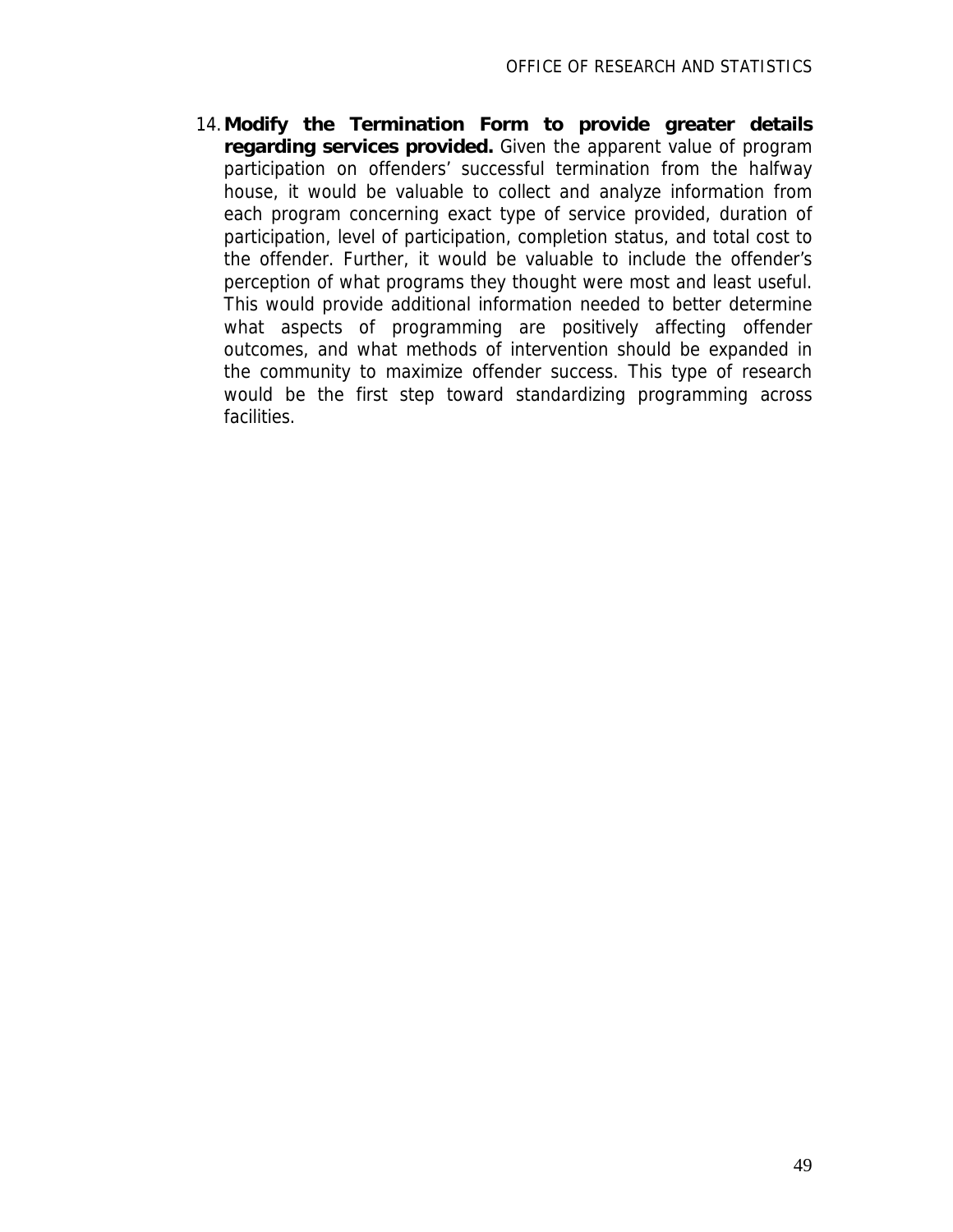# **Appendix A**

# **DCJ Termination Form**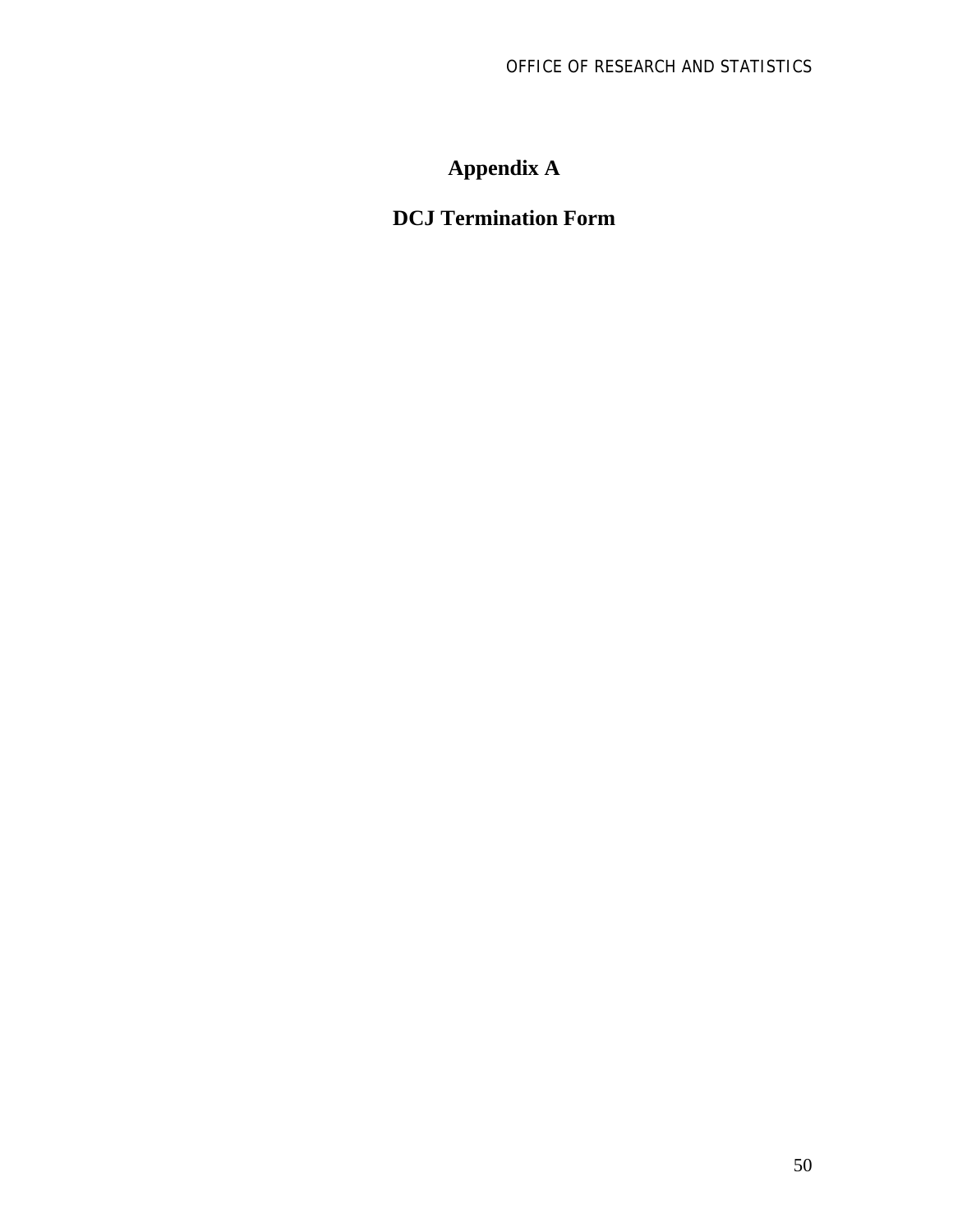| DCJ ID#<br>1. Program<br>COLORADO DIVISION OF CRIMINAL JUSTICE<br>(Leave Blank - DCJ Only)<br><b>Number</b><br>COMMUNITY CORRECTIONS CLIENT TERMINATION FORM<br><b>RESIDENTIAL CLIENTS</b>                                                                                                                                                     |                                                                                                                                                                                                             |                                                                                                                                                                                                  |                                                                                                                                                                                                                   |  |
|------------------------------------------------------------------------------------------------------------------------------------------------------------------------------------------------------------------------------------------------------------------------------------------------------------------------------------------------|-------------------------------------------------------------------------------------------------------------------------------------------------------------------------------------------------------------|--------------------------------------------------------------------------------------------------------------------------------------------------------------------------------------------------|-------------------------------------------------------------------------------------------------------------------------------------------------------------------------------------------------------------------|--|
| 2. DOC or Case #<br>3. County of                                                                                                                                                                                                                                                                                                               | 4. Last Name                                                                                                                                                                                                | <b>First Name</b>                                                                                                                                                                                | 5. State ID (SID) #                                                                                                                                                                                               |  |
| (Start with 0s if less than 8 digits)<br>Conviction                                                                                                                                                                                                                                                                                            |                                                                                                                                                                                                             |                                                                                                                                                                                                  | (from PSIR or DOC docs                                                                                                                                                                                            |  |
|                                                                                                                                                                                                                                                                                                                                                |                                                                                                                                                                                                             |                                                                                                                                                                                                  |                                                                                                                                                                                                                   |  |
| 8. Gender<br>6. Date of Birth<br>$\Box$ [1] -Male<br>$\overline{\mathsf{M}}$<br>M<br>$\overline{D}$<br>Ÿ<br>D<br>Y<br>$\Box$ [2] -Female<br>7. Date of Residential Entry<br>M<br>D<br>D                                                                                                                                                        | 9. Ethnicity<br>$\Box$ [1] – Caucasian<br>[2] - African American<br>o<br>o<br>$[3]$ – Hispanic<br>$\Box$<br>$[4]$ - Asian/Pacific Islander<br>$\Box$<br>[5] - Native American<br>$\Box$ [6] - Other/Unknown | 10a. Legal Status<br>$\Box$ [1] – Condition of Probation<br>o.<br>$[2]$ – Direct Sentence $\rightarrow \rightarrow$<br>□ [3] - DOC Transition<br>$\Box$ [4] – DOC Parole<br>$\Box$ [5] – DOC ISP | 10b. Direct Sentence Only<br>Is this placement a result<br>of a probation<br>revocation?<br>$[0] - No$<br>$\Box$ [1] – Yes<br>$\Box$ [88] - NA                                                                    |  |
| 11. Standardized Offender Assessment Data                                                                                                                                                                                                                                                                                                      | 12. Employment at Entry                                                                                                                                                                                     | 13. Employment at Term                                                                                                                                                                           | 14. Marital Status                                                                                                                                                                                                |  |
| a) SSI Score at Intake<br>b) ASUS Disruption Subscale Score<br>c) ASUS Defensive Subscale Score<br>d) Initial LSI Total Score<br>e) Initial LSI Rater Box Score<br>f) LSI Crim History Subscale Score<br>g) SUHM - Derived Tx Level<br>h) SUHM - Recommended Tx Level<br>i) 6 month LSI Total Score (update)<br>j) 6 month LSI Rater Box Score | $\Box$ [1] – Full Time<br>$\Box$ [2] – Part time<br>$\Box$ [3] – Unemployed<br>$\Box$ [4] – Student<br>$\Box$ [5] – Employed and Student                                                                    | $\Box$ [1] – Full Time<br>$\Box$ [2] – Part time<br>$\Box$ [3] – Unemployed<br>$\Box$ [4] - Student<br>$\Box$ [5] – Employed and Student                                                         | $\Box$ [1] – Single<br>$\Box$ [2] – Married<br>$\Box$ [3] - Common Law<br>$\Box$ [4] - Sep/Div/Wid<br>$\Box$ [9] - Unknown<br>15. Drug Court Case?<br>$\Box$ [0] – No<br>$\Box$ [1] – Yes<br>$\Box$ [9] – Unknown |  |
| 16. Last Grade Completed At Entry                                                                                                                                                                                                                                                                                                              | 18. Current Offense Information                                                                                                                                                                             |                                                                                                                                                                                                  | 19. Sentence Length                                                                                                                                                                                               |  |
| 17. Last Grade Completed at Term                                                                                                                                                                                                                                                                                                               |                                                                                                                                                                                                             |                                                                                                                                                                                                  | (from Mittimus for                                                                                                                                                                                                |  |
| 00-11 - Actual Grade<br>12 - High School Diploma                                                                                                                                                                                                                                                                                               | From the Court Mittimus, indicate the MOST SERIOUS<br>FELONY offense at conviction                                                                                                                          |                                                                                                                                                                                                  | Direct Sentence Only)                                                                                                                                                                                             |  |
| $13 - G.E.D.$                                                                                                                                                                                                                                                                                                                                  |                                                                                                                                                                                                             |                                                                                                                                                                                                  | What is the length of                                                                                                                                                                                             |  |
| 14 - Special/Vocational                                                                                                                                                                                                                                                                                                                        | (only list offense offender is currently serving time for)                                                                                                                                                  |                                                                                                                                                                                                  | the current sentence to                                                                                                                                                                                           |  |
| 15 - Some College                                                                                                                                                                                                                                                                                                                              |                                                                                                                                                                                                             |                                                                                                                                                                                                  | Community<br>Corrections in                                                                                                                                                                                       |  |
| 16 - Undergraduate Degree<br>17 - Some Graduate School                                                                                                                                                                                                                                                                                         | a) Offense Name                                                                                                                                                                                             | b) DCJ Code<br>c) Felony                                                                                                                                                                         | MONTHS??                                                                                                                                                                                                          |  |
| 18 - Graduate Degree                                                                                                                                                                                                                                                                                                                           |                                                                                                                                                                                                             | Class $(1-6)$<br>F                                                                                                                                                                               |                                                                                                                                                                                                                   |  |
| 99 - Unknown/Data Unavailable                                                                                                                                                                                                                                                                                                                  |                                                                                                                                                                                                             |                                                                                                                                                                                                  |                                                                                                                                                                                                                   |  |
| 20. Criminal History Information (use the following codes below)<br>$0-7$ - Actual Number<br>$-8$ or more<br>8<br>9<br>- Unknown/Data Unavailable                                                                                                                                                                                              |                                                                                                                                                                                                             |                                                                                                                                                                                                  |                                                                                                                                                                                                                   |  |
| JUVENILE DELINQUENCY HISTORY<br>a) # of Juvenile Adjudications (Total)                                                                                                                                                                                                                                                                         |                                                                                                                                                                                                             | <b>ADULT CRIMINAL HISTORY</b><br>f) # of Prior Adult Felony Convictions (Total)                                                                                                                  |                                                                                                                                                                                                                   |  |
| $\mathbf{b}$ ) # of Juvenile Adjudications (Violent)                                                                                                                                                                                                                                                                                           |                                                                                                                                                                                                             | $g$ ) # of Prior Adult Felony Convictions (Violent)                                                                                                                                              |                                                                                                                                                                                                                   |  |
| c) # of Placements in Group/Shelter Home                                                                                                                                                                                                                                                                                                       |                                                                                                                                                                                                             | h) # of Prior Adult Felony Supervisions (Probation)                                                                                                                                              |                                                                                                                                                                                                                   |  |
| d) # of Commitments to DYC Facility                                                                                                                                                                                                                                                                                                            |                                                                                                                                                                                                             | $i)$ # of Prior Adult Felony Supervisions (Comm. Corrections)                                                                                                                                    |                                                                                                                                                                                                                   |  |
| e) Age at First Arrest                                                                                                                                                                                                                                                                                                                         |                                                                                                                                                                                                             | j) # of Prior Adult Felony Supervisions (Parole)<br>$\bf{k}$ ) # of Prior Adult Revocations (Probation)                                                                                          |                                                                                                                                                                                                                   |  |
|                                                                                                                                                                                                                                                                                                                                                |                                                                                                                                                                                                             | I) # of Prior Adult Regressions (Community Corrections)                                                                                                                                          |                                                                                                                                                                                                                   |  |
|                                                                                                                                                                                                                                                                                                                                                |                                                                                                                                                                                                             | $m$ ) # of Prior Adult Revocations (Parole)                                                                                                                                                      |                                                                                                                                                                                                                   |  |
|                                                                                                                                                                                                                                                                                                                                                |                                                                                                                                                                                                             | n) # of Adult PRISON Incarcerations (Include YOS/Boot Camp)                                                                                                                                      |                                                                                                                                                                                                                   |  |
| 21. Fiscal Info: (ROUND to nearest WHOLE dollar. Do NOT use decimals/cents). Use "0"s for N/A                                                                                                                                                                                                                                                  |                                                                                                                                                                                                             | o) # of Adult JAIL Incarcerations (Include YOS/Boot Camp)                                                                                                                                        | NOTE: The fiscal                                                                                                                                                                                                  |  |
| a) Earnings                                                                                                                                                                                                                                                                                                                                    | \$                                                                                                                                                                                                          | $^{00}$                                                                                                                                                                                          | information should                                                                                                                                                                                                |  |
| b) Federal Taxes Withheld                                                                                                                                                                                                                                                                                                                      | \$                                                                                                                                                                                                          | 00<br>$\overline{\phantom{a}}$                                                                                                                                                                   | consider ONLY the time                                                                                                                                                                                            |  |
| c) State Taxes Withheld                                                                                                                                                                                                                                                                                                                        | \$                                                                                                                                                                                                          | $_{00}$<br>00                                                                                                                                                                                    | frame between the                                                                                                                                                                                                 |  |
| d) Subsistence (Rent) Paid<br>e) Restitution, Fines, and Fees OWED at entry date                                                                                                                                                                                                                                                               | \$<br>\$                                                                                                                                                                                                    | $\cdot$<br>00                                                                                                                                                                                    | offenders entry date and<br>termination date ON THIS                                                                                                                                                              |  |
| f) Restitution, Fines, and Fees PAID through termination date                                                                                                                                                                                                                                                                                  | \$                                                                                                                                                                                                          | ,<br>.00<br>$\bullet$                                                                                                                                                                            | FORM DO NOT report                                                                                                                                                                                                |  |
| g) Dollars paid by offender for Substance Abuse Treatment                                                                                                                                                                                                                                                                                      | \$                                                                                                                                                                                                          | 00<br>$\cdot$                                                                                                                                                                                    | cumulative figures if the                                                                                                                                                                                         |  |
| h) Dollars paid by offender for Mental Health Treatment                                                                                                                                                                                                                                                                                        | \$                                                                                                                                                                                                          | $\alpha$<br>.00 <sub>l</sub>                                                                                                                                                                     | offender has more than one<br>termination form.                                                                                                                                                                   |  |
| i) Savings balance at entry date<br>i) Savings balance at termination date                                                                                                                                                                                                                                                                     | \$<br>\$                                                                                                                                                                                                    | $\overline{\phantom{a}}$<br>.00                                                                                                                                                                  |                                                                                                                                                                                                                   |  |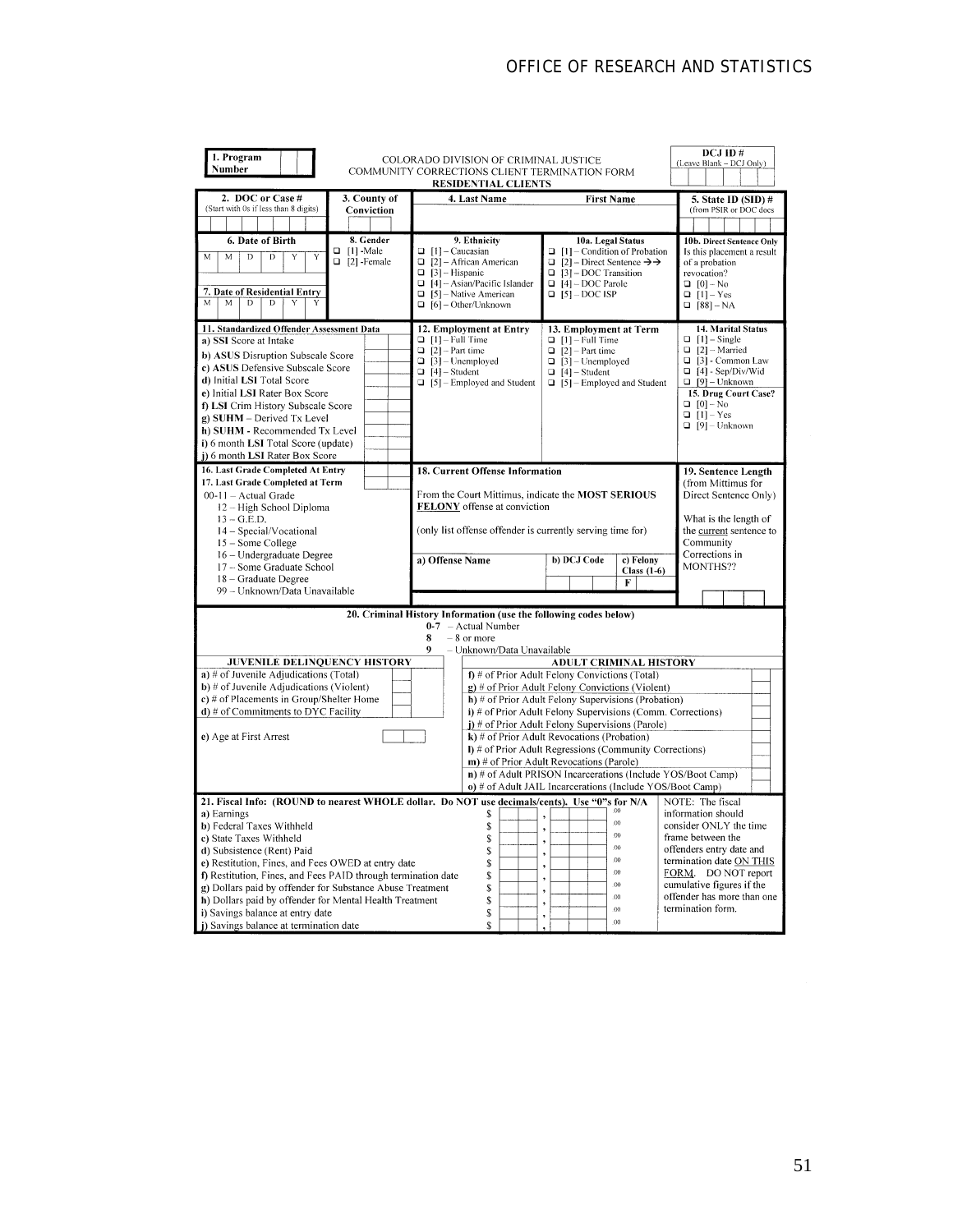| 22. INTAKE Urine Screen Completed?<br>24. RESIDENTIAL Urine Screen Results<br>25. TERMINATION Urine Screen<br>$\Box$ [0] No<br>During residential placement, indicate the<br>Completed?<br>$\Box$ [1] Yes<br>NUMBER of positive urine screens that<br>$\Box$ [0] No<br>were positive for each of the following<br>$\Box$ [1] Yes<br>substances. (Only count new uses and use<br>'0' if NONE)<br>23. Intake Urine Screen RESULTS<br>26. Termination Urine Screen<br><b>RESULTS</b><br>$\Box$ [0] Neg<br>$\Box$ [1] Pos<br>Alcohol<br>Alcohol<br>Alcohol<br>$\Box$ [0] Neg<br>Marijuana<br>$\Box$ [0] Neg<br>$\Box$ [1] Pos<br>Marijuana<br>$\Box$ [0] Neg<br>Marijuana<br>$\Box$ [1] Pos<br>$\Box$ [0] Neg<br>$[0]$ Neg<br>Cocaine<br>Cocaine<br>Cocaine<br>$[0]$ Neg<br>$\Box$ [1] Pos<br>Amphetamine<br>Amphetamine<br>$\Box$ [0] Neg<br>Amphetamine<br>$[0]$ Neg<br>$\Box$ [1] Pos<br>Barbiturate<br>Barbiturate<br>$[0]$ Neg<br>Barbiturate<br>$\Box$ [0] Neg<br>Opiate<br>$\Box$ [1] Pos<br>Opiate<br>$[0]$ Neg<br>Opiate<br>Other<br>$\Box$ [0] Neg<br>$\Box$ [1] Pos<br>Other<br>Other<br>$\Box$ [0] Neg<br>27. Treatment Plan Elements Indicate the TOP 4<br>28. Was there Prior IRT?<br>30. Substance Abuse Treatment<br>Treatment Plan Elements according to the Subscale Scores<br>$[0] - No$<br>Which level of Substance Abuse<br>on LSI (Use Percentages on LSI to rank elements)<br>$\Box$ [1] - Yes<br>Treatment did the offender actually<br>[1] Education/Employment<br>participate in?<br>[2] Financial<br>29. Does offender have a<br>$\Box$ [1] N/A – No Tx Required<br>[3] Family/Marital<br>known or documented<br>[4] Accommodations<br>$\Box$ [2] Drug & Alcohol Education<br>clinical diagnosis for | $\Box$ [1] Pos<br>$\Box$ [1] Pos<br>$\Box$ [1] Pos<br>$\Box$       Pos<br>$\Box$ [1] Pos<br>$\Box$ [1] Pos<br>$\Box$ [1] Pos |
|-----------------------------------------------------------------------------------------------------------------------------------------------------------------------------------------------------------------------------------------------------------------------------------------------------------------------------------------------------------------------------------------------------------------------------------------------------------------------------------------------------------------------------------------------------------------------------------------------------------------------------------------------------------------------------------------------------------------------------------------------------------------------------------------------------------------------------------------------------------------------------------------------------------------------------------------------------------------------------------------------------------------------------------------------------------------------------------------------------------------------------------------------------------------------------------------------------------------------------------------------------------------------------------------------------------------------------------------------------------------------------------------------------------------------------------------------------------------------------------------------------------------------------------------------------------------------------------------------------------------------------------------------------------------------------------------------------------------------------|------------------------------------------------------------------------------------------------------------------------------|
|                                                                                                                                                                                                                                                                                                                                                                                                                                                                                                                                                                                                                                                                                                                                                                                                                                                                                                                                                                                                                                                                                                                                                                                                                                                                                                                                                                                                                                                                                                                                                                                                                                                                                                                             |                                                                                                                              |
|                                                                                                                                                                                                                                                                                                                                                                                                                                                                                                                                                                                                                                                                                                                                                                                                                                                                                                                                                                                                                                                                                                                                                                                                                                                                                                                                                                                                                                                                                                                                                                                                                                                                                                                             |                                                                                                                              |
|                                                                                                                                                                                                                                                                                                                                                                                                                                                                                                                                                                                                                                                                                                                                                                                                                                                                                                                                                                                                                                                                                                                                                                                                                                                                                                                                                                                                                                                                                                                                                                                                                                                                                                                             |                                                                                                                              |
|                                                                                                                                                                                                                                                                                                                                                                                                                                                                                                                                                                                                                                                                                                                                                                                                                                                                                                                                                                                                                                                                                                                                                                                                                                                                                                                                                                                                                                                                                                                                                                                                                                                                                                                             |                                                                                                                              |
|                                                                                                                                                                                                                                                                                                                                                                                                                                                                                                                                                                                                                                                                                                                                                                                                                                                                                                                                                                                                                                                                                                                                                                                                                                                                                                                                                                                                                                                                                                                                                                                                                                                                                                                             |                                                                                                                              |
|                                                                                                                                                                                                                                                                                                                                                                                                                                                                                                                                                                                                                                                                                                                                                                                                                                                                                                                                                                                                                                                                                                                                                                                                                                                                                                                                                                                                                                                                                                                                                                                                                                                                                                                             |                                                                                                                              |
|                                                                                                                                                                                                                                                                                                                                                                                                                                                                                                                                                                                                                                                                                                                                                                                                                                                                                                                                                                                                                                                                                                                                                                                                                                                                                                                                                                                                                                                                                                                                                                                                                                                                                                                             |                                                                                                                              |
|                                                                                                                                                                                                                                                                                                                                                                                                                                                                                                                                                                                                                                                                                                                                                                                                                                                                                                                                                                                                                                                                                                                                                                                                                                                                                                                                                                                                                                                                                                                                                                                                                                                                                                                             |                                                                                                                              |
|                                                                                                                                                                                                                                                                                                                                                                                                                                                                                                                                                                                                                                                                                                                                                                                                                                                                                                                                                                                                                                                                                                                                                                                                                                                                                                                                                                                                                                                                                                                                                                                                                                                                                                                             |                                                                                                                              |
|                                                                                                                                                                                                                                                                                                                                                                                                                                                                                                                                                                                                                                                                                                                                                                                                                                                                                                                                                                                                                                                                                                                                                                                                                                                                                                                                                                                                                                                                                                                                                                                                                                                                                                                             |                                                                                                                              |
|                                                                                                                                                                                                                                                                                                                                                                                                                                                                                                                                                                                                                                                                                                                                                                                                                                                                                                                                                                                                                                                                                                                                                                                                                                                                                                                                                                                                                                                                                                                                                                                                                                                                                                                             |                                                                                                                              |
|                                                                                                                                                                                                                                                                                                                                                                                                                                                                                                                                                                                                                                                                                                                                                                                                                                                                                                                                                                                                                                                                                                                                                                                                                                                                                                                                                                                                                                                                                                                                                                                                                                                                                                                             |                                                                                                                              |
|                                                                                                                                                                                                                                                                                                                                                                                                                                                                                                                                                                                                                                                                                                                                                                                                                                                                                                                                                                                                                                                                                                                                                                                                                                                                                                                                                                                                                                                                                                                                                                                                                                                                                                                             |                                                                                                                              |
|                                                                                                                                                                                                                                                                                                                                                                                                                                                                                                                                                                                                                                                                                                                                                                                                                                                                                                                                                                                                                                                                                                                                                                                                                                                                                                                                                                                                                                                                                                                                                                                                                                                                                                                             |                                                                                                                              |
|                                                                                                                                                                                                                                                                                                                                                                                                                                                                                                                                                                                                                                                                                                                                                                                                                                                                                                                                                                                                                                                                                                                                                                                                                                                                                                                                                                                                                                                                                                                                                                                                                                                                                                                             |                                                                                                                              |
|                                                                                                                                                                                                                                                                                                                                                                                                                                                                                                                                                                                                                                                                                                                                                                                                                                                                                                                                                                                                                                                                                                                                                                                                                                                                                                                                                                                                                                                                                                                                                                                                                                                                                                                             |                                                                                                                              |
|                                                                                                                                                                                                                                                                                                                                                                                                                                                                                                                                                                                                                                                                                                                                                                                                                                                                                                                                                                                                                                                                                                                                                                                                                                                                                                                                                                                                                                                                                                                                                                                                                                                                                                                             |                                                                                                                              |
|                                                                                                                                                                                                                                                                                                                                                                                                                                                                                                                                                                                                                                                                                                                                                                                                                                                                                                                                                                                                                                                                                                                                                                                                                                                                                                                                                                                                                                                                                                                                                                                                                                                                                                                             |                                                                                                                              |
|                                                                                                                                                                                                                                                                                                                                                                                                                                                                                                                                                                                                                                                                                                                                                                                                                                                                                                                                                                                                                                                                                                                                                                                                                                                                                                                                                                                                                                                                                                                                                                                                                                                                                                                             |                                                                                                                              |
|                                                                                                                                                                                                                                                                                                                                                                                                                                                                                                                                                                                                                                                                                                                                                                                                                                                                                                                                                                                                                                                                                                                                                                                                                                                                                                                                                                                                                                                                                                                                                                                                                                                                                                                             |                                                                                                                              |
|                                                                                                                                                                                                                                                                                                                                                                                                                                                                                                                                                                                                                                                                                                                                                                                                                                                                                                                                                                                                                                                                                                                                                                                                                                                                                                                                                                                                                                                                                                                                                                                                                                                                                                                             |                                                                                                                              |
|                                                                                                                                                                                                                                                                                                                                                                                                                                                                                                                                                                                                                                                                                                                                                                                                                                                                                                                                                                                                                                                                                                                                                                                                                                                                                                                                                                                                                                                                                                                                                                                                                                                                                                                             |                                                                                                                              |
| $\Box$ [3] Weekly Outpatient Therapy<br>a) 1st Priority<br>[5] Leisure/Recreation<br>mental illness?                                                                                                                                                                                                                                                                                                                                                                                                                                                                                                                                                                                                                                                                                                                                                                                                                                                                                                                                                                                                                                                                                                                                                                                                                                                                                                                                                                                                                                                                                                                                                                                                                        |                                                                                                                              |
| b) 2 <sup>nd</sup> Priority<br>$\Box$ [4] Intensive Outpatient Therapy<br>[6] Companions<br>$\Box$ [0] – No                                                                                                                                                                                                                                                                                                                                                                                                                                                                                                                                                                                                                                                                                                                                                                                                                                                                                                                                                                                                                                                                                                                                                                                                                                                                                                                                                                                                                                                                                                                                                                                                                 |                                                                                                                              |
| $\tilde{c}$ ) 3 <sup>rd</sup> Priority<br>[7] Alcohol/Drug Problems<br>$\Box$ [1] – Yes<br>$\Box$ [5] Intensive Residential Treatment                                                                                                                                                                                                                                                                                                                                                                                                                                                                                                                                                                                                                                                                                                                                                                                                                                                                                                                                                                                                                                                                                                                                                                                                                                                                                                                                                                                                                                                                                                                                                                                       |                                                                                                                              |
| $\Box$ [6] Therapeutic Community<br>[8] Emotional/Personal<br>$\Box$ [9] - Unknown                                                                                                                                                                                                                                                                                                                                                                                                                                                                                                                                                                                                                                                                                                                                                                                                                                                                                                                                                                                                                                                                                                                                                                                                                                                                                                                                                                                                                                                                                                                                                                                                                                          |                                                                                                                              |
| d) 4 <sup>th</sup> Priority<br>$\Box$ [7] No Tx – Assessed for Psychopathy<br>[9] Attitude/Orientation                                                                                                                                                                                                                                                                                                                                                                                                                                                                                                                                                                                                                                                                                                                                                                                                                                                                                                                                                                                                                                                                                                                                                                                                                                                                                                                                                                                                                                                                                                                                                                                                                      |                                                                                                                              |
|                                                                                                                                                                                                                                                                                                                                                                                                                                                                                                                                                                                                                                                                                                                                                                                                                                                                                                                                                                                                                                                                                                                                                                                                                                                                                                                                                                                                                                                                                                                                                                                                                                                                                                                             |                                                                                                                              |
| 31. Treatment Services<br>32. FEMALE Offenders only                                                                                                                                                                                                                                                                                                                                                                                                                                                                                                                                                                                                                                                                                                                                                                                                                                                                                                                                                                                                                                                                                                                                                                                                                                                                                                                                                                                                                                                                                                                                                                                                                                                                         |                                                                                                                              |
| For which services did the offender                                                                                                                                                                                                                                                                                                                                                                                                                                                                                                                                                                                                                                                                                                                                                                                                                                                                                                                                                                                                                                                                                                                                                                                                                                                                                                                                                                                                                                                                                                                                                                                                                                                                                         |                                                                                                                              |
| receive female-specific treatment?<br>Indicate all services received while in residential placement. Include all services whether                                                                                                                                                                                                                                                                                                                                                                                                                                                                                                                                                                                                                                                                                                                                                                                                                                                                                                                                                                                                                                                                                                                                                                                                                                                                                                                                                                                                                                                                                                                                                                                           |                                                                                                                              |
| $\Box$ [8] – NA – Not a female offender<br>purchased or not. General services provided by the Case Manager should NOT be included                                                                                                                                                                                                                                                                                                                                                                                                                                                                                                                                                                                                                                                                                                                                                                                                                                                                                                                                                                                                                                                                                                                                                                                                                                                                                                                                                                                                                                                                                                                                                                                           |                                                                                                                              |
| $\Box$ [0] – None<br>(Example: job search assistance, employment supervision, or budgeting assistance)                                                                                                                                                                                                                                                                                                                                                                                                                                                                                                                                                                                                                                                                                                                                                                                                                                                                                                                                                                                                                                                                                                                                                                                                                                                                                                                                                                                                                                                                                                                                                                                                                      |                                                                                                                              |
| □ [1] - Substance Abuse Treatment                                                                                                                                                                                                                                                                                                                                                                                                                                                                                                                                                                                                                                                                                                                                                                                                                                                                                                                                                                                                                                                                                                                                                                                                                                                                                                                                                                                                                                                                                                                                                                                                                                                                                           |                                                                                                                              |
| $\Box$ [2] - Mental Health Treatment                                                                                                                                                                                                                                                                                                                                                                                                                                                                                                                                                                                                                                                                                                                                                                                                                                                                                                                                                                                                                                                                                                                                                                                                                                                                                                                                                                                                                                                                                                                                                                                                                                                                                        |                                                                                                                              |
| □ [3] - BOTH Sub Abuse & Mental Health                                                                                                                                                                                                                                                                                                                                                                                                                                                                                                                                                                                                                                                                                                                                                                                                                                                                                                                                                                                                                                                                                                                                                                                                                                                                                                                                                                                                                                                                                                                                                                                                                                                                                      |                                                                                                                              |
| $\Box$ [4] – Other (specify)<br><b>External Provider</b><br><b>Internal Provider</b>                                                                                                                                                                                                                                                                                                                                                                                                                                                                                                                                                                                                                                                                                                                                                                                                                                                                                                                                                                                                                                                                                                                                                                                                                                                                                                                                                                                                                                                                                                                                                                                                                                        |                                                                                                                              |
| a) Employment Related<br>$\Box$ [1] Yes<br>$\Box$ [0] No<br>$\Box$ [1] Yes<br>33. SEX Offenders Only<br>$\Box$ [0] No                                                                                                                                                                                                                                                                                                                                                                                                                                                                                                                                                                                                                                                                                                                                                                                                                                                                                                                                                                                                                                                                                                                                                                                                                                                                                                                                                                                                                                                                                                                                                                                                       |                                                                                                                              |
| $\Box$ [0] No<br>$\Box$ [1] Yes<br>$\Box$ [0] No<br>$\Box$ [1] Yes<br>b) Academic/Vocational<br>Did the offender receive a psychosexual                                                                                                                                                                                                                                                                                                                                                                                                                                                                                                                                                                                                                                                                                                                                                                                                                                                                                                                                                                                                                                                                                                                                                                                                                                                                                                                                                                                                                                                                                                                                                                                     |                                                                                                                              |
| c) Financial/Money Management<br>$\Box$ [0] No<br>$\Box$ [1] Yes<br>$\Box$ [0] No<br>$\Box$ [1] Yes<br>evaluation?                                                                                                                                                                                                                                                                                                                                                                                                                                                                                                                                                                                                                                                                                                                                                                                                                                                                                                                                                                                                                                                                                                                                                                                                                                                                                                                                                                                                                                                                                                                                                                                                          |                                                                                                                              |
| $\Box$ [1] Yes<br>d) Family/Marital/Accommodation<br>$\Box$ [0] No<br>$\Box$ [1] Yes<br>$\Box$ [0] No<br>$\Box$ [8] – NA – Not a sex offender                                                                                                                                                                                                                                                                                                                                                                                                                                                                                                                                                                                                                                                                                                                                                                                                                                                                                                                                                                                                                                                                                                                                                                                                                                                                                                                                                                                                                                                                                                                                                                               |                                                                                                                              |
| e) Mental Health<br>$\Box$ [0] No<br>$\Box$ [1] Yes<br>$\Box$ [0] No<br>$\Box$ [1] Yes<br>$\Box$ [0] $-No$                                                                                                                                                                                                                                                                                                                                                                                                                                                                                                                                                                                                                                                                                                                                                                                                                                                                                                                                                                                                                                                                                                                                                                                                                                                                                                                                                                                                                                                                                                                                                                                                                  |                                                                                                                              |
| f) Alcohol/Drug Related<br>$\Box$ [0] No<br>$\Box$ [1] Yes<br>$\Box$ [0] No<br>$\Box$ [1] Yes<br>$\Box$ [1] – Yes                                                                                                                                                                                                                                                                                                                                                                                                                                                                                                                                                                                                                                                                                                                                                                                                                                                                                                                                                                                                                                                                                                                                                                                                                                                                                                                                                                                                                                                                                                                                                                                                           |                                                                                                                              |
| $\Box$ [9] - Unknown<br>g) Sex Offender Related<br>$\Box$ [1] Yes<br>$\Box$ [0] No<br>$\Box$ [1] Yes<br>$\Box$ [0] No                                                                                                                                                                                                                                                                                                                                                                                                                                                                                                                                                                                                                                                                                                                                                                                                                                                                                                                                                                                                                                                                                                                                                                                                                                                                                                                                                                                                                                                                                                                                                                                                       |                                                                                                                              |
| h) DV/Anger Mgt Related<br>$\Box$ [0] No<br>$\Box$ [1] Yes<br>$\Box$ [0] No<br>$\Box$ [1] Yes                                                                                                                                                                                                                                                                                                                                                                                                                                                                                                                                                                                                                                                                                                                                                                                                                                                                                                                                                                                                                                                                                                                                                                                                                                                                                                                                                                                                                                                                                                                                                                                                                               |                                                                                                                              |
| i) Cognitive Related<br>$\Box$ [0] No<br>$\Box$ [1] Yes<br>$\Box$ [0] No<br>$\Box$ [1] Yes                                                                                                                                                                                                                                                                                                                                                                                                                                                                                                                                                                                                                                                                                                                                                                                                                                                                                                                                                                                                                                                                                                                                                                                                                                                                                                                                                                                                                                                                                                                                                                                                                                  |                                                                                                                              |
| M<br>$\mathbf M$<br>D<br>D<br>Y<br>34. Date Terminated from Residential Placement<br>Y<br>37. If terminated for HOUSE/TECHNICAL                                                                                                                                                                                                                                                                                                                                                                                                                                                                                                                                                                                                                                                                                                                                                                                                                                                                                                                                                                                                                                                                                                                                                                                                                                                                                                                                                                                                                                                                                                                                                                                             |                                                                                                                              |
| VIOLATION, was it drug related?                                                                                                                                                                                                                                                                                                                                                                                                                                                                                                                                                                                                                                                                                                                                                                                                                                                                                                                                                                                                                                                                                                                                                                                                                                                                                                                                                                                                                                                                                                                                                                                                                                                                                             |                                                                                                                              |
| <b>35. Termination Reason</b><br>36. Released to<br>$\Box$ [0] – No                                                                                                                                                                                                                                                                                                                                                                                                                                                                                                                                                                                                                                                                                                                                                                                                                                                                                                                                                                                                                                                                                                                                                                                                                                                                                                                                                                                                                                                                                                                                                                                                                                                         |                                                                                                                              |
| □ [1] Successful Residential Completion<br>□ [1] Probation/Judicial ISP<br>$\Box$ [1] - Yes                                                                                                                                                                                                                                                                                                                                                                                                                                                                                                                                                                                                                                                                                                                                                                                                                                                                                                                                                                                                                                                                                                                                                                                                                                                                                                                                                                                                                                                                                                                                                                                                                                 |                                                                                                                              |
| □ [2] Transfer to other CC Program<br>$\Box$ [2] DOC ISP<br>38. If YES, which Drugs?                                                                                                                                                                                                                                                                                                                                                                                                                                                                                                                                                                                                                                                                                                                                                                                                                                                                                                                                                                                                                                                                                                                                                                                                                                                                                                                                                                                                                                                                                                                                                                                                                                        |                                                                                                                              |
|                                                                                                                                                                                                                                                                                                                                                                                                                                                                                                                                                                                                                                                                                                                                                                                                                                                                                                                                                                                                                                                                                                                                                                                                                                                                                                                                                                                                                                                                                                                                                                                                                                                                                                                             |                                                                                                                              |
| $\Box$ [3] Transfer to IRT<br>□ [3] DOC Parole                                                                                                                                                                                                                                                                                                                                                                                                                                                                                                                                                                                                                                                                                                                                                                                                                                                                                                                                                                                                                                                                                                                                                                                                                                                                                                                                                                                                                                                                                                                                                                                                                                                                              |                                                                                                                              |
| $\Box$ [4] Escape (absent more than 24 hrs)<br>□ [4] Transfer to different CC or IRT Program                                                                                                                                                                                                                                                                                                                                                                                                                                                                                                                                                                                                                                                                                                                                                                                                                                                                                                                                                                                                                                                                                                                                                                                                                                                                                                                                                                                                                                                                                                                                                                                                                                |                                                                                                                              |
| Alcohol<br>$\Box$ [0] No<br>$\Box$ [5] New Crime<br>(specify)                                                                                                                                                                                                                                                                                                                                                                                                                                                                                                                                                                                                                                                                                                                                                                                                                                                                                                                                                                                                                                                                                                                                                                                                                                                                                                                                                                                                                                                                                                                                                                                                                                                               | $\Box$ [1] Yes                                                                                                               |
| Marijuana<br>$\Box$ [0] No<br>□ [5] DOC/Jail Incarceration<br>[6] Outstanding Warrant/Pending Crime<br>O.                                                                                                                                                                                                                                                                                                                                                                                                                                                                                                                                                                                                                                                                                                                                                                                                                                                                                                                                                                                                                                                                                                                                                                                                                                                                                                                                                                                                                                                                                                                                                                                                                   | $\Box$ [1] Yes                                                                                                               |
| $\Box$ [0] No<br>Cocaine<br>□ [7] House/Technical Violation<br>$\Box$ [6] Non Residential Status                                                                                                                                                                                                                                                                                                                                                                                                                                                                                                                                                                                                                                                                                                                                                                                                                                                                                                                                                                                                                                                                                                                                                                                                                                                                                                                                                                                                                                                                                                                                                                                                                            | $\Box$ [1] Yes                                                                                                               |
| $\Box$ [0] No<br>Amphetamine<br>[8] Reject After Accept.<br>□ 171 Off Supervision/Escape/Sentence Expired                                                                                                                                                                                                                                                                                                                                                                                                                                                                                                                                                                                                                                                                                                                                                                                                                                                                                                                                                                                                                                                                                                                                                                                                                                                                                                                                                                                                                                                                                                                                                                                                                   | $\Box$ [1] Yes                                                                                                               |
| Why?<br>$\Box$ [8] % House or Electronic Home Monitoring<br>$\Box$ [0] No<br>Barbiturate                                                                                                                                                                                                                                                                                                                                                                                                                                                                                                                                                                                                                                                                                                                                                                                                                                                                                                                                                                                                                                                                                                                                                                                                                                                                                                                                                                                                                                                                                                                                                                                                                                    | $\Box$ [1] Yes                                                                                                               |
| $\Box$ [0] Other (specify<br>$\Box$ [9] Other (specify<br>$\Box$ [0] No<br>Opiate                                                                                                                                                                                                                                                                                                                                                                                                                                                                                                                                                                                                                                                                                                                                                                                                                                                                                                                                                                                                                                                                                                                                                                                                                                                                                                                                                                                                                                                                                                                                                                                                                                           | $\Box$ [1] Yes                                                                                                               |
| Other<br>$\Box$ [0] No                                                                                                                                                                                                                                                                                                                                                                                                                                                                                                                                                                                                                                                                                                                                                                                                                                                                                                                                                                                                                                                                                                                                                                                                                                                                                                                                                                                                                                                                                                                                                                                                                                                                                                      | $\Box$ [1] Yes                                                                                                               |
| 39 If terminated for a NEW CRIME, indicate the most serious offense below<br>40. If NOT Drug Related, what was the main                                                                                                                                                                                                                                                                                                                                                                                                                                                                                                                                                                                                                                                                                                                                                                                                                                                                                                                                                                                                                                                                                                                                                                                                                                                                                                                                                                                                                                                                                                                                                                                                     |                                                                                                                              |
| reason?<br>(Use '8' for a misdemeanor charge and '0' for N/A in section "c" below $\blacktriangle$ )                                                                                                                                                                                                                                                                                                                                                                                                                                                                                                                                                                                                                                                                                                                                                                                                                                                                                                                                                                                                                                                                                                                                                                                                                                                                                                                                                                                                                                                                                                                                                                                                                        |                                                                                                                              |
| c) Felony Class (if felony)<br>a) Offense Name<br>b) DCJ Code                                                                                                                                                                                                                                                                                                                                                                                                                                                                                                                                                                                                                                                                                                                                                                                                                                                                                                                                                                                                                                                                                                                                                                                                                                                                                                                                                                                                                                                                                                                                                                                                                                                               |                                                                                                                              |
|                                                                                                                                                                                                                                                                                                                                                                                                                                                                                                                                                                                                                                                                                                                                                                                                                                                                                                                                                                                                                                                                                                                                                                                                                                                                                                                                                                                                                                                                                                                                                                                                                                                                                                                             |                                                                                                                              |
| Case Manager for this client<br>Person Completing this form                                                                                                                                                                                                                                                                                                                                                                                                                                                                                                                                                                                                                                                                                                                                                                                                                                                                                                                                                                                                                                                                                                                                                                                                                                                                                                                                                                                                                                                                                                                                                                                                                                                                 |                                                                                                                              |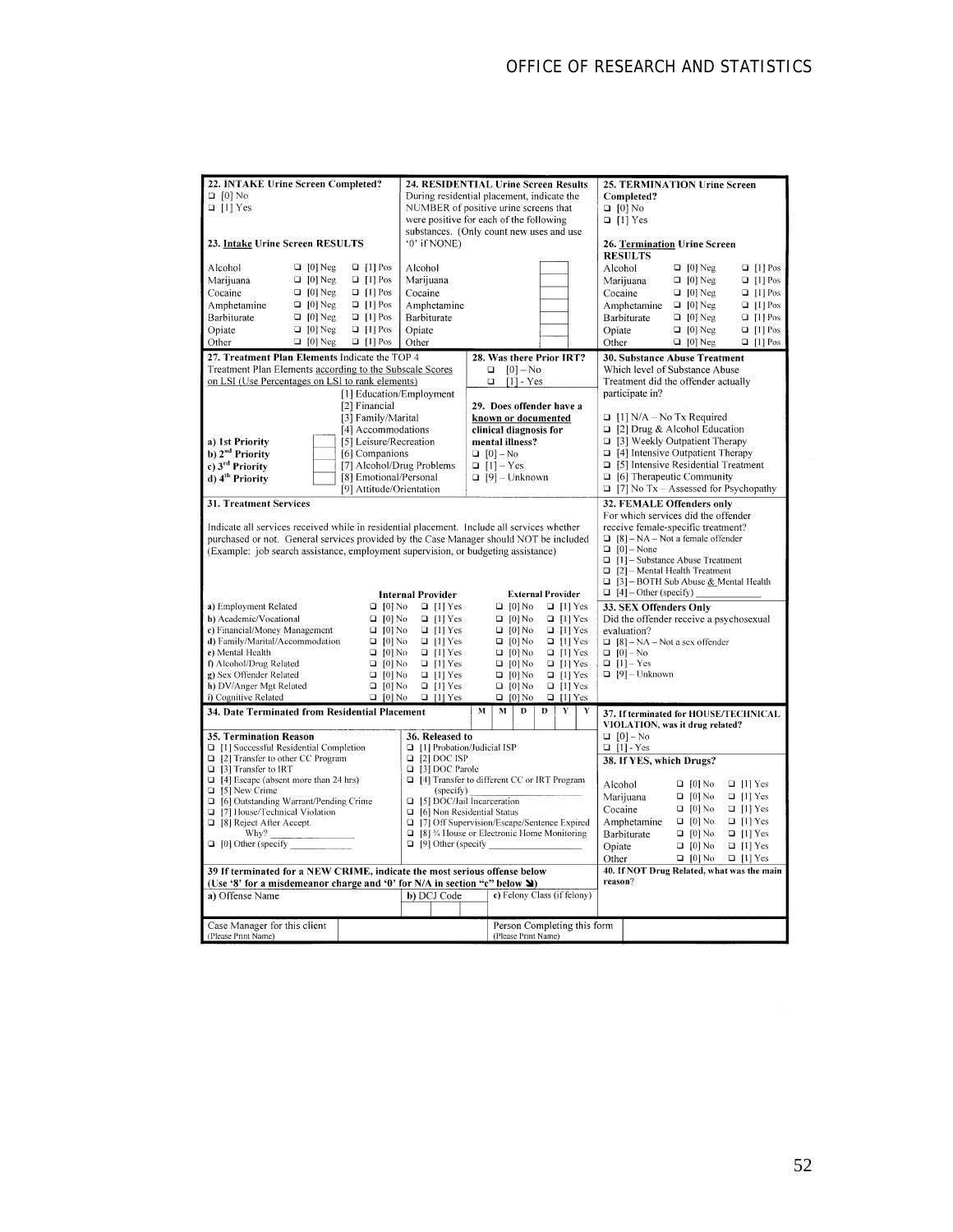# **Appendix B**

**Level of Supervision Inventory (LSI) Form**